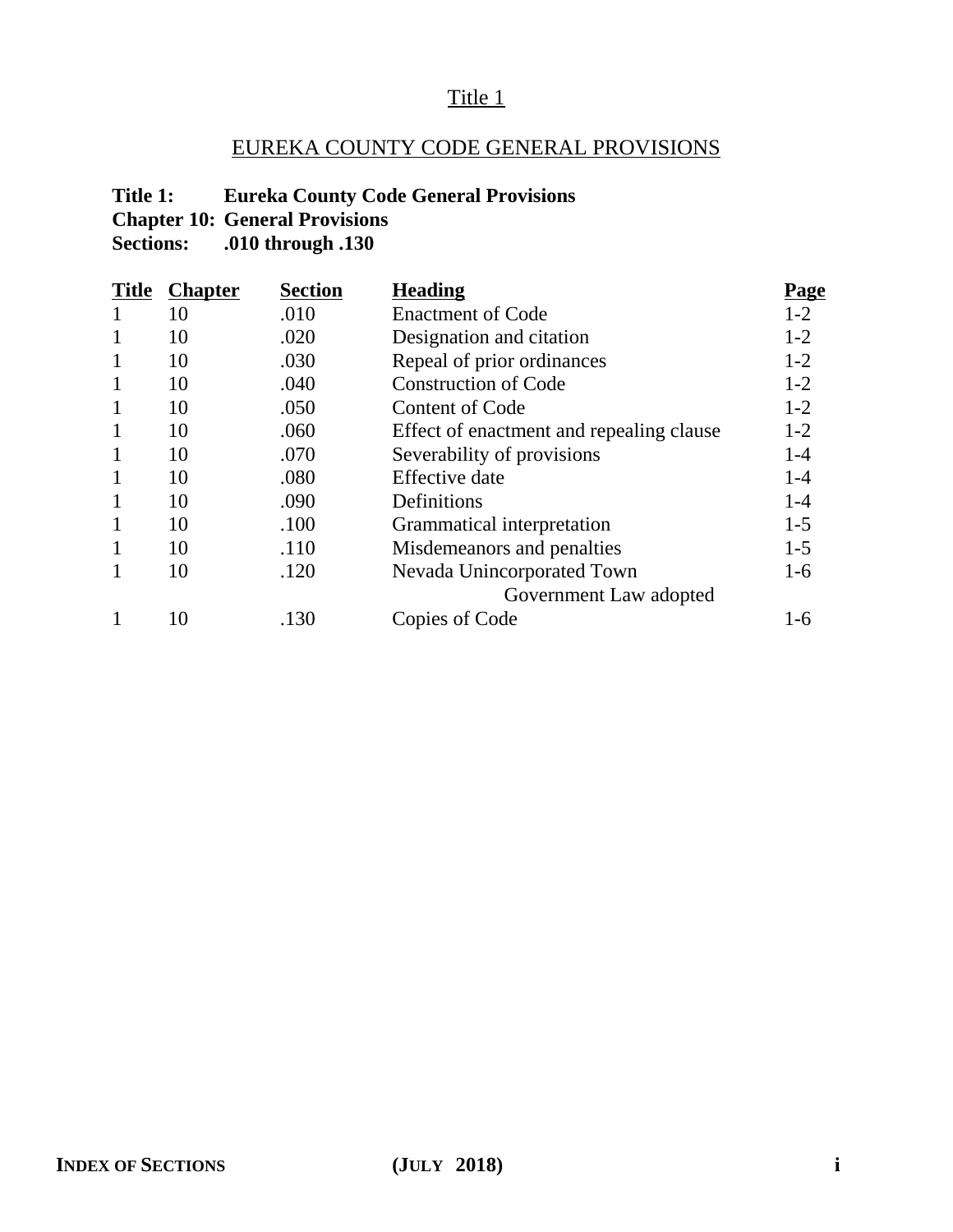## EUREKA COUNTY COMMISSIONERS

#### **Title 2: Eureka County Commissioners Chapter 10: General Provisions Sections: .010 through .070**

| <b>Title</b>                | <u>Chapter</u> | <b>Section</b> | <b>Heading</b>                          | <u>Page</u> |
|-----------------------------|----------------|----------------|-----------------------------------------|-------------|
| $\overline{2}$              | 10             | .010           | Chair and Vice Chair                    | $2 - 4$     |
| $\overline{2}$              | 10             | .020           | Records                                 | $2 - 4$     |
| 2                           | 10             | .030           | Meetings                                | $2 - 4$     |
| $\mathcal{D}_{\cdot}$       | 10             | .040           | Guidelines for public comment during    | $2 - 5$     |
|                             |                |                | open meetings                           |             |
| 2                           | 10             | .050           | Rules of procedure during open meetings | $2 - 5$     |
| $\overline{2}$              | 10             | .060           | Salary                                  | $2 - 6$     |
| $\mathcal{D}_{\mathcal{L}}$ | 10             | .070           | Commissioner districts*                 | $2 - 6$     |

\*Note: Map of districts found on page 2-10 of this Title

#### **Title 2: Eureka County Commissioners Chapter 20: Emergency Payments Sections: .010 through .030**

| <b>Title</b> | <b>Chapter</b> | <b>Section</b> | <b>Heading</b>          | <b>Page</b> |
|--------------|----------------|----------------|-------------------------|-------------|
|              |                | .010           | Specific authorizations | $2 - 11$    |
|              |                | .020           | Scope and intent        | $2 - 11$    |
|              |                | .030           | Liability limited       | $2 - 12$    |

**Title 2: Eureka County Commissioners Chapter 30: Acceptance of Credit Cards for Payments Sections: .010 through .020**

| <b>Title Chapter</b> | <b>Section</b> | <b>Heading</b> | <b>Page</b> |
|----------------------|----------------|----------------|-------------|
|                      | .010           | Authorization  | $2 - 13$    |
|                      | .020           | Applicability  | $2 - 13$    |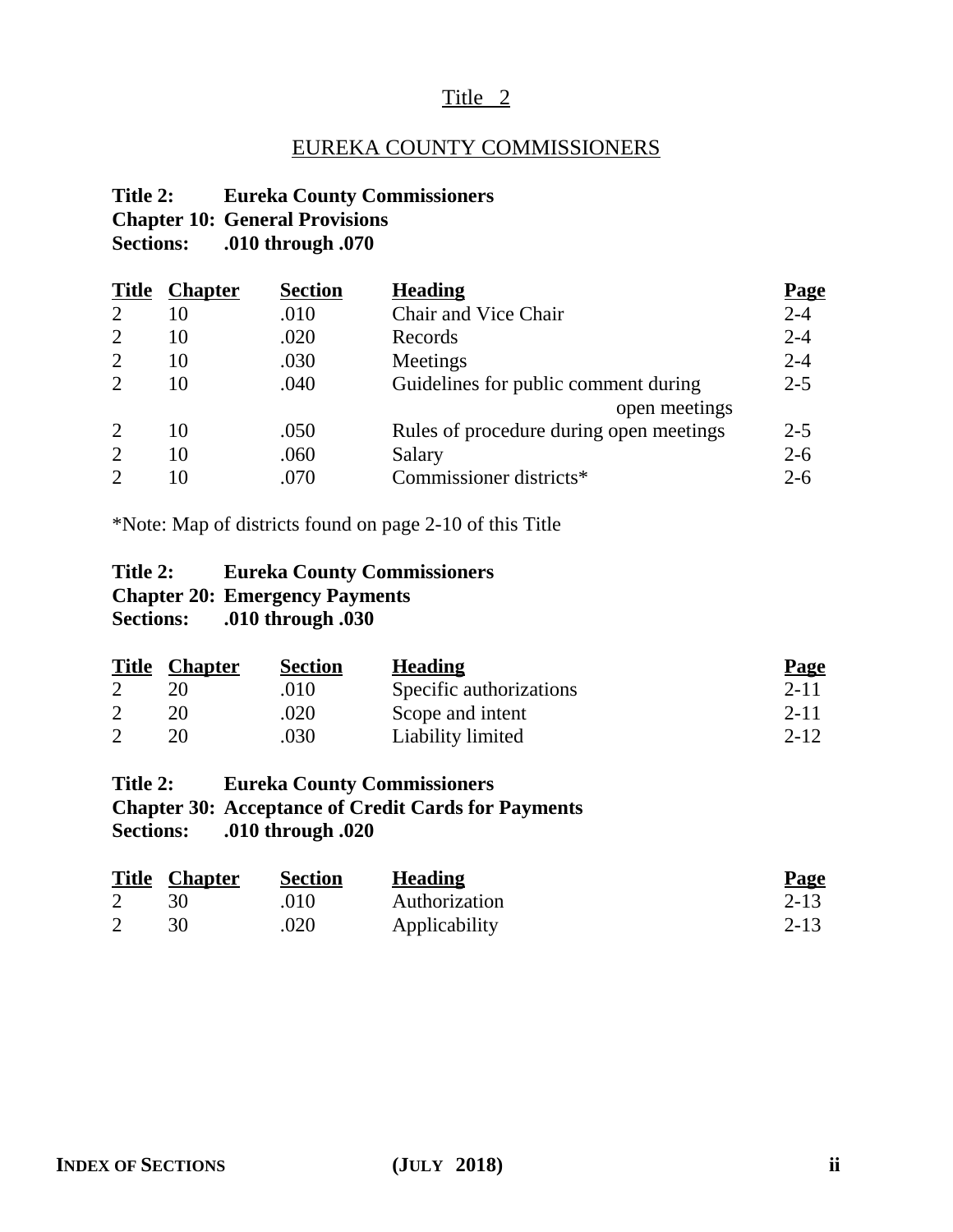## **Title 2: Eureka County Commissioners**

**Chapter 40: Uniform Collection and Removal Procedures for County Accounts Receivable**

**Sections: .010 through .040**

| <b>Title</b> | <b>Chapter</b> | <b>Section</b> | <b>Heading</b>       | <b>Page</b> |
|--------------|----------------|----------------|----------------------|-------------|
|              |                | .010           | Objective            | $2 - 14$    |
|              | 40             | .020           | Definitions          | $2 - 14$    |
|              | 40             | .030           | Collection procedure | $2 - 14$    |
|              | 40             | .040           | Removal procedure    | $2 - 15$    |

| Title 2: | <b>Eureka County Commissioners</b>  |
|----------|-------------------------------------|
|          | <b>Chapter 50: Personnel Policy</b> |
|          | Sections: .010 through .020         |

| <b>Title Chapter</b> | <b>Section</b> | <b>Heading</b>                  | <u>Page</u> |
|----------------------|----------------|---------------------------------|-------------|
|                      | $.010 -$       | Amendment by resolution         | 2-16        |
|                      | .020           | Publication of personnel policy | $2 - 16$    |

## **Title 2: Eureka County Commissioners Chapter 60: Sale of County Owned Property Sections: .010 through .070**

| <b>Title</b>                | <b>Chapter</b> | <b>Section</b> | <b>Heading</b>                   | <b>Page</b> |
|-----------------------------|----------------|----------------|----------------------------------|-------------|
| $\overline{2}$              | 60             | .010           | Application                      | $2 - 17$    |
| $\overline{2}$              | 60             | .020           | Step One - Decide to sell        | $2 - 17$    |
| 2                           | 60             | .030           | Step Two - Pick appraisers       | $2 - 17$    |
| 2                           | 60             | .040           | Step Three - Resolution          | $2 - 17$    |
| $\overline{2}$              | 60             | .050           | Step Four - Set minimum price    | $2 - 18$    |
| $\overline{2}$              | 60             | .060           | Step Five - Conduct sale         | $2 - 18$    |
| $\mathcal{D}_{\mathcal{L}}$ | 60             | .070           | Step Six - Report to Legislative | $2 - 18$    |
|                             |                |                | <b>Counsel Bureau</b>            |             |

| Title 2:         | <b>Eureka County Commissioners</b>               |
|------------------|--------------------------------------------------|
|                  | <b>Chapter 70: Office of Constable Abolished</b> |
| <b>Sections:</b> | .010 through .020                                |

|   | <b>Title Chapter</b> | <b>Section</b> | <b>Heading</b>                           | <b>Page</b> |
|---|----------------------|----------------|------------------------------------------|-------------|
| 2 |                      | .010           | Office of Constable abolished            | $2 - 19$    |
| 2 |                      | .020           | Sheriff to serve as ex officio constable | 2-19        |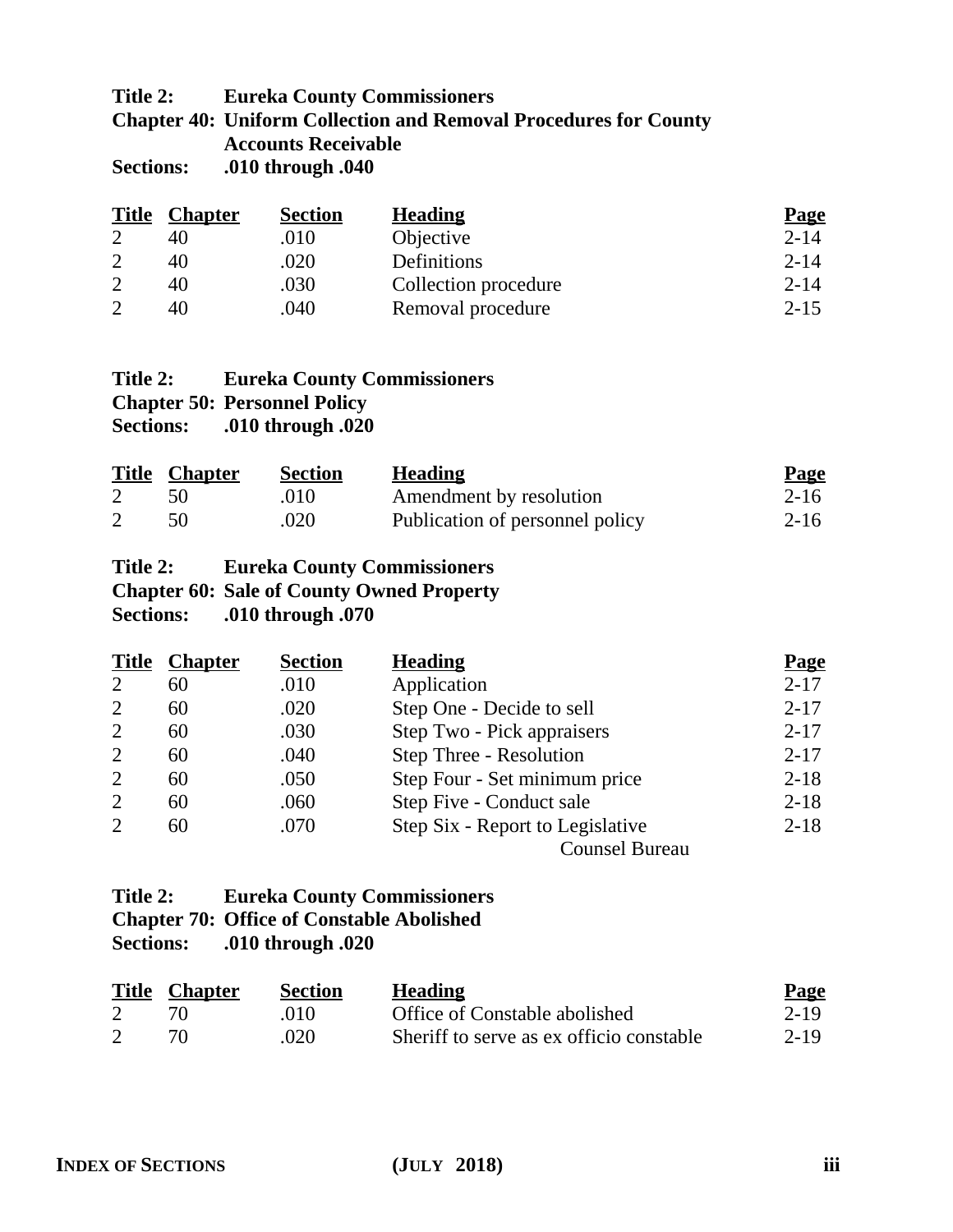## **Title 2: Eureka County Commissioners Chapter 80: Development Agreements Sections: .010 through .040**

| <u>Title</u> | <u>Chapter</u> | <b>Section</b> | <b>Heading</b>                             | <b>Page</b> |
|--------------|----------------|----------------|--------------------------------------------|-------------|
|              | 80             | .010           | Development agreements required provisions | $2 - 20$    |
|              | 80             | .020           | Approval by ordinance and recordation      | $2 - 20$    |
|              | 80             | .030           | Review and amendment or cancellation       | $2 - 20$    |
|              | 80             | .040           | Recordation of development                 | $2 - 21$    |
|              |                |                | agreement ordinance                        |             |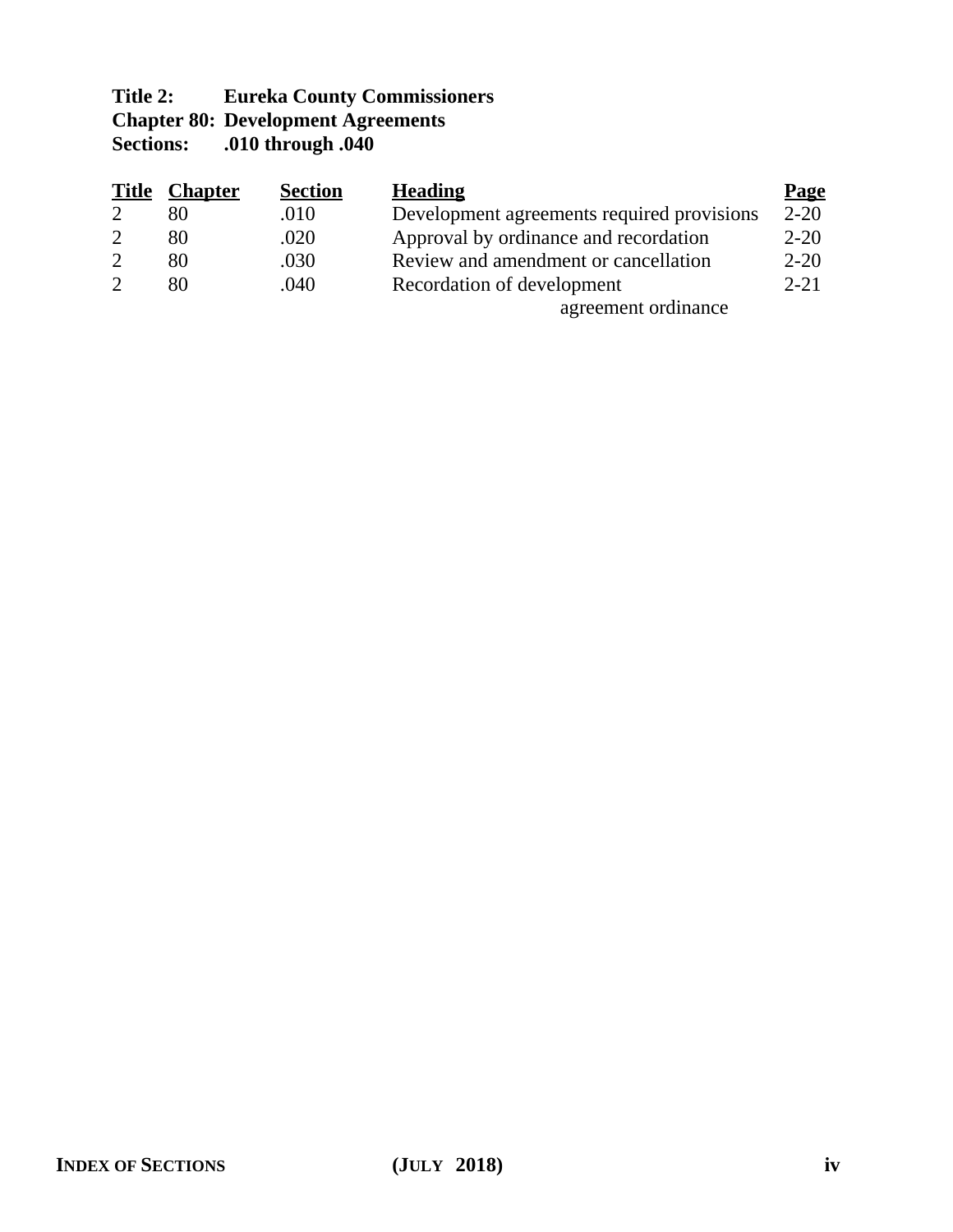## INTERNAL CONTROL POLICY

## **Title 3: Internal Control Policy**

**Chapter 10: Definitions Sections: .010 through .300**

|   | <b>Title Chapter</b> | <b>Section</b> | <b>Heading</b>               | <b>Page</b> |
|---|----------------------|----------------|------------------------------|-------------|
| 3 | 10                   | .010           | Accounts payables            | $3 - 5$     |
| 3 | 10                   | .020           | <b>Accounts receivables</b>  | $3 - 5$     |
| 3 | 10                   | .030           | Addendum                     | $3 - 5$     |
| 3 | 10                   | .040           | <b>Bid</b>                   | $3 - 5$     |
| 3 | 10                   | .050           | Bid opening                  | $3 - 5$     |
| 3 | 10                   | .060           | <b>Bidders</b> list          | $3 - 5$     |
| 3 | 10                   | .070           | Change order                 | $3 - 5$     |
| 3 | 10                   | .080           | Contract                     | $3 - 5$     |
| 3 | 10                   | .090           | Contract administration      | $3-6$       |
| 3 | 10                   | .100           | Default                      | $3-6$       |
| 3 | 10                   | .110           | <b>Evaluation criteria</b>   | $3-6$       |
| 3 | 10                   | .120           | Governing body               | $3-6$       |
| 3 | 10                   | .130           | Independent contractor       | $3-6$       |
| 3 | 10                   | .140           | Invitation for bids (IFB)    | $3-6$       |
| 3 | 10                   | .150           | Joinder                      | $3-6$       |
| 3 | 10                   | .160           | Local government             | $3-6$       |
| 3 | 10                   | .170           | Negotiation                  | $3 - 7$     |
| 3 | 10                   | .180           | Non-responsive bid           | $3 - 7$     |
| 3 | 10                   | .190           | Personal services            | $3 - 7$     |
| 3 | 10                   | .200           | Professional services        | $3 - 7$     |
| 3 | 10                   | .210           | Proposal                     | $3 - 7$     |
| 3 | 10                   | .220           | Public works                 | $3 - 7$     |
| 3 | 10                   | .230           | Qualified bidder             | $3 - 7$     |
| 3 | 10                   | .240           | Requests for proposals (RFP) | $3 - 7$     |
| 3 | 10                   | .250           | Responsible bidder/offeror   | $3 - 7$     |
| 3 | 10                   | .260           | Sealed bid                   | $3 - 8$     |
| 3 | 10                   | .270           | <b>Services</b>              | $3 - 8$     |
| 3 | 10                   | .280           | Sole source procurement      | $3 - 8$     |
| 3 | 10                   | .290           | Solicitation                 | $3 - 8$     |
| 3 | 10                   | .300           | Supplies                     | $3 - 8$     |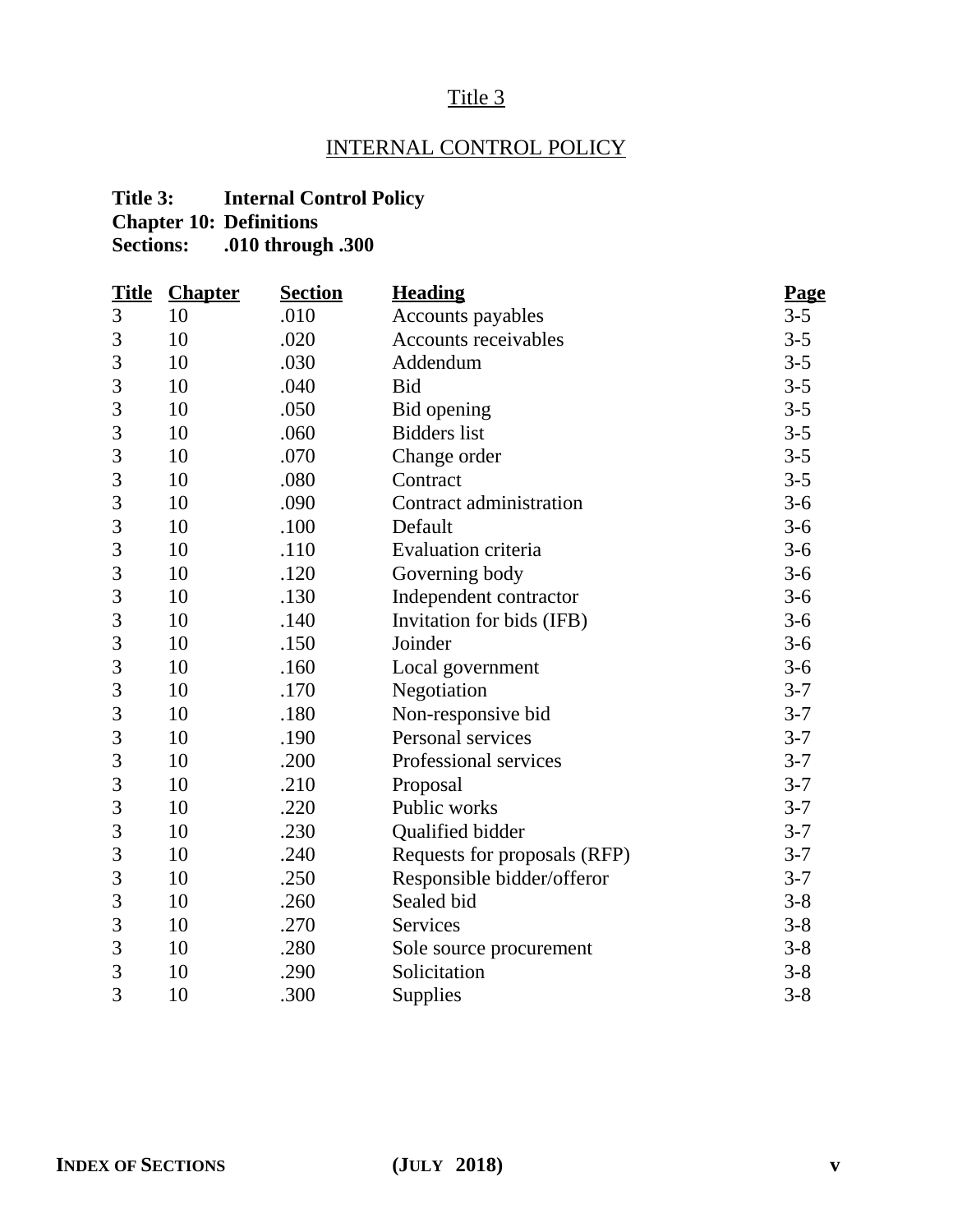| Title 3:         | <b>Internal Control Policy</b>           |
|------------------|------------------------------------------|
|                  | <b>Chapter 20: Purchasing Procedures</b> |
| <b>Sections:</b> | .010 through .130                        |

| <b>Title</b> | <b>Chapter</b> | <b>Section</b> | <b>Heading</b>                               | <u>Page</u> |
|--------------|----------------|----------------|----------------------------------------------|-------------|
| 3            | 20             | .010           | Purpose                                      | $3-9$       |
| 3            | 20             | .020           | Policy                                       | $3-9$       |
| 3            | 20             | .030           | Using/requiring departments responsibilities | $3-9$       |
| 3            | 20             | .040           | Comptroller responsibilities                 | $3 - 11$    |
| 3            | 20             | .050           | Unlawful purchases                           | $3 - 11$    |
| 3            | 20             | .060           | <b>Gratuities</b>                            | $3 - 12$    |
| 3            | 20             | .070           | Penalties                                    | $3-13$      |
| 3            | 20             | .080           | References                                   | $3 - 13$    |
| 3            | 20             | .090           | Procedures                                   | $3 - 13$    |
| 3            | 20             | .100           | Supplies and services                        | $3 - 14$    |
| 3            | 20             | .110           | <b>Public Works</b>                          | $3 - 20$    |
| 3            | 20             | .120           | Professional services                        | $3 - 25$    |
| 3            | 20             | .130           | Disposal of surplus property                 | $3 - 26$    |

## **Title 3: Internal Control Policy**

## **Chapter 30: Eureka County Purchasing Card Program Sections: .010 through .100**

| <b>Title</b> | <b>Chapter</b> | <b>Section</b> | <b>Heading</b>                                        | <b>Page</b> |
|--------------|----------------|----------------|-------------------------------------------------------|-------------|
| 3            | 30             | .010           | Introduction                                          | $3 - 30$    |
| 3            | 30             | .020           | Parties Involved                                      | $3 - 31$    |
| 3            | 30             | .030           | Cardholder Eligibility                                | $3 - 31$    |
| 3            | 30             | .040           | Key Cardholder responsibilities                       | $3 - 32$    |
| 3            | 30             | .050           | Department Liaison responsibilities                   | $3 - 33$    |
| 3            | 30             | .060           | <b>Purchasing Card Administrator responsibilities</b> | $3 - 34$    |
| 3            | 30             | .070           | <b>Customer Service</b>                               | $3-39$      |
| 3            | 30             | .080           | List of blocked vendors                               | $3-40$      |
| 3            | 30             | .090           | Dispute checklist and form                            | $3-41$      |
| 3            | 30             | .100           | Cardholder Agreement                                  | $3-45$      |

#### **Title 3: Internal Control Policy**

## **Chapter 40: Processing of County Vouchers and Vendor Payments Sections: .010 through .040**

| <b>Title</b> | <b>Chapter</b> | <b>Section</b> | <b>Heading</b>               | <b>Page</b> |
|--------------|----------------|----------------|------------------------------|-------------|
|              | 40             | .010           | Purpose                      | $3-46$      |
|              | 40             | .020           | Policy                       | $3-46$      |
|              | 40             | .030           | Department responsibilities  | $3-46$      |
|              | 40             | .040           | Comptroller responsibilities | $3-47$      |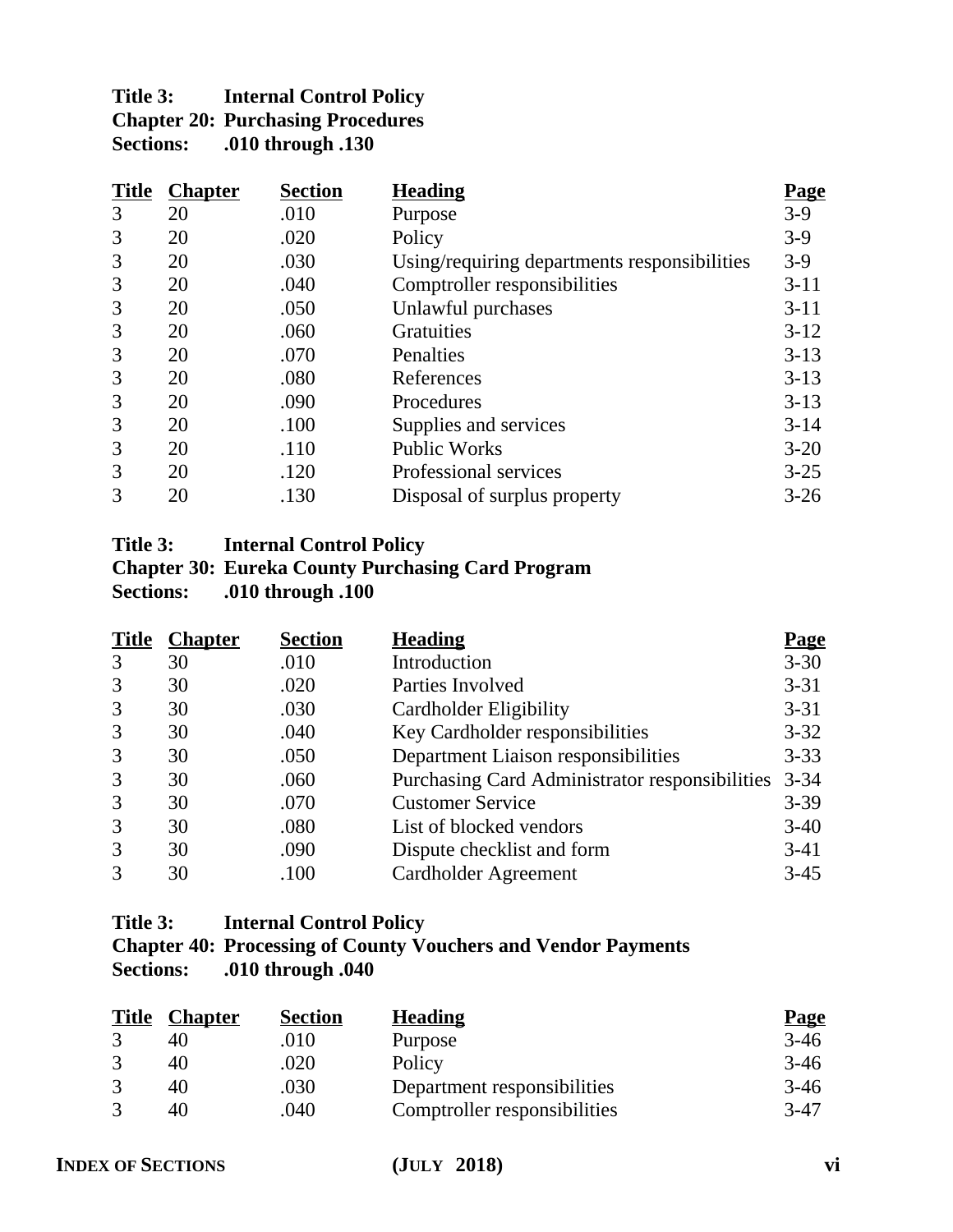## **Title 3: Internal Control Policy Chapter 50: Processing of County Payroll<br>Sections: .010 through .040 Sections: .010 through .040**

| <b>Title</b> | <b>Chapter</b> | <b>Section</b> | <b>Heading</b>               | <b>Page</b> |
|--------------|----------------|----------------|------------------------------|-------------|
|              |                | .010           | Purpose                      | $3 - 48$    |
|              | 50             | .020           | Policy                       | $3 - 48$    |
|              | 50             | .030           | Department responsibilities  | $3-48$      |
|              | 50             | .040           | Comptroller responsibilities | $3 - 48$    |

## **Title 3: Internal Control Policy Chapter 60: Cash Management**<br>**Sections:** .010 through .050 **Sections: .010 through .050**

| <b>Title</b> | <b>Chapter</b> | <b>Section</b> | <b>Heading</b>              | <b>Page</b> |
|--------------|----------------|----------------|-----------------------------|-------------|
| $\mathbf{c}$ | 60             | .010           | Purpose                     | $3 - 50$    |
| 3            | 60             | .020           | Policy                      | $3 - 50$    |
| 3            | 60             | .030           | Department responsibilities | $3 - 50$    |
| 3            | 60             | .040           | Treasurer responsibilities  | $3 - 51$    |
| $\mathbf{c}$ | 60             | .050           | Penalties                   | $3 - 52$    |

## **Title 3: Internal Control Policy Chapter 70: Bank Account Management Sections: .010 through .070**

| <b>Title</b> | <b>Chapter</b> | <b>Section</b> | <b>Heading</b>                            | <b>Page</b> |
|--------------|----------------|----------------|-------------------------------------------|-------------|
| 3            | 70             | .010           | Purpose                                   | $3 - 53$    |
| 3            | 70             | .020           | Policy                                    | $3 - 53$    |
| 3            | 70             | .030           | <b>County Commission responsibilities</b> | $3 - 53$    |
| 3            | 70             | .040           | Treasurer responsibilities                | $3 - 53$    |
| 3            | 70             | .050           | Comptroller responsibilities              | $3 - 54$    |
| 3            | 70             | .060           | Check signing procedures                  | $3 - 54$    |
| 3            | 70             | .070           | Penalties                                 | $3 - 55$    |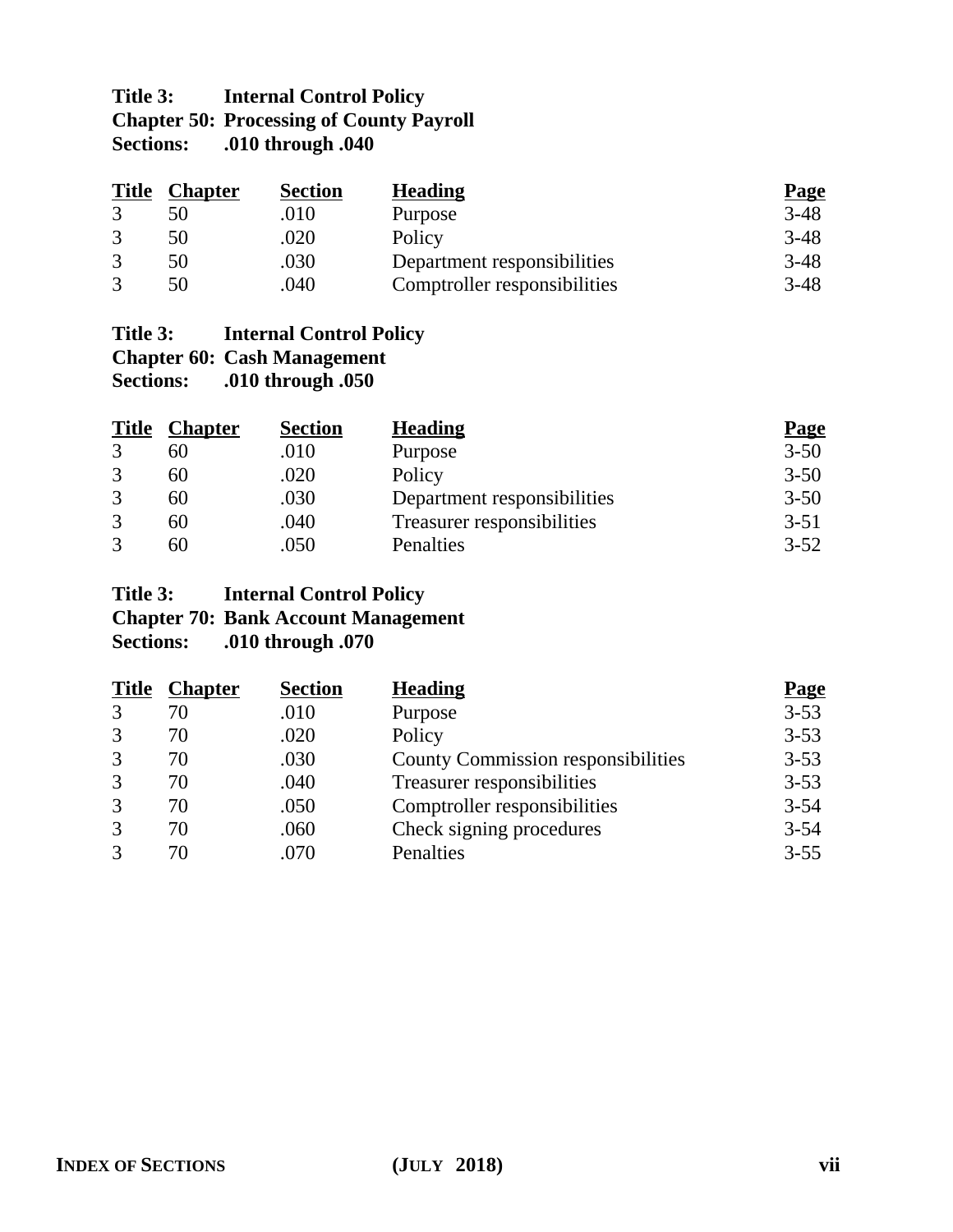## **Title 3: Internal Control Policy**

| <b>Chapter 80: Appendix "A" Purchase Order Entry Instructions</b> |
|-------------------------------------------------------------------|
| <b>Sections:</b> .010 through .180                                |

| <b>Title</b> | <b>Chapter</b> | <b>Section</b> | <b>Heading</b>             | <u>Page</u> |
|--------------|----------------|----------------|----------------------------|-------------|
| 3            | 80             | .010           | Purchase order number      | $3 - 56$    |
| 3            | 80             | .020           | Ready to print $(X)$       | $3 - 56$    |
| 3            | 80             | .030           | Department or site (S)     | $3 - 56$    |
| 3            | 80             | .040           | Freight manual entry $(X)$ | $3 - 56$    |
| 3            | 80             | .050           | Next year budget $(X)$     | $3 - 56$    |
| 3            | 80             | .060           | Vendor number              | $3 - 56$    |
| 3            | 80             | .070           | Ship to name and address   | $3 - 57$    |
| 3            | 80             | .080           | Issue date                 | $3 - 57$    |
| 3            | 80             | .090           | Date required              | $3 - 57$    |
| 3            | 80             | .100           | Phone number               | $3 - 57$    |
| 3            | 80             | .110           | Ship via                   | $3 - 57$    |
| 3            | 80             | .120           | Ordered by                 | $3 - 57$    |
| 3            | 80             | .130           | Department                 | $3 - 57$    |
| 3            | 80             | .140           | Remarks                    | $3 - 57$    |
| 3            | 80             | .150           | Budget account number      | $3 - 57$    |
| 3            | 80             | .160           | Items to be ordered        | $3 - 57$    |
| 3            | 80             | .170           | Freight charges            | $3 - 58$    |
| 3            | 80             | .180           | Split items                | $3 - 58$    |

## **Title 3: Internal Control Policy Chapter 90: Debit/Credit Card for Payment Management Sections: .010 through .050**

| <b>Title</b>      | <b>Chapter</b> | <b>Section</b> | <b>Heading</b>              | <b>Page</b> |
|-------------------|----------------|----------------|-----------------------------|-------------|
| 3                 |                | .010           | Purpose                     | $3 - 59$    |
|                   | 90             | .020           | Policy                      | $3 - 59$    |
|                   | 90             | .030           | Department responsibilities | $3 - 59$    |
| 3                 | 90             | .040           | Treasurer responsibilities  | $3 - 60$    |
| $\mathbf{\Omega}$ | 90             | .050           | Penalties                   | $3 - 61$    |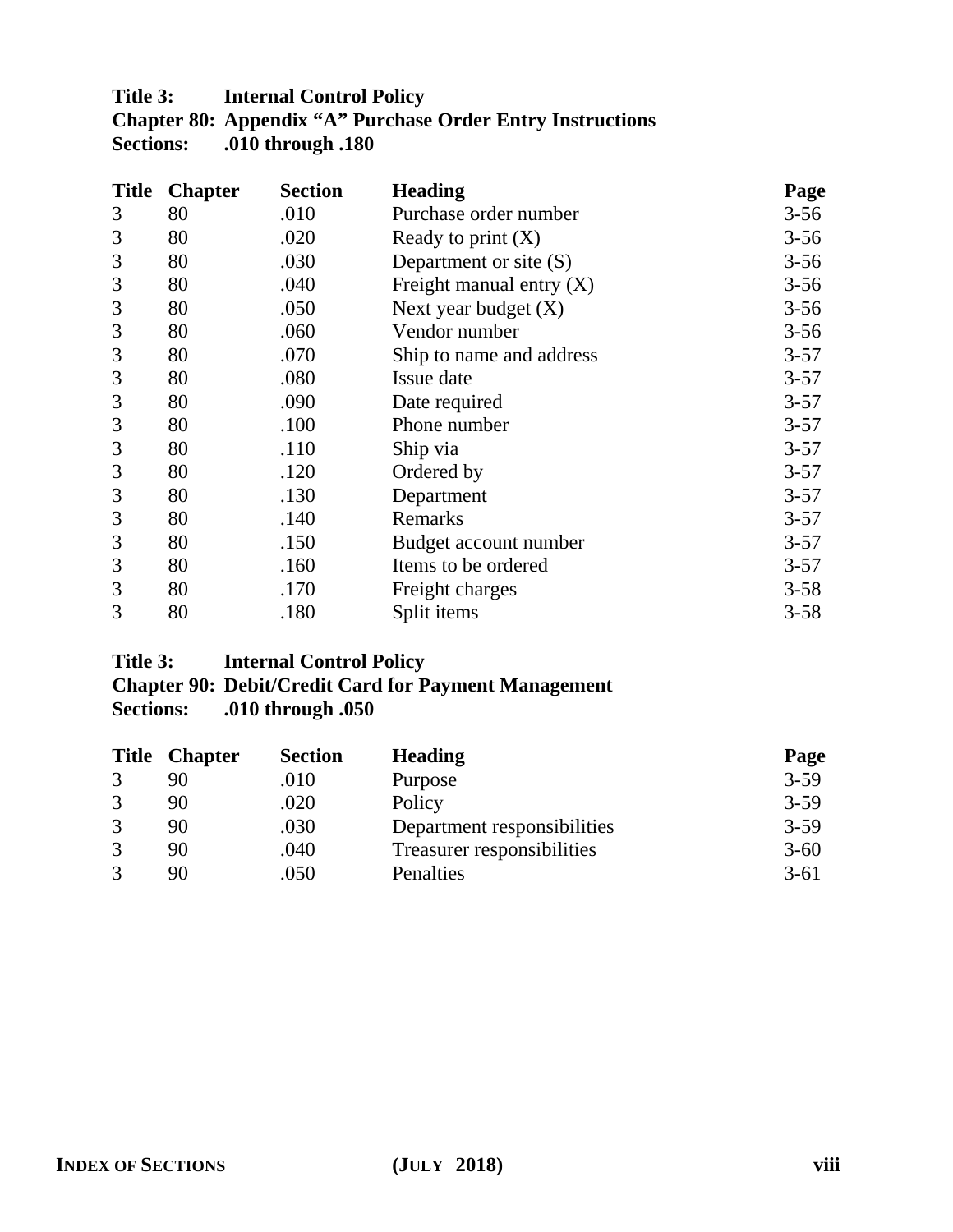## LICENSES, PERMITS, FEES, AND TAXES

**Title 4: Licenses, Permits, Fees, and Taxes Chapter 10: Open Space Assessment Sections: .010 through .080**

| <b>Title</b>   | <b>Chapter</b> | <b>Section</b> | <b>Heading</b>                          | <u>Page</u> |
|----------------|----------------|----------------|-----------------------------------------|-------------|
| $\overline{4}$ | 10             | .010           | Purpose                                 | $4 - 5$     |
| $\overline{4}$ | 10             | .020           | Definitions                             | $4 - 5$     |
| $\overline{4}$ | 10             | .030           | Criteria for open space use designation | $4 - 6$     |
| $\overline{4}$ | 10             | .040           | <b>Application - Submittal</b>          | $4 - 7$     |
| $\overline{4}$ | 10             | .050           | <b>Application Consideration</b>        | $4 - 8$     |
| $\overline{4}$ | 10             | .060           | Application - Approval or denial        | $4 - 8$     |
| $\overline{4}$ | 10             | .070           | Appeal                                  | $4 - 9$     |
| $\overline{4}$ | 10             | .080           | Complaints                              | $4-9$       |

**Title 4: Licenses, Permits, Fees, and Taxes**

**Chapter 20: Motor Vehicle Fuel Tax and Regional Transportation Commission Sections: .010 through .120**

|                | <b>Title Chapter</b> | <b>Section</b> | <b>Heading</b>                            | <b>Page</b> |
|----------------|----------------------|----------------|-------------------------------------------|-------------|
| $\overline{4}$ | 20                   | .010           | Statutory authority                       | $4 - 10$    |
| $\overline{4}$ | 20                   | .020           | Definitions                               | $4 - 10$    |
| $\overline{4}$ | 20                   | .030           | <b>Commission - Creation</b>              | $4 - 12$    |
| $\overline{4}$ | 20                   | .040           | <b>Commission - Composition</b>           | $4-12$      |
| $\overline{4}$ | 20                   | .050           | Commission - Organization and terms       | $4-13$      |
| $\overline{4}$ | 20                   | .060           | Commission - Frequency of meetings        | $4-13$      |
| $\overline{4}$ | 20                   | .070           | Commission - Powers and duties            | $4 - 13$    |
| $\overline{4}$ | 20                   | .080           | Commission - Action by majority           | $4 - 13$    |
| $\overline{4}$ | 20                   | .090           | Imposition of additional excise tax       | $4 - 13$    |
| $\overline{4}$ | 20                   | .100           | Adoption of N.R.S. Chapter 365 as amended | $4 - 13$    |
| $\overline{4}$ | 20                   | .110           | Contract with department                  | $4-13$      |
| 4              | 20                   | .120           | Priority of projects                      | $4 - 14$    |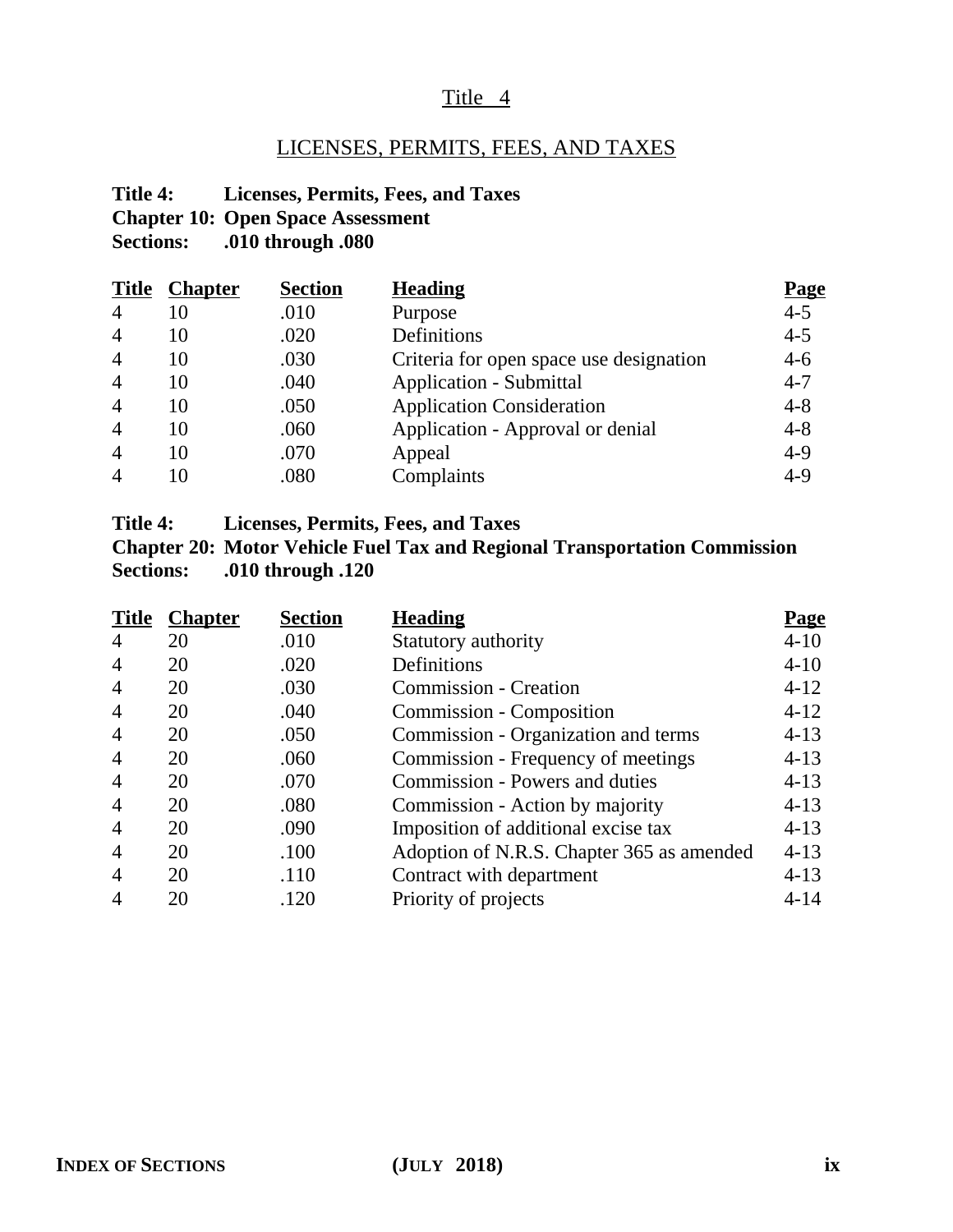## **Title 4: Licenses, Permits, Fees, and Taxes Chapter 30: Liquor Control Code Sections: .010 through .300**

| <b>Title</b>   | <b>Chapter</b> | <b>Section</b> | <b>Heading</b>                                      | <b>Page</b> |
|----------------|----------------|----------------|-----------------------------------------------------|-------------|
| $\overline{4}$ | 30             | .010           | Definitions                                         | $4 - 15$    |
| 4              | 30             | .020           | License required - Exceptions                       | $4 - 15$    |
| $\overline{4}$ | 30             | .030           | License application - Information required          | $4 - 16$    |
| 4              | 30             | .040           | License application - Investigation                 | $4 - 17$    |
| $\overline{4}$ | 30             | .050           | License investigation - Character and               | $4 - 17$    |
|                |                |                | business responsibility                             |             |
| 4              | 30             | .060           | License application - Approval or denial            | $4 - 17$    |
| 4              | 30             | .070           | License - Issuance and contents                     | $4 - 18$    |
| 4              | 30             | .080           | License issuance - Bonding or other                 | $4 - 18$    |
|                |                |                | special requirements                                |             |
| 4              | 30             | .090           | License - Posting - Transferability                 | $4-19$      |
| 4              | 30             | .100           | Right to refuse service                             | $4 - 19$    |
| 4              | 30             | .110           | Fee schedule                                        | $4 - 19$    |
| 4              | 30             | .120           | License - Hearing upon complaint and                | $4 - 20$    |
|                |                |                | authority to cancel or suspend                      |             |
| 4              | 30             | .130           | License - Summary suspension                        | $4 - 22$    |
| $\overline{4}$ | 30             | .140           | License - Reinstatement                             | $4 - 23$    |
| 4              | 30             | .150           | Lighting requirements                               | $4 - 23$    |
| 4              | 30             | .160           | Minors - Sale prohibited                            | $4 - 23$    |
| $\overline{4}$ | 30             | .170           | Minors - False identification prohibited            | $4 - 24$    |
| 4              | 30             | .180           | Minors - Possession prohibited                      | $4 - 24$    |
| 4              | 30             | .190           | Minors - Consumption prohibited                     | $4 - 24$    |
| 4              | 30             | .200           | Minors - Employment prohibited                      | $4 - 24$    |
| 4              | 30             | .210           | Minors - Possession prohibited - Exceptions         | $4 - 24$    |
| 4              | 30             | .220           | Minors - Intoxication prohibited                    | $4 - 25$    |
| $\overline{4}$ | 30             | .230           | No adult to permit minor to become intoxicated 4-25 |             |
| 4              | 30             | .240           | Minors - Loitering prohibited                       | $4 - 25$    |
| $\overline{4}$ | 30             | .250           | Presence of minor in certain locations              | $4 - 26$    |
|                |                |                | not prohibited                                      |             |
| 4              | 30             | .260           | Intoxication of licensee, employees prohibited      | $4 - 26$    |
| 4              | 30             | .270           | Orderly premises to be maintained                   | $4 - 26$    |
| $\overline{4}$ | 30             | .280           | Work card required                                  | $4 - 26$    |
| 4              | 30             | .290           | Violation - Penalty                                 | $4 - 27$    |
| 4              | 30             | .300           | Savings clause                                      | $4 - 27$    |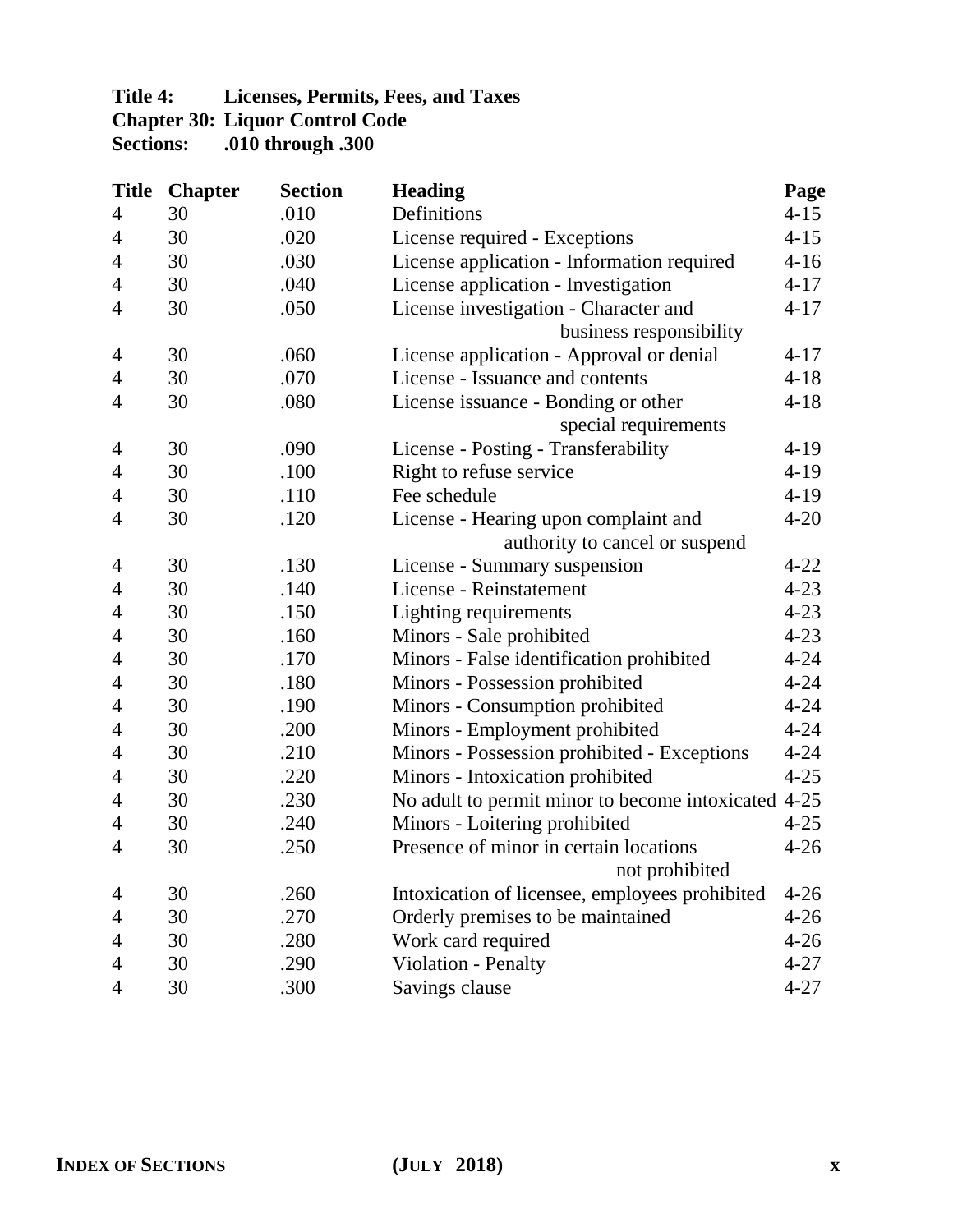## **Title 4: Licenses, Permits, Fees, and Taxes Chapter 40: School Support Tax**<br>Sections: .010 through .060 **Sections: .010 through .060**

| <b>Title</b>   | <b>Chapter</b> | <b>Section</b> | <b>Heading</b>                  | <b>Page</b> |
|----------------|----------------|----------------|---------------------------------|-------------|
| $\overline{4}$ | 40             | .010           | Definitions                     | $4 - 28$    |
| $\overline{4}$ | 40             | .020           | Sales tax - Imposition and rate | $4 - 28$    |
| $\overline{4}$ | 40             | .030           | Use tax - Imposition and rate   | $4 - 28$    |
| $\overline{4}$ | 40             | .040           | Adoption of tax law provisions  | $4 - 28$    |
| $\overline{4}$ | 40             | .050           | Legislative amendments          | $4 - 28$    |
| $\overline{4}$ | 40             | .060           | Administration                  | $4 - 28$    |

## **Title 4: Licenses, Permits, Fees, and Taxes Chapter 50: County Room Tax**

**Sections: .010 through .130**

| <b>Title</b>   | <b>Chapter</b> | <b>Section</b> | <b>Heading</b>                         | <u>Page</u> |
|----------------|----------------|----------------|----------------------------------------|-------------|
| $\overline{4}$ | 50             | .010           | Definitions                            | $4 - 29$    |
| $\overline{4}$ | 50             | .020           | Imposition and rate                    | $4 - 29$    |
| 4              | 50             | .030           | License required                       | $4 - 30$    |
| $\overline{4}$ | 50             | .040           | Exemptions and exceptions              | $4 - 30$    |
| $\overline{4}$ | 50             | .050           | Collection                             | $4 - 30$    |
| $\overline{4}$ | 50             | .060           | Notice - Display                       | $4 - 30$    |
| $\overline{4}$ | 50             | .070           | Authority to collect                   | $4 - 30$    |
| $\overline{4}$ | 50             | .080           | Payment of tax, interest and penalties | $4 - 31$    |
| $\overline{4}$ | 50             | .090           | License term                           | $4 - 31$    |
| $\overline{4}$ | 50             | .100           | Examination of records                 | $4 - 31$    |
| $\overline{4}$ | 50             | .110           | Disposition of proceeds                | $4 - 31$    |
| $\overline{4}$ | 50             | .120           | Refunds                                | $4 - 32$    |
| $\overline{4}$ | 50             | .130           | <b>Violation - Penalty</b>             | $4 - 32$    |

## **Title 4: Licenses, Permits, Fees, and Taxes Chapter 60: Food and Beverage Handlers Permit Sections: .010 through .080**

| <b>Title</b>                | <b>Chapter</b> | <b>Section</b> | <b>Heading</b>                            | <b>Page</b> |
|-----------------------------|----------------|----------------|-------------------------------------------|-------------|
| $\overline{4}$              | 60             | .010           | Permit required                           | $4 - 33$    |
| $\overline{4}$              | 60             | .020           | Unlawful to work or employ without permit | $4 - 33$    |
| $\overline{4}$              | 60             | .030           | Permit issuance                           | $4 - 33$    |
| $\overline{4}$              | 60             | .040           | Investigation of applicants               | $4 - 33$    |
| $\overline{4}$              | 60             | .050           | Fees                                      | $4 - 33$    |
| $\overline{4}$              | 60             | .060           | Intoxication while handling prohibited    | $4 - 34$    |
| $\overline{4}$              | 60             | .070           | Allowing intoxication prohibited          | $4 - 34$    |
| $\boldsymbol{\vartriangle}$ | 60             | .080           | Violation - Penalty                       | $4 - 34$    |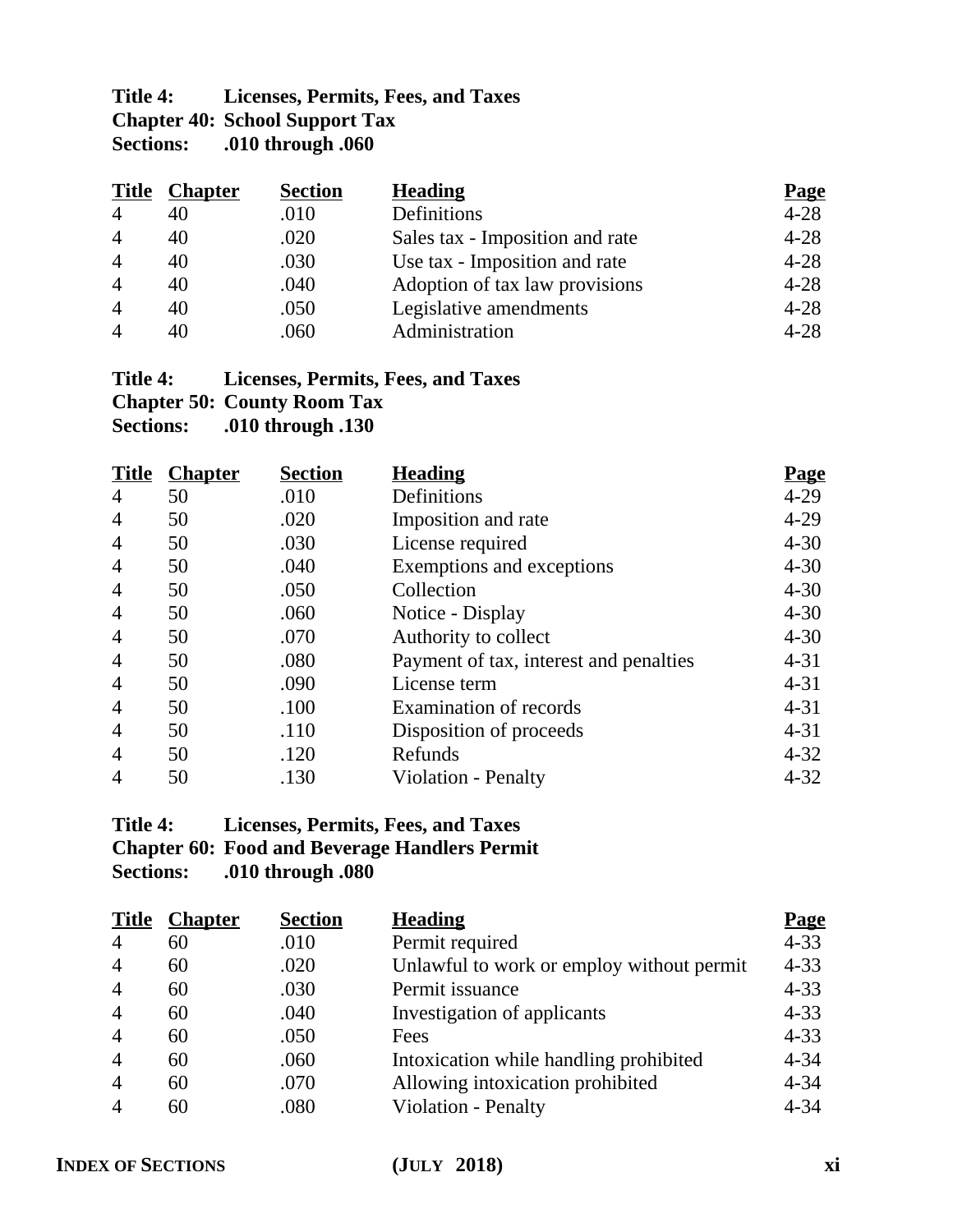**Title 4: Licenses, Permits, Fees, and Taxes**

|                  | <b>Chapter 70: Door-to-Door Solicitor and Canvasser Registration and Identification</b> |
|------------------|-----------------------------------------------------------------------------------------|
| <b>Sections:</b> | .010 through .140                                                                       |

| <b>Title</b>   | <b>Chapter</b> | <b>Section</b> | <b>Heading</b>                                | <u>Page</u> |
|----------------|----------------|----------------|-----------------------------------------------|-------------|
| $\overline{4}$ | 70             | .010           | Findings of fact                              | $4 - 35$    |
| 4              | 70             | .020           | Declaration of intent                         | $4 - 36$    |
| $\overline{4}$ | 70             | .030           | <b>Registration required</b>                  | $4 - 36$    |
| $\overline{4}$ | 70             | .040           | Display of identification required            | $4 - 37$    |
| 4              | 70             | .050           | Display of false door-to-door solicitor's     | $4 - 37$    |
|                |                |                | identification badge prohibited               |             |
| $\overline{4}$ | 70             | .060           | Persons convicted of certain crimes not       | $4 - 37$    |
|                |                |                | eligible for door-to-door                     |             |
|                |                |                | solicitor's identification badge              |             |
| $\overline{4}$ | 70             | .070           | Unlawful to give false information            | $4 - 37$    |
|                |                |                | on application                                |             |
| $\overline{4}$ | 70             | .080           | Fees                                          | $4 - 37$    |
| 4              | 70             | .090           | Solicitor's identification badge to be        | $4 - 37$    |
|                |                |                | renewed annually                              |             |
| $\overline{4}$ | 70             | .100           | Sheriff authorized to adopt application form  | $4 - 38$    |
| 4              | 70             | .110           | Sheriff authorized to familiarize public with | $4 - 38$    |
|                |                |                | door-to-door solicitation badge               |             |
| 4              | 70             | .120           | Revocation                                    | $4 - 38$    |
| $\overline{4}$ | 70             | .130           | Exceptions                                    | $4 - 38$    |
| $\overline{4}$ | 70             | .140           | Violations a misdemeanor                      | 4-39        |

## **Title 4: Licenses, Permits, and Taxes Chapter 80: Fictitious Business Names Sections: .010 through .020**

|                | <b>Title Chapter</b> | <b>Section</b> | <b>Heading</b>                                | <b>Page</b> |
|----------------|----------------------|----------------|-----------------------------------------------|-------------|
| $\overline{4}$ |                      | .010           | Requirement of filing certificate             | 4-40        |
| $\overline{4}$ | 80.                  | .020           | Time that certificate and renewal certificate | 4-40        |
|                |                      |                | are valid                                     |             |

**Title 4: Licenses, Permits, and Taxes**

**Chapter 90: Collection of Personal Property Taxes by the Eureka County Treasurer Sections: .010**

|                | <b>Title Chapter</b> | Section | <b>Heading</b>                               | <b>Page</b> |
|----------------|----------------------|---------|----------------------------------------------|-------------|
| $\overline{4}$ |                      | .010    | <b>Collection of Personal Property Taxes</b> | 4-41        |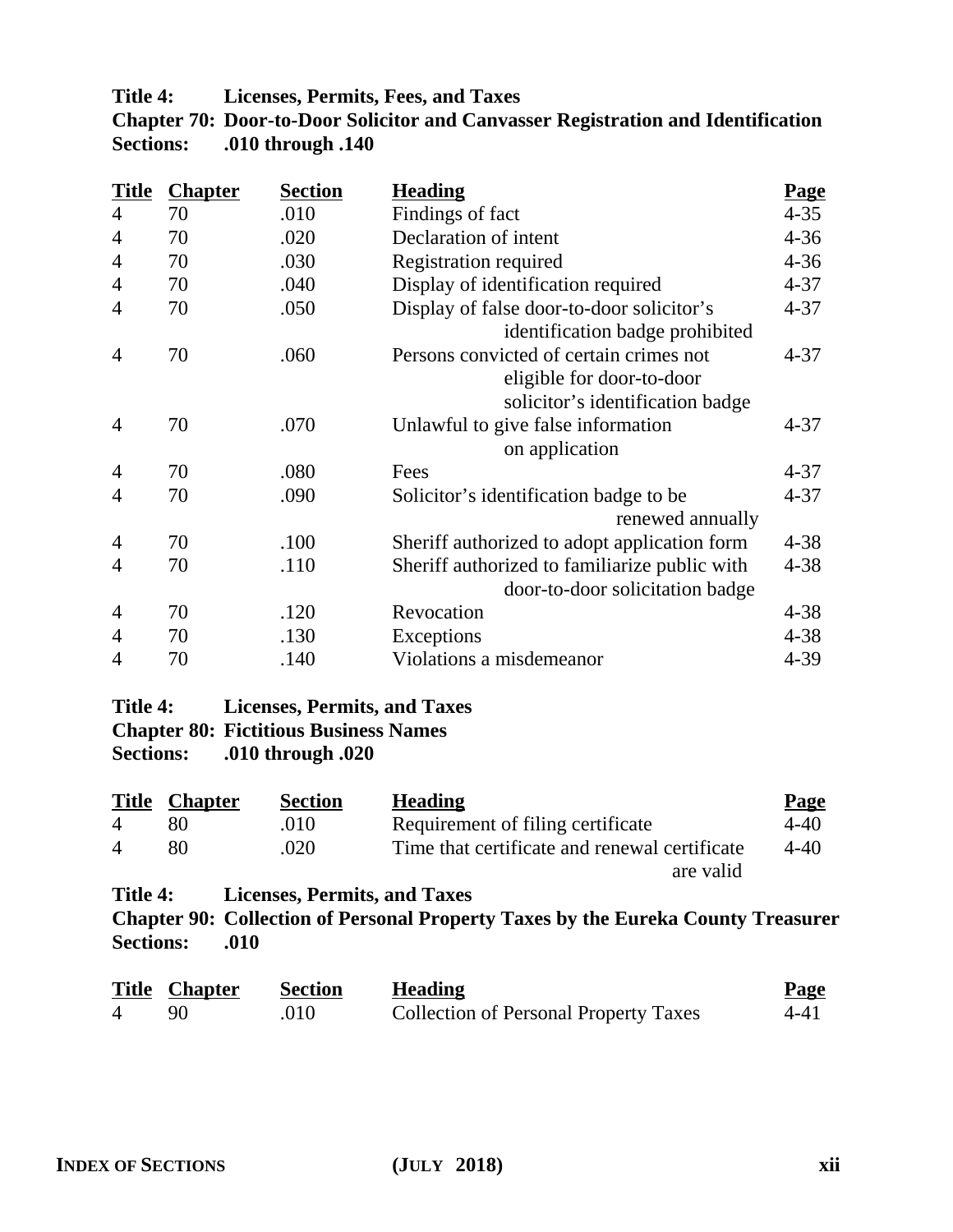## SPECIAL ASSESSMENTS AND FUNDS

## **Title 5: Special Assessments and Funds Chapter 10: Justice's Courts Facilities Administrative Assessment Sections: .010 through .080**

|   | <b>Title Chapter</b> | <b>Section</b> | <b>Heading</b>                          | <b>Page</b> |
|---|----------------------|----------------|-----------------------------------------|-------------|
| 5 | 10                   | .010           | Statement of purpose                    | $5 - 2$     |
| 5 | 10                   | .020           | Sunset provision                        | $5 - 2$     |
| 5 | 10                   | .030           | Amount of administrative assessment     | $5 - 2$     |
| 5 | 10                   | .040           | Exceptions to administrative assessment | $5 - 2$     |
| 5 | 10                   | .050           | Application of installment payments     | $5 - 2$     |
| 5 | 10                   | .060           | Collection and accounting               | $5 - 3$     |
| 5 | 10                   | .070           | Money disbursement                      | $5 - 3$     |
| 5 | 10                   | .080           | Reports                                 | $5 - 4$     |

#### **Title 5: Special Assessments and Funds**

## **Chapter 20: Forensic Services Fund**

**Sections: .010 through .040**

| <b>Title</b> | <b>Chapter</b> | <b>Section</b> | <b>Heading</b>                 | <b>Page</b> |
|--------------|----------------|----------------|--------------------------------|-------------|
|              |                | .010           | Forensic services fund created | $5-5$       |
|              | 20             | .020           | Clerk - Duties                 | $5 - 5$     |
|              |                | .030           | <b>Treasurer - Duties</b>      | $5 - 5$     |
|              |                | .040           | Conditions                     | $5 - 5$     |

#### **Title 5: Special Assessments and Funds**

**Chapter 30: Assessor Technology Fund**

| <b>Title Chapter</b> | <b>Section</b> | <b>Heading</b>                   | <b>Page</b> |
|----------------------|----------------|----------------------------------|-------------|
|                      | .010           | Assessor technology fund created | $5-6$       |
|                      | .020           | Accounting                       | $5 - 6$     |
| 30                   | .030           | Authorized expenditures          | $5-6$       |
| 30                   | .040           | <b>Report to Commissioners</b>   | 5-6         |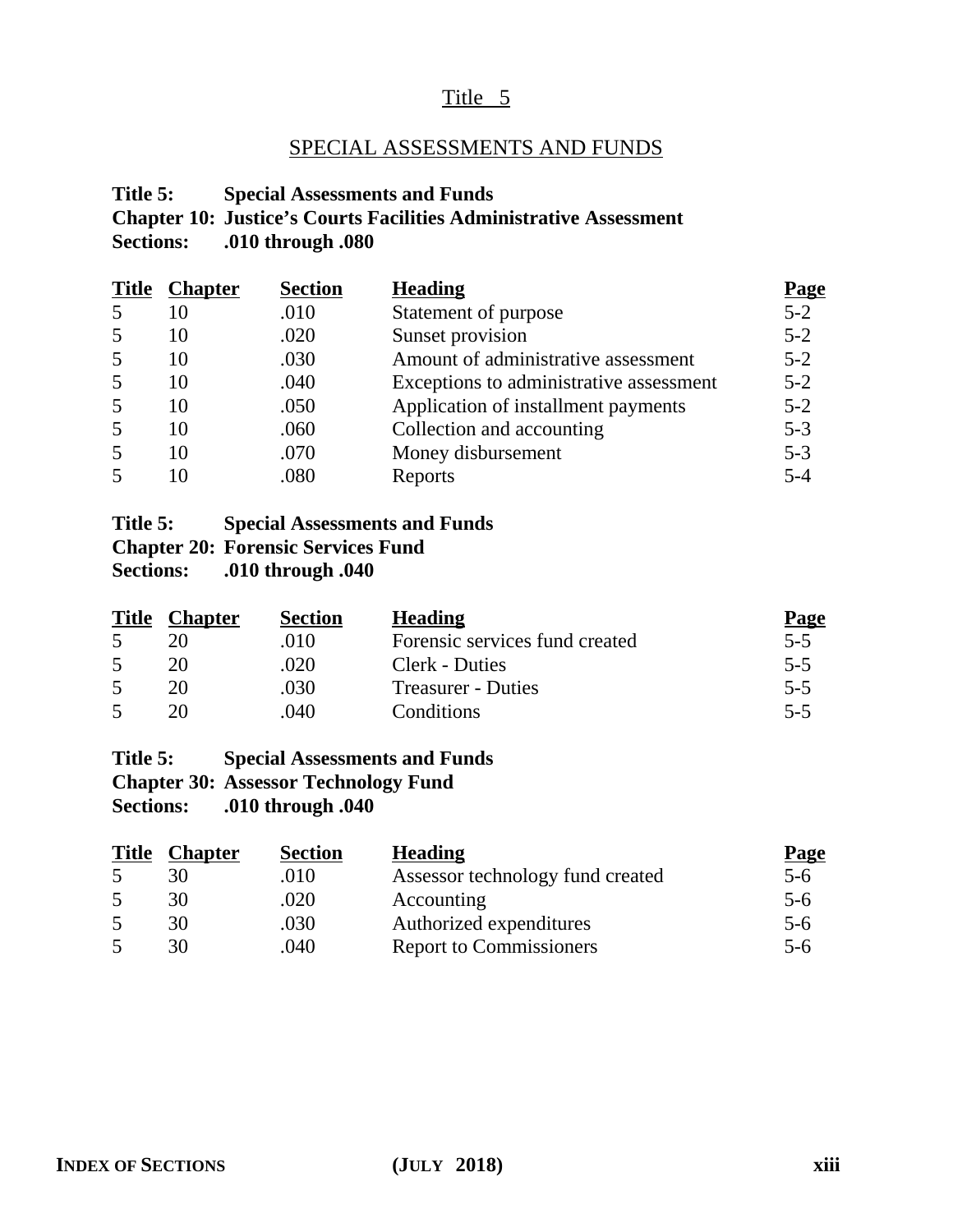## HEALTH AND WELFARE

## **Title 6: Health and Welfare Chapter 10: Animals at Large**

**Sections: .010 through .070**

| <b>Title</b> | <b>Chapter</b> | <b>Section</b> | <b>Heading</b>      | <b>Page</b> |
|--------------|----------------|----------------|---------------------|-------------|
| 6            | 10             | .010           | Prohibition         | $6 - 7$     |
| 6            | 10             | .020           | Impoundment         | $6 - 7$     |
| 6            | 10             | .030           | Recordation         | $6 - 7$     |
| 6            | 10             | .040           | Disposition         | $6 - 7$     |
| 6            | 10             | .050           | Redemption          | $6 - 7$     |
| 6            | 10             | .060           | Charges             | $6 - 8$     |
| 6            | 10             | .070           | Violation - Penalty | $6 - 8$     |

## **Title 6: Health and Welfare**

## **Chapter 20: Dog Control**

| <b>Title</b> | <b>Chapter</b> | <b>Section</b> | <b>Heading</b>                                | <b>Page</b> |
|--------------|----------------|----------------|-----------------------------------------------|-------------|
| 6            | 20             | .010           | Dog control fund established                  | $6-9$       |
| 6            | 20             | .020           | Dog license required - Fees                   | $6-9$       |
| 6            | 20             | .030           | Special officers - Appointment - Duties       | $6 - 10$    |
| 6            | 20             | .040           | <b>Impoundment</b> facilities                 | $6 - 10$    |
| 6            | 20             | .050           | Application for license                       | $6 - 10$    |
| 6            | 20             | .060           | Dog collars and tags                          | $6 - 10$    |
| 6            | 20             | .070           | Running at large prohibited                   | $6 - 11$    |
| 6            | 20             | .080           | Confinement of certain dogs                   | $6 - 11$    |
| 6            | 20             | .090           | Impoundment                                   | $6 - 11$    |
| 6            | 20             | .100           | Reclamation of impounded dogs                 | $6 - 12$    |
| 6            | 20             | .110           | Disposition of unclaimed or infected dogs     | $6 - 12$    |
| 6            | 20             | .120           | Owner to surrender biting dog for observation | $6 - 12$    |
| 6            | 20             | .130           | Barking dogs                                  | $6 - 13$    |
| 6            | 20             | .140           | Failure to care for dogs                      | $6-13$      |
| 6            | 20             | .150           | Interference with special officer             | $6 - 13$    |
| 6            | 20             | .160           | Penalties; changes in fees and charges        | $6 - 13$    |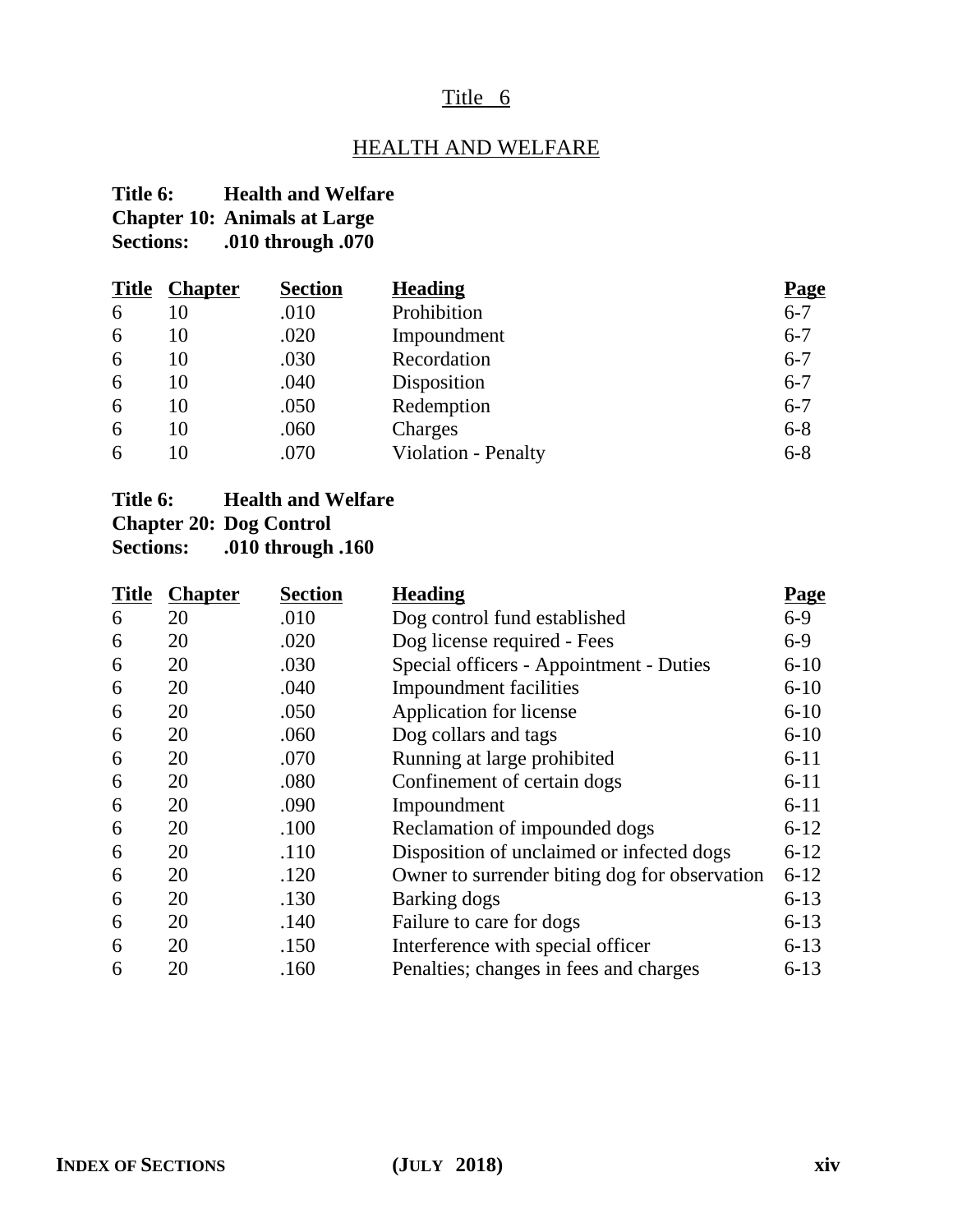## **Title 6: Health and Welfare Chapter 30: Law Enforcement Animals<br>Sections:** .010 through .020 **Sections: .010 through .020**

|   | <b>Title Chapter</b> | <b>Section</b> | <b>Heading</b>                         | <b>Page</b> |
|---|----------------------|----------------|----------------------------------------|-------------|
| 6 |                      | .010           | Cruelty towards or interference with   | $6 - 14$    |
|   |                      |                | police dogs and horses prohibited      |             |
| 6 | 30                   | .020           | Special agents or units defined as law | $6 - 14$    |
|   |                      |                | enforcement officers                   |             |

## **Title 6: Health and Welfare Chapter 40: Fireworks Sections: .010 through .060**

| <b>Title</b> | <b>Chapter</b> | <b>Section</b> | <b>Heading</b>                         | <b>Page</b> |
|--------------|----------------|----------------|----------------------------------------|-------------|
| 6            | 40             | .010           | Purpose                                | $6 - 15$    |
| 6            | 40             | .020           | Restrictions on sale or distribution   | $6 - 15$    |
| 6            | 40             | .030           | Special exception for Independence Day | $6 - 15$    |
| 6            | 40             | .040           | Fireworks defined                      | $6 - 15$    |
| 6            | 40             | .050           | Liability                              | $6 - 15$    |
| 6            | 40             | .060           | <b>Violation - Penalty</b>             | $6 - 15$    |

#### **Title 6: Health and Welfare Chapter 50: Curfew**

**Sections: .010 through .040**

| <b>Title</b> | <u>Chapter</u> | <b>Section</b> | <b>Heading</b>                        | <b>Page</b> |
|--------------|----------------|----------------|---------------------------------------|-------------|
| 6            | 50             | .010           | Imposition when school in session     | $6 - 16$    |
| 6            | 50             | .020           | Extension of curfew hours             | $6 - 16$    |
| 6            | 50             | .030           | Imposition when school not in session | $6 - 16$    |
| 6            | 50             | .040           | Violation - Penalty                   | $6-16$      |

## **Title 6: Health and Welfare**

## **Chapter 60: Prostitution and Marijuana**

**Sections: .010 through .060**

| <b>Title</b> | <b>Chapter</b> | <b>Section</b>                               | <b>Heading</b>                                | <b>Page</b> |
|--------------|----------------|----------------------------------------------|-----------------------------------------------|-------------|
| 6            | 60             | .010                                         | Prostitution prohibited - Generally           | $6 - 17$    |
| 6            | 60             | .020                                         | Sexual intercourse for hire and other lewd    | $6 - 17$    |
|              |                |                                              | acts prohibited                               |             |
| 6            | 60             | .030                                         | Operation of house of prostitution prohibited | $6 - 18$    |
| 6            | 60             | .040                                         | Medical tests for violators                   | $6 - 18$    |
| 6            | 60             | .050                                         | Medical and recreational marijuana            | $6 - 18$    |
|              |                |                                              | establishments prohibited                     |             |
| 6            | 60             | .060                                         | Violation - Penalty                           | $6-19$      |
| Title 6:     |                | <b>Health and Welfare</b>                    |                                               |             |
|              |                | Chantar 70. Discriminatory Housing Dractices |                                               |             |

**Chapter 70: Discriminatory Housing Practices**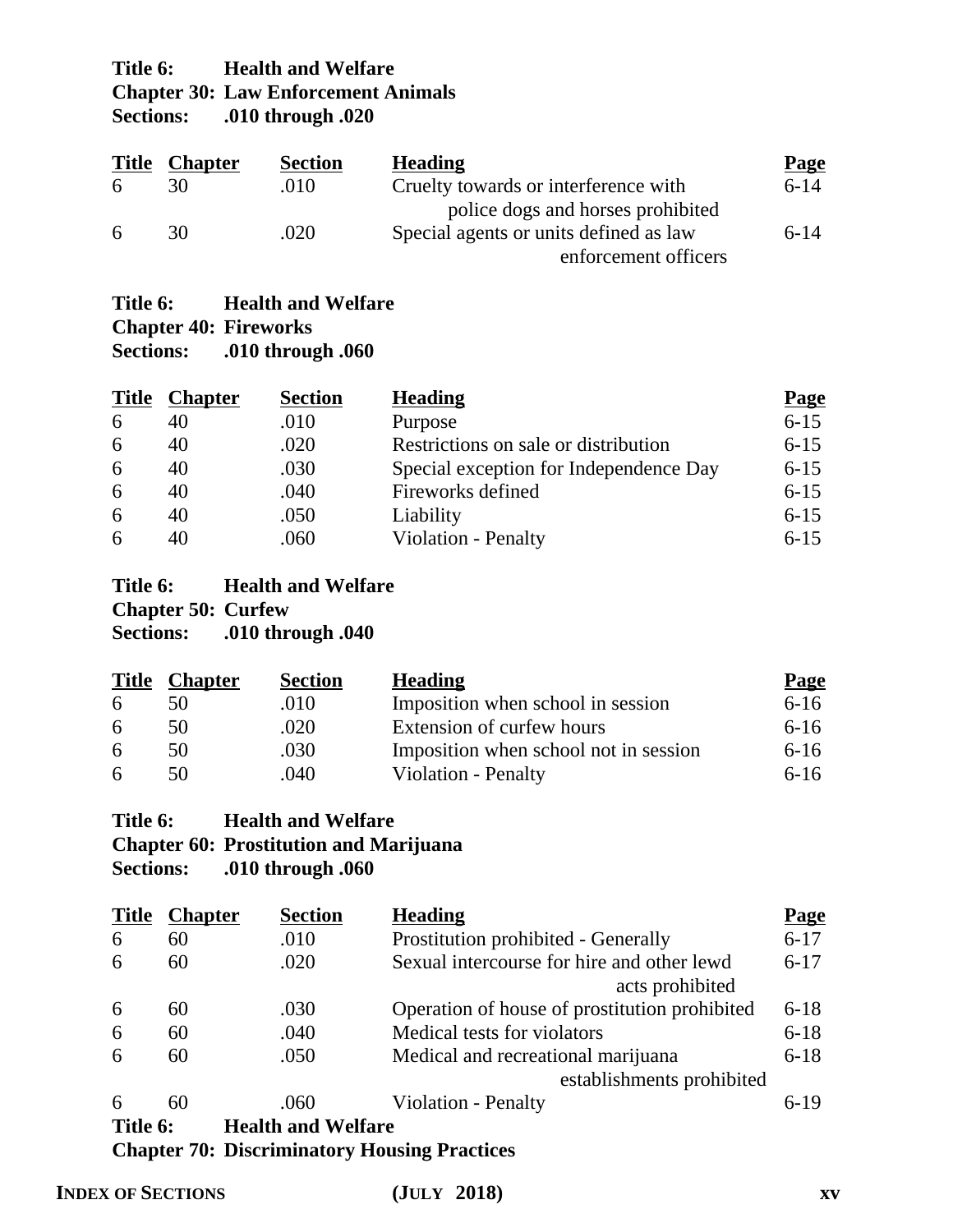| <b>Title</b> | <b>Chapter</b> | <b>Section</b> | <b>Heading</b>                 | <b>Page</b> |
|--------------|----------------|----------------|--------------------------------|-------------|
| 6            | 70             | .010           | Declaration of policy          | $6 - 20$    |
| 6            | 70             | .020           | Definitions                    | $6 - 20$    |
| 6            | 70             | .030           | Unlawful practices             | $6 - 21$    |
| 6            | 70             | .040           | Exemptions                     | $6 - 23$    |
| 6            | 70             | .050           | Complaint procedure            | $6 - 24$    |
| 6            | 70             | .060           | Availability of other remedies | $6 - 24$    |
| 6            | 70             | .070           | Violation - Penalty            | $6 - 25$    |

#### **Title 6: Health and Welfare Chapter 80: Abatement of Dangerous Structures Sections: .010 through .140**

| <b>Title</b> | <b>Chapter</b> | <b>Section</b> | <b>Heading</b>                             | <u>Page</u> |
|--------------|----------------|----------------|--------------------------------------------|-------------|
| 6            | 80             | .010           | Statutory authorization                    | $6 - 26$    |
| 6            | 80             | .020           | Findings                                   | $6 - 26$    |
| 6            | 80             | .030           | Purpose and objectives                     | $6 - 26$    |
| 6            | 80             | .040           | Sunset provision                           | $6 - 28$    |
| 6            | 80             | .050           | Definitions                                | $6 - 28$    |
| 6            | 80             | .060           | Commencement of action                     | $6 - 28$    |
| 6            | 80             | .070           | Initial notice to property owner by County | $6 - 29$    |
| 6            | 80             | .080           | Hearings before a designee of the Board    | $6 - 29$    |
| 6            | 80             | .090           | Findings of the designee of the Board      | $6 - 30$    |
| 6            | 80             | .100           | Appeal notice                              | $6 - 30$    |
| 6            | 80             | .110           | Appeal Board                               | $6 - 31$    |
| 6            | 80             | .120           | <b>Findings of Appeal Board</b>            | $6 - 31$    |
| 6            | 80             | .130           | Recovery of money by County                | $6 - 31$    |
| 6            | 80             | .140           | Civil penalty                              | $6 - 32$    |

## **Title 6: Health and Welfare Chapter 90: Property Offenses Sections: .010 through .020**

| <u>Title</u> | <b>Chapter</b> | <b>Section</b> | <b>Heading</b>                        | <b>Page</b> |
|--------------|----------------|----------------|---------------------------------------|-------------|
|              |                | .010           | Running water across public road      | $6 - 33$    |
| -6           | 90             | .020           | Use or possession of glass containers | $6 - 33$    |
|              |                |                | on County property                    |             |

## **Title 6: Health and Welfare Chapter 100: Vehicles and Traffic**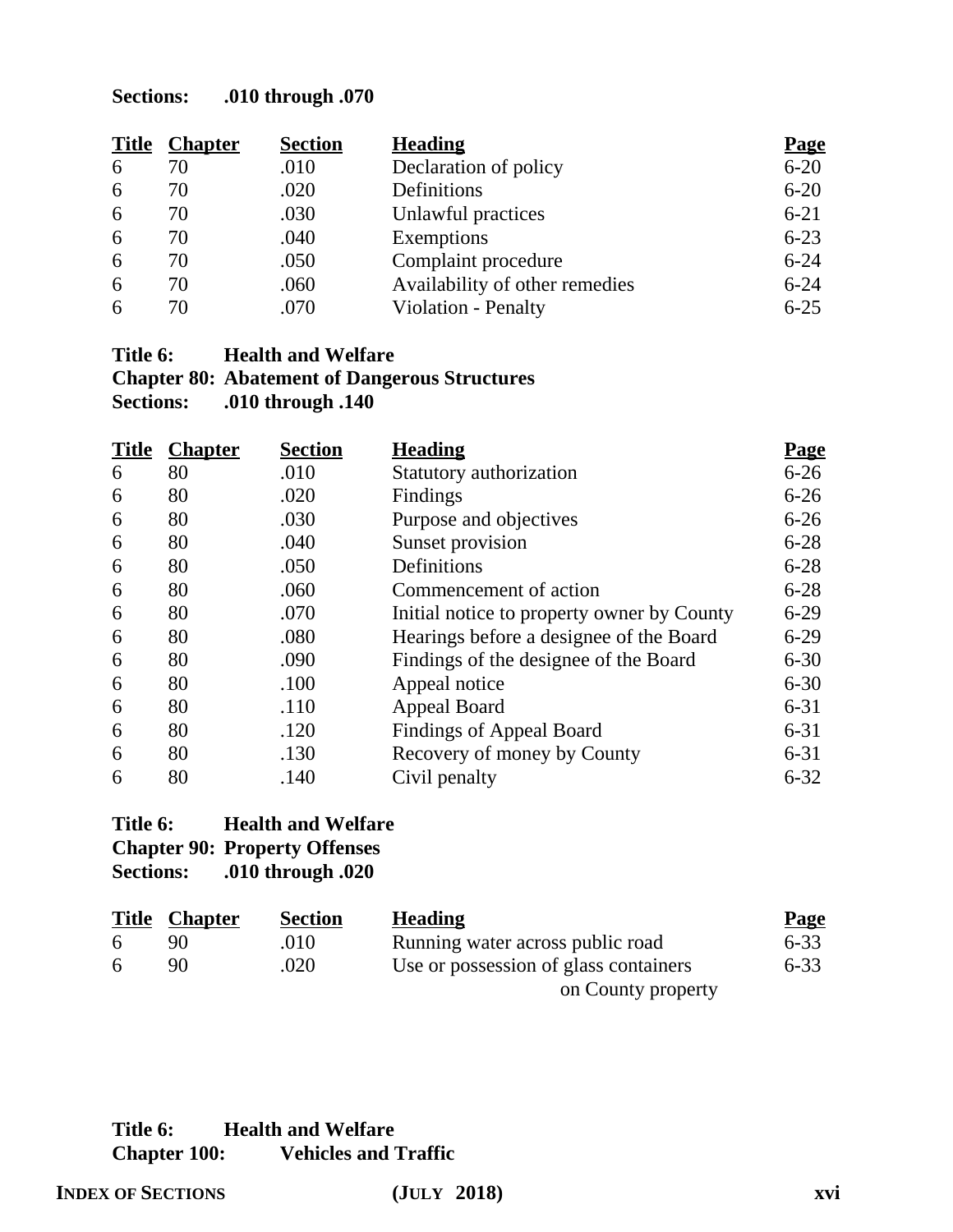| <b>Title</b> | <b>Chapter</b> | <b>Section</b> | <b>Heading</b>                              | <b>Page</b> |
|--------------|----------------|----------------|---------------------------------------------|-------------|
| 6            | 100            | .010           | Speed contests prohibited                   | $6 - 34$    |
| 6            | 100            | .020           | School zones                                | $6 - 34$    |
| 6            | 100            | .030           | Speed limits designated                     | $6 - 34$    |
| 6            | 100            | .040           | Violation - Penalty                         | $6 - 35$    |
| 6            | 100            | .050           | Fifteen-minute zone in front of Post Office | $6 - 35$    |
| 6            | 100            | .060           | Main Street in the Town of Eureka           | $6 - 36$    |
| 6            | 100            | .070           | <b>Baseball parks</b>                       | $6 - 36$    |
| 6            | 100            | .080           | No Parking zones                            | $6 - 36$    |

#### **Title 6: Health and Welfare Chapter 110: Sidewalk Use and Upkeep Sections: .010 through .080**

| <b>Title</b> | <b>Chapter</b> | <b>Section</b> | <b>Heading</b>              | <b>Page</b> |
|--------------|----------------|----------------|-----------------------------|-------------|
| 6            | 110            | .010           | Definitions                 | $6 - 37$    |
| 6            | 110            | .020           | Authorized sidewalk use     | $6 - 37$    |
| 6            | 110            | .030           | Unauthorized sidewalk use   | $6 - 37$    |
| 6            | 110            | .040           | Penalties                   | $6 - 37$    |
| 6            | 110            | .050           | Safe maintenance            | $6 - 37$    |
| 6            | 110            | .060           | Penalties                   | $6 - 37$    |
| 6            | 110            | .070           | Drainage from buildings     | $6 - 38$    |
| 6            | 10             | .080           | Assessments for County work | $6 - 38$    |

#### **Title 6: Health and Welfare Chapter 120:** Refuse and Garbage<br>Sections: .010 through .080 **Sections: .010 through .080**

| <b>Title</b> | <b>Chapter</b> | <b>Section</b> | <b>Heading</b>          | <b>Page</b> |
|--------------|----------------|----------------|-------------------------|-------------|
| 6            | 120            | .010           | Scope and intent        | $6 - 39$    |
| 6            | 120            | .020           | Disposal controlled     | $6 - 39$    |
| 6            | 120            | .030           | Disposal points         | $6 - 39$    |
| 6            | 120            | .040           | Fees authorized         | $6 - 40$    |
| 6            | 120            | .050           | Franchises authorized   | $6 - 40$    |
| 6            | 120            | .060           | Hazardous waste         | $6 - 40$    |
| 6            | 120            | .070           | Presumption             | $6 - 40$    |
| 6            | 120            | .080           | Violation a misdemeanor | $6 - 41$    |

## **Title 6: Health and Welfare Chapter 130: Eureka County Fire Protection District**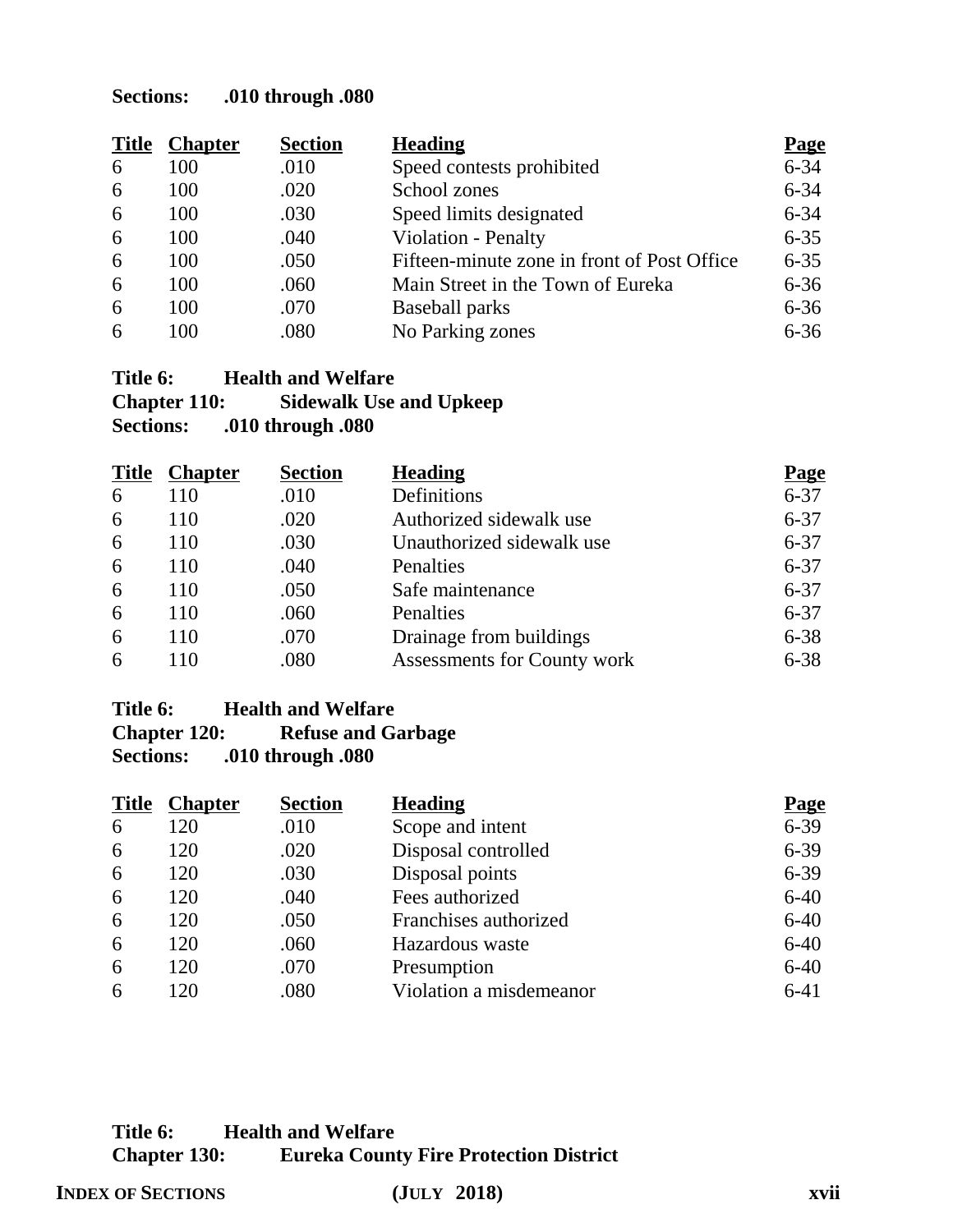| <b>Title</b> | <b>Chapter</b> | <b>Section</b> | <b>Heading</b>                           | <b>Page</b> |
|--------------|----------------|----------------|------------------------------------------|-------------|
| 6            | 130            | .010           | Scope and intent                         | $6 - 42$    |
| 6            | 130            | .020           | Formation and elimination of the         | $6 - 42$    |
|              |                |                | <b>Chapter 474 District</b>              |             |
| 6            | 130            | .030           | Name, purpose, and territory             | $6 - 42$    |
| 6            | 130            | .040           | <b>Board of Directors</b>                | $6 - 42$    |
| 6            | 130            | .050           | District fire chief                      | $6 - 42$    |
| 6            | 130            | .060           | Powers                                   | $6 - 43$    |
| 6            | 130            | .070           | Fire departments                         | $6 - 43$    |
| 6            | 130            | .080           | Fire department organizational structure | $6 - 43$    |
| 6            | 130            | .090           | Fire department requests for training or | $6-43$      |
|              |                |                | equipment                                |             |
| 6            | 130            | .100           | Cooperative agreement with the Nevada    | $6-44$      |
|              |                |                | Division of Forestry                     |             |

## **Title 6: Health and Welfare Chapter 140:** International Building Code<br>Sections: .010 through .030 **Sections: .010 through .030**

|   | <b>Title Chapter</b> | <b>Section</b> | <b>Heading</b>                           | <b>Page</b> |
|---|----------------------|----------------|------------------------------------------|-------------|
| 6 | 140                  | .010           | Definitions                              | $6-45$      |
| 6 | 140                  | .020           | Application of the IBC                   | $6-45$      |
| 6 | 140                  | .030           | Additions, changes, and deletions to IBC | $6-45$      |

| Title 6:            | <b>Health and Welfare</b> |
|---------------------|---------------------------|
| <b>Chapter 150:</b> | <b>Cat Control</b>        |
| <b>Sections:</b>    | .010 through .030         |

|   | <b>Title Chapter</b> | <b>Section</b> | <b>Heading</b>                             | <b>Page</b> |
|---|----------------------|----------------|--------------------------------------------|-------------|
| 6 | 150.                 | .010           | Number of cats limited in designated areas | 6-46        |
| 6 | 150                  | .020           | Designated areas where limitation applies  | $6 - 46$    |
| 6 | 150.                 | .030           | <b>Penalties</b>                           | 6-46        |

## **Title 6: Health and Welfare**

| <b>Chapter 160:</b> | <b>Background Checks</b> |
|---------------------|--------------------------|
| <b>Sections:</b>    | .010 through .020        |

|     | <b>Title Chapter</b> | <b>Section</b> | <b>Heading</b>             | <b>Page</b> |
|-----|----------------------|----------------|----------------------------|-------------|
| . რ | 160                  | .010           | Background check required  | 6-47        |
| -6  | 160                  | .020           | Background check procedure | 6-47        |

## **Title 6: Health and Welfare Chapter 170: Unlawful Intoxicating Compounds**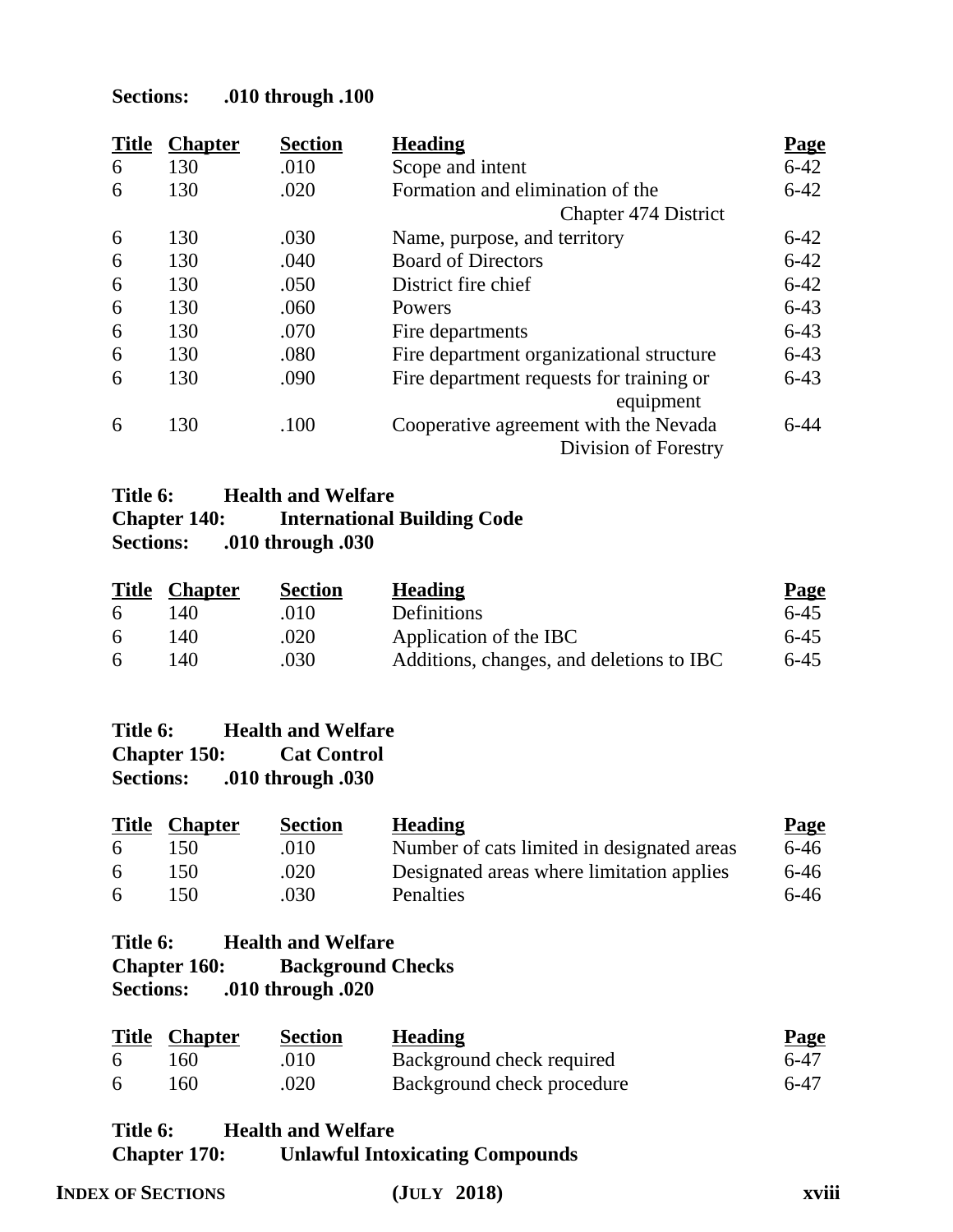| <b>Title</b> | <b>Chapter</b> | <b>Section</b> | <b>Heading</b>            | <b>Page</b> |
|--------------|----------------|----------------|---------------------------|-------------|
| 6            | 170            | .010           | Scope and intent          | $6 - 48$    |
| 6            | 170            | .020           | Unlawful acts             | $6 - 48$    |
| 6            | 170            | .030           | Lawful possession         | $6-49$      |
| 6            | 170            | .040           | Lawfully prescribed drugs | $6-49$      |
| 6            | 170            | .050           | Penalty                   | $6-49$      |
| 6            | 170            | .060           | Savings and sunset clause | $6-49$      |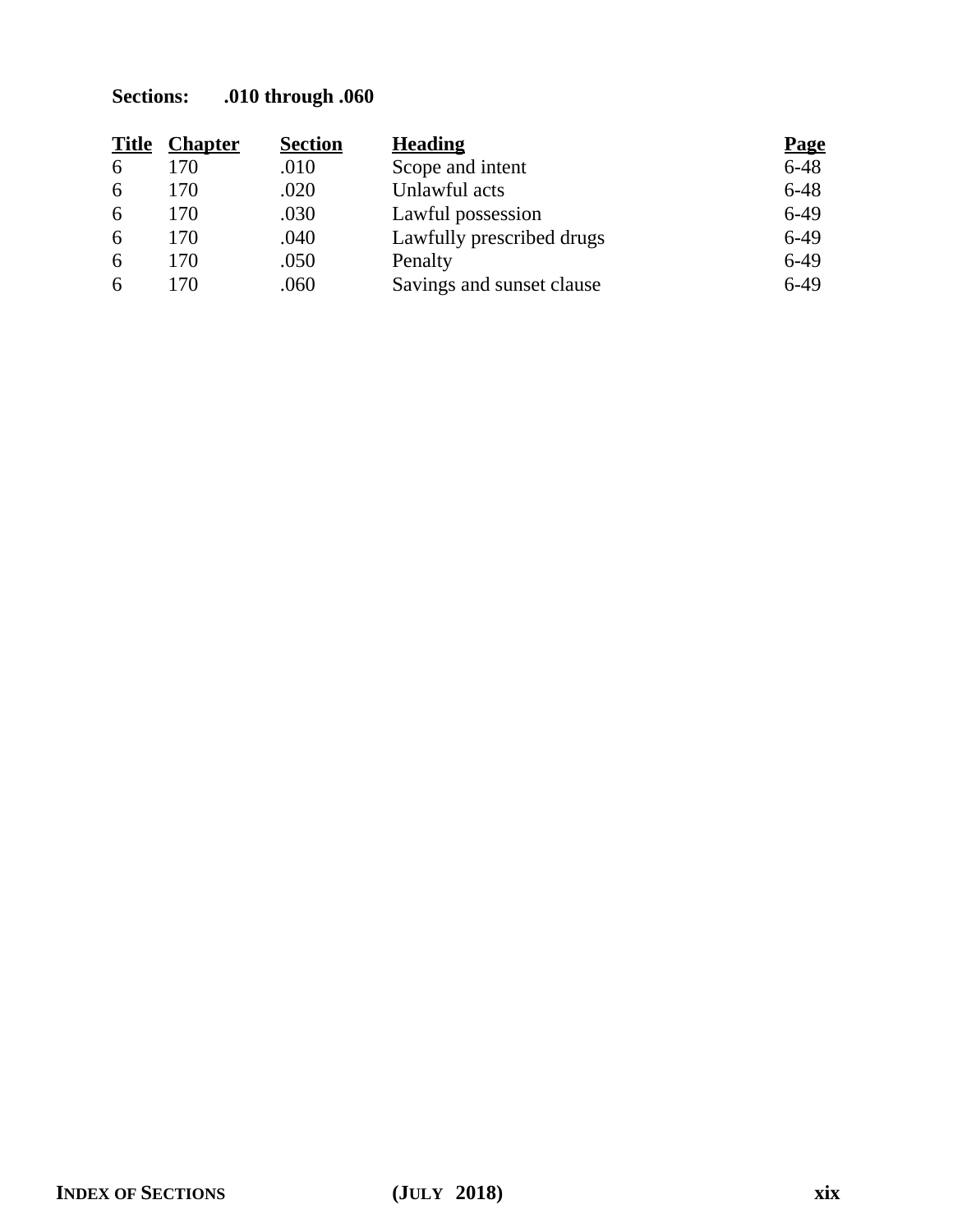## EUREKA COUNTY ECONOMIC DEVELOPMENT PROGRAM

## **Title 7: Eureka County Economic Development Program Chapter 10: Eureka County Economic Development Program Sections: .010 through .060**

| <b>Title</b> | <b>Chapter</b> | <b>Section</b> | <b>Heading</b>                           | <u>Page</u> |
|--------------|----------------|----------------|------------------------------------------|-------------|
|              | 10             | .010           | Eureka County Economic Development       | $7 - 2$     |
|              |                |                | Program created                          |             |
|              | 10             | .020           | Advisory Board membership and terms      | $7-2$       |
|              |                |                | of office                                |             |
|              | 10             | .030           | Vacancies and appointments               | $7-2$       |
|              | 10             | .040           | Establishment of policies and procedures | $7 - 3$     |
|              | 10             | .050           | Duties                                   | $7 - 3$     |
|              | 10             | .060           | Removal from office                      | $7 - 3$     |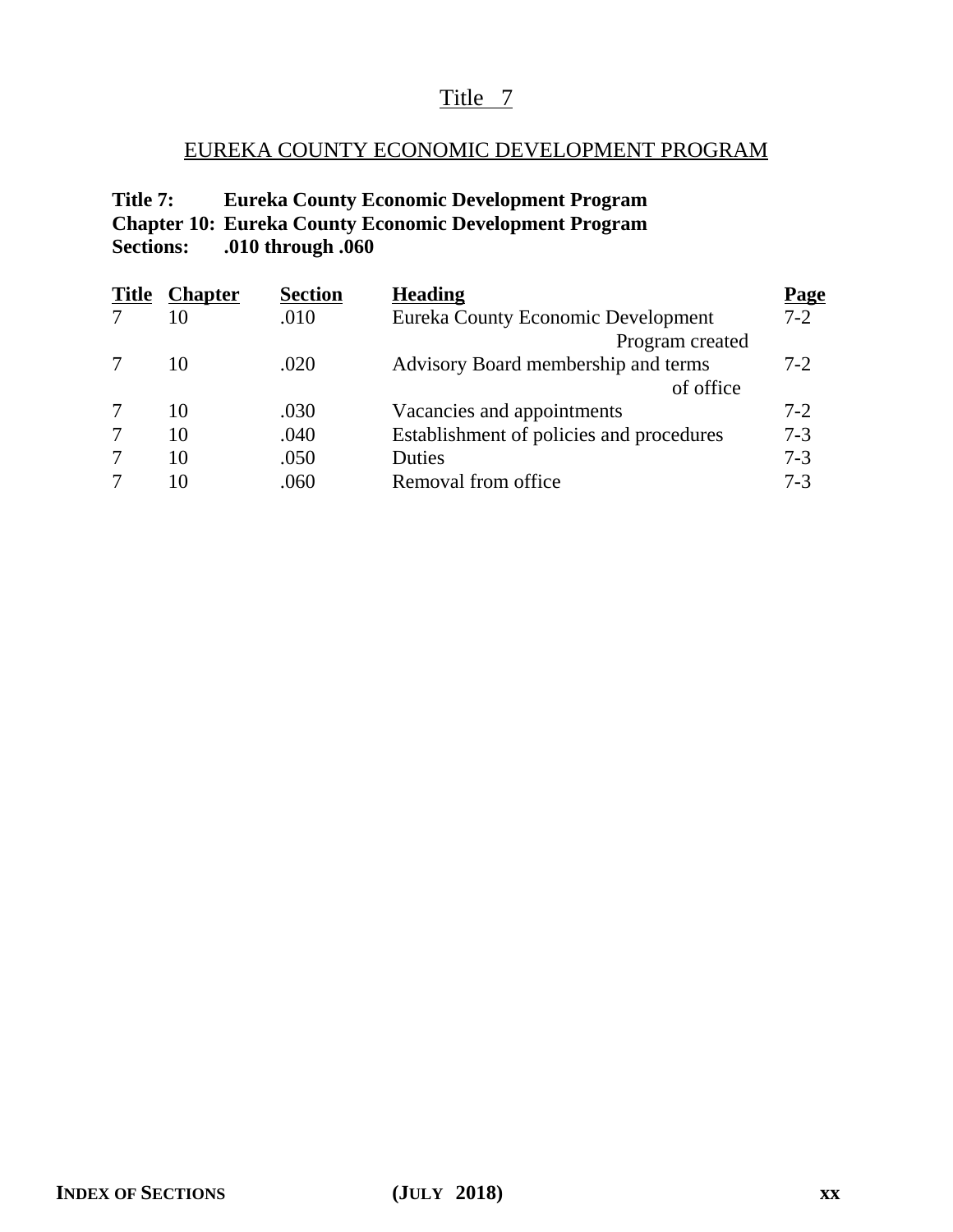## PLANNING COMMISSION

## **Title 8: PLANNING COMMISSION**

## **Chapter 10: Planning Commission Board**

**Sections: .010 through .030**

| <b>Title</b> | <b>Chapter</b> | <b>Section</b> | <b>Heading</b>                   | <b>Page</b> |
|--------------|----------------|----------------|----------------------------------|-------------|
|              |                | .010           | Establishment                    | 8-8         |
|              |                | .020           | Appointment of members           | 8-8         |
|              |                | .030           | Appointment of alternate; voting | 8-8         |

#### **Title 8: PLANNING COMMISSION**

**Chapter 20: Division of Lands**

**Sections: .010 through .090**

| <b>Title</b> | <b>Chapter</b> | <b>Section</b> | <b>Heading</b>                          | <u>Page</u> |
|--------------|----------------|----------------|-----------------------------------------|-------------|
| 8            | 20             | .010           | Policy and purpose                      | $8-9$       |
| 8            | 20             | .020           | Construction; variances                 | $8 - 10$    |
| 8            | 20             | .030           | Conditions, covenants, and restrictions | $8 - 11$    |
| 8            | 20             | .040           | Repeal of conflicting ordinances        | $8 - 11$    |
| 8            | 20             | .050           | Map filing procedures and fees          | $8 - 11$    |
| 8            | 20             | .060           | Topography information                  | $8 - 12$    |
| 8            | 20             | .070           | Recordation of final map                | $8 - 12$    |
| 8            | 20             | .080           | Basis of bearing                        | $8 - 13$    |
| 8            | 20             | .090           | Vicinity map                            | $8 - 13$    |

## **Title 8: PLANNING COMMISSION**

**Chapter 30: Definitions**

**Sections: .010**

| <b>Title Chapter</b> | Section | <b>Heading</b>                                      | <b>Page</b> |
|----------------------|---------|-----------------------------------------------------|-------------|
|                      | .010    | Definitions (N.R.S. 278.010 - N.R.S. 278.0195) 8-14 |             |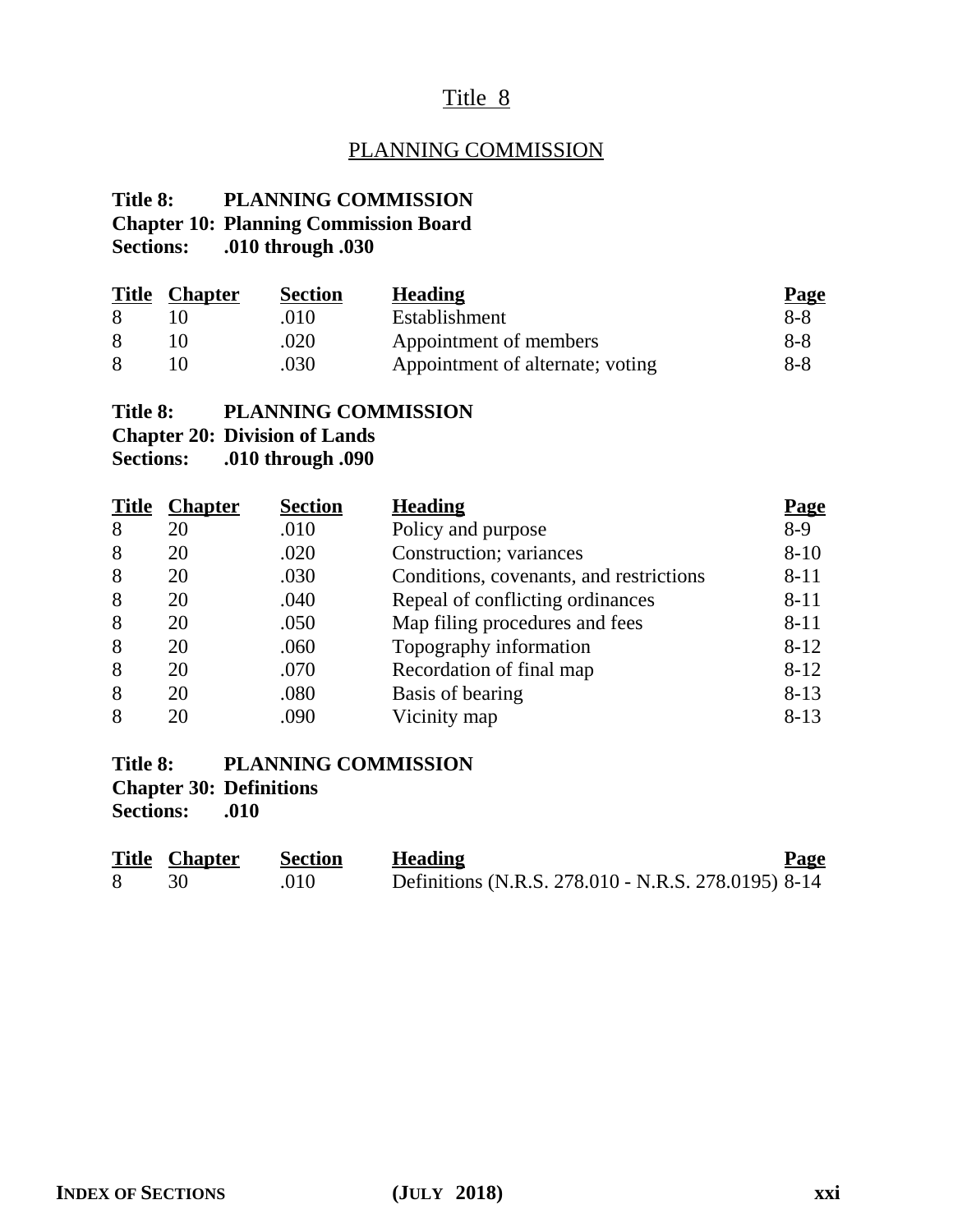#### **Title 8: PLANNING COMMISSION**

## **Chapter 40: Subdivisions - Tentative Maps (N.R.S. 278.330 - N.R.S. 278.353) Sections: .010 through .080**

| <b>Title</b> | <b>Chapter</b> | <b>Section</b> | <b>Heading</b>                       | <b>Page</b> |
|--------------|----------------|----------------|--------------------------------------|-------------|
| 8            | 40             | .010           | Pre-conference meeting               | $8 - 17$    |
| 8            | 40             | .020           | Filing, review, and recommendations  | $8 - 17$    |
| 8            | 40             | .030           | Fees                                 | $8 - 18$    |
| 8            | 40             | .040           | <b>Action by Planning Commission</b> | $8 - 18$    |
| 8            | 40             | .050           | Modification                         | $8-19$      |
| 8            | 40             | .060           | Decision appeal                      | $8-19$      |
| 8            | 40             | .070           | Dedication of land for public use    | $8-19$      |
| 8            | 40             | .080           | <b>Action by County Commission</b>   | $8 - 20$    |

## **Title 8: PLANNING COMMISSION**

#### **Chapter 50: Subdivisions - Design Requirements**

| <b>Title</b> | <b>Chapter</b> | <b>Section</b> | <b>Heading</b>                            | <b>Page</b> |
|--------------|----------------|----------------|-------------------------------------------|-------------|
| 8            | 50             | .010           | Conformance required                      | $8 - 21$    |
| 8            | 50             | .020           | <b>Future streets</b>                     | $8 - 21$    |
| 8            | 50             | .030           | Special intersections                     | $8 - 22$    |
| 8            | 50             | .040           | Plan specifications                       | $8 - 22$    |
| 8            | 50             | .050           | Street design                             | $8-22$      |
| 8            | 50             | .060           | Street names                              | $8 - 24$    |
| 8            | 50             | .070           | Public roads                              | $8 - 24$    |
| 8            | 50             | .080           | Alleys                                    | $8 - 24$    |
| 8            | 50             | .090           | Curbs and gutters                         | $8 - 25$    |
| 8            | 50             | .100           | Pedestrian ways                           | $8 - 25$    |
| 8            | 50             | .110           | Easements for drainage and utilities, and | $8 - 25$    |
|              |                |                | previously recorded easements             |             |
| 8            | 50             | .120           | Water supply and fire hydrants            | $8-26$      |
| 8            | 50             | .130           | Sewer and garbage                         | $8-26$      |
| 8            | 50             | .140           | Property drainage                         | $8-26$      |
| 8            | 50             | .150           | Minimum lost sizes                        | $8 - 27$    |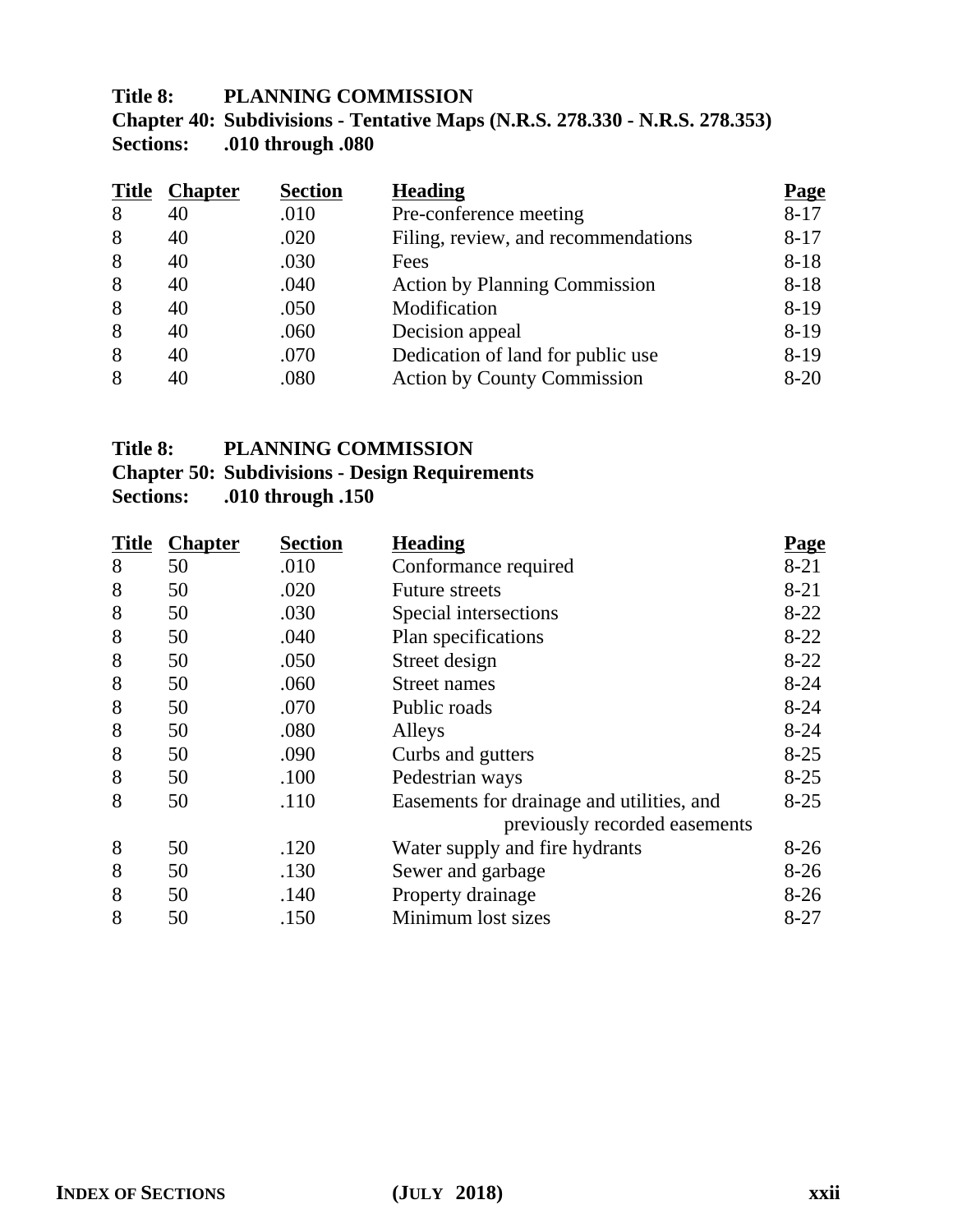## **Title 8: PLANNING COMMISSION Chapter 60: Subdivisions - Final Map (N.R.S. 278.360 - N.R.S. 278.460) Sections: .010 through .050**

| <b>Title</b> | <b>Chapter</b> | <b>Section</b> | <b>Heading</b>                    | <b>Page</b> |
|--------------|----------------|----------------|-----------------------------------|-------------|
| 8            | 60             | .010           | Filing procedure                  | $8 - 28$    |
| 8            | 60             | .020           | Filing and fees of complete plans | $8 - 28$    |
| 8            | 60             | .030           | Monumentation                     | $8-29$      |
| 8            | 60             | .040           | Contents                          | $8 - 31$    |
| 8            | 60             | .050           | Certificates required             | $8 - 32$    |

#### **Title 8: PLANNING COMMISSION Chapter 70: Subdivisions - Improvements**

**Sections: .010**

| <b>Title Chapter</b> | Section | <b>Heading</b>           | <b>Page</b> |
|----------------------|---------|--------------------------|-------------|
|                      | .010    | Improvement requirements | 8-33        |

#### **Title 8: PLANNING COMMISSION**

## **Chapter 80: Subdivisions - Completion and Inspection Sections: .010 through .030**

| <b>Title Chapter</b> | <b>Section</b> | <b>Heading</b>                 | <b>Page</b> |
|----------------------|----------------|--------------------------------|-------------|
|                      | .010           | Surety bonds and cash deposits | 8-34        |
|                      | .020           | Inspections                    | 8-34        |
|                      | .030           | Indemnification                | 8-34        |

#### **Title 8: PLANNING COMMISSION**

**Chapter 90: Parcel Maps (N.R.S. 278.461- N.R.S. 278.469) Sections: .010 through .120**

| <b>Title</b> | <b>Chapter</b> | <b>Section</b> | <b>Heading</b>                  | <u>Page</u> |
|--------------|----------------|----------------|---------------------------------|-------------|
| 8            | 90             | .010           | Intent, purpose and limitation  | $8 - 35$    |
| 8            | 90             | .020           | Filing and review               | $8 - 35$    |
| 8            | 90             | .030           | Form and contents of parcel map | $8 - 35$    |
| 8            | 90             | .040           | Minimum lot sizes               | $8 - 37$    |
| 8            | 90             | .050           | Streets and road improvements   | $8 - 37$    |
| 8            | 90             | .060           | Design requirements             | $8 - 37$    |
| 8            | 90             | .070           | Monumentation                   | $8 - 38$    |
| 8            | 90             | .080           | Waiver of requirements          | $8 - 38$    |
| 8            | 90             | .090           | Plan check fee                  | $8 - 38$    |
| 8            | 90             | .100           | Unusual situations              | $8 - 38$    |
| 8            | 90             | .110           | Appeals, grievances, variances  | $8 - 38$    |
| 8            | 90             | .120           | Protection of existing uses     | $8 - 38$    |

#### **Title 8: PLANNING COMMISSION**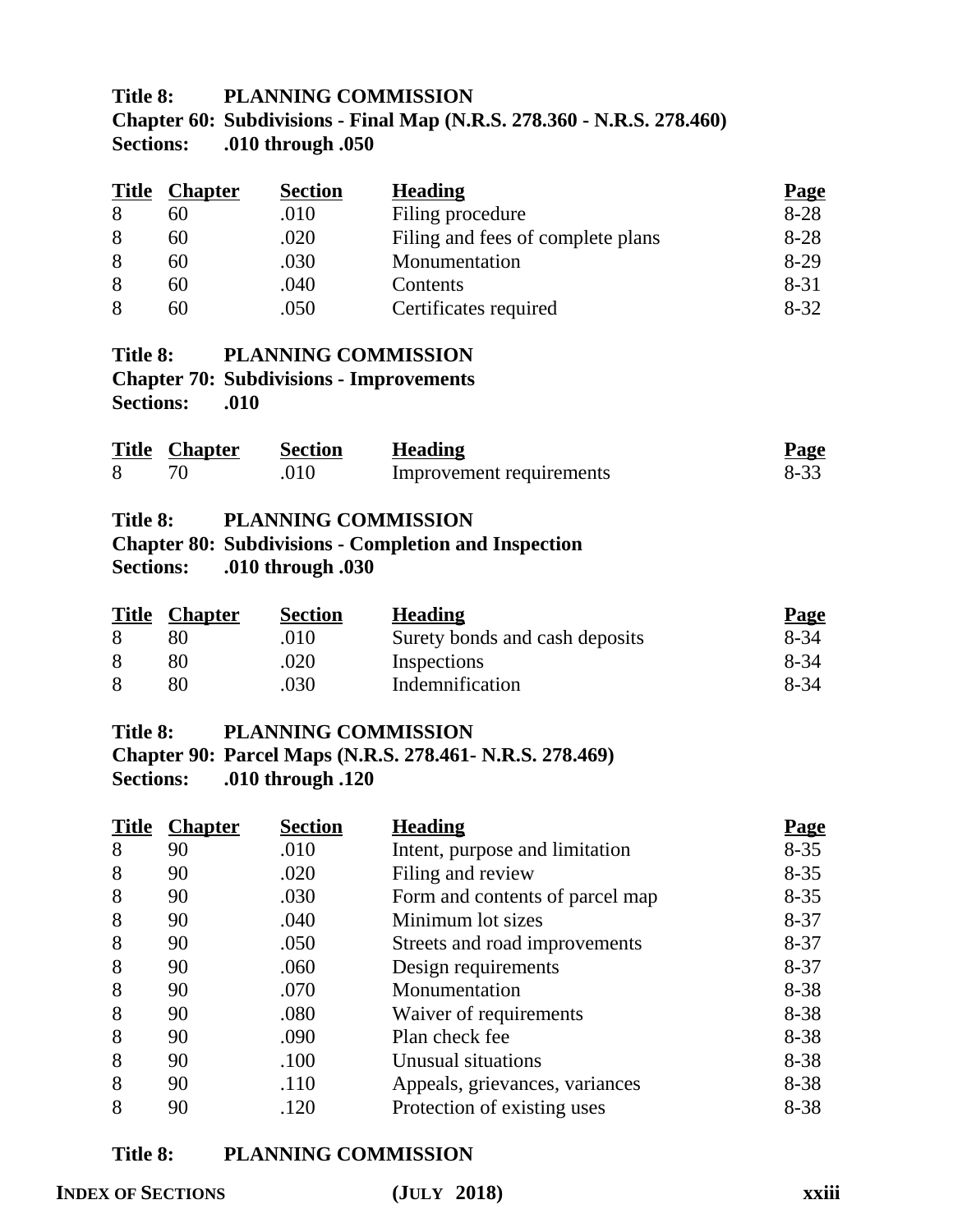#### **Chapter 100: Division of Land Into Large Parcels (N.R.S. 278.471 - N.R.S. 278.4725)**

**Sections: .010 through .030**

| <b>Title</b> | <b>Chapter</b> | <b>Section</b> | <b>Heading</b>                  | <b>Page</b> |
|--------------|----------------|----------------|---------------------------------|-------------|
| 8            | $00^{\circ}$   | .010           | Intent, purpose and limitations | $8-40$      |
| 8            | 00             | .020           | Filing and review               | $8-40$      |
| 8            | 00             | .030           | Roads and rights-of-way         | 8-41        |

#### **Title 8: PLANNING COMMISSION**

**Chapter 110: Planned Unit Development (N.R.S. 278A.010 - N.R.S. 278A.370) Sections: .010 through .470**

|       | <b>Title Chapter</b> | <b>Section</b> | <b>Heading</b>                                                                               | Page     |
|-------|----------------------|----------------|----------------------------------------------------------------------------------------------|----------|
| 8     | 110                  | .010           | Intent, purpose and limitations                                                              | $8-43$   |
| $8\,$ | 110                  | .020           | Definitions                                                                                  | $8-43$   |
| 8     | 110                  | .030           | Standards and conditions                                                                     | $8 - 44$ |
| 8     | 110                  | .040           | Permitted uses                                                                               | $8 - 44$ |
| 8     | 110                  | .050           | Density and intensity of use of land                                                         | $8-44$   |
| 8     | 110                  | .060           | Amount and location of common open space<br>(N.R.S. 278A.120)                                | $8-44$   |
| 8     | 110                  | .070           | Common open space dedication, development<br>(N.R.S. 278A.130)                               | $8-45$   |
| 8     | 110                  | .080           | Procedure for enforcing payment of<br>assessments for common open<br>space (N.R.S. 278A.170) | $8-45$   |
| 8     | 110                  | .090           | Maintenance by the County upon failure to<br>maintain common open space                      | $8-45$   |
| 8     | 110                  | .100           | Public facilities (N.R.S. 278A.210)                                                          | $8-46$   |
| 8     | 110                  | .110           | Evaluation of design, bulk and location of<br>buildings (N.R.S. 278A.220)                    | $8-46$   |
| 8     | 110                  | .120           | Minimum design standards adopted                                                             | $8-46$   |
| 8     | 110                  | .130           | Types of units (N.R.S. 278A.240)                                                             | $8-46$   |
| 8     | 110                  | .140           | Minimum site (N.R.S. 278A.250)                                                               | $8-46$   |
| $8\,$ | 110                  | .150           | Drainage (N.R.S. 278A.270)                                                                   | $8 - 47$ |
| 8     | 110                  | .160           | Fire hydrants (N.R.S. 278A.280)                                                              | $8 - 47$ |
| 8     | 110                  | .170           | Fire lanes (N.R.S. 278A.290)                                                                 | $8 - 47$ |
| 8     | 110                  | .180           | Exterior lighting (N.R.S. 278A.300)                                                          | $8 - 47$ |
| 8     | 110                  | .190           | Parking (N.R.S. 278A.320)                                                                    | $8 - 47$ |
| 8     | 110                  | .200           | Maintenance and use of jointly owned areas<br>(N.R.S. 278A.310)                              | 8-47     |
| 8     | 110                  | .210           | Building setbacks (N.R.S. 278A.330)                                                          | $8-47$   |
| 8     | 110                  | .220           | Sewage facilities (N.R.S. 278A.340)                                                          | $8 - 47$ |

## **Title 8: PLANNING COMMISSION Chapter 110: Planned Unit Development (N.R.S. 278A.010 - N.R.S. 278A.370)**

**INDEX OF SECTIONS (JULY 2018) xxiv**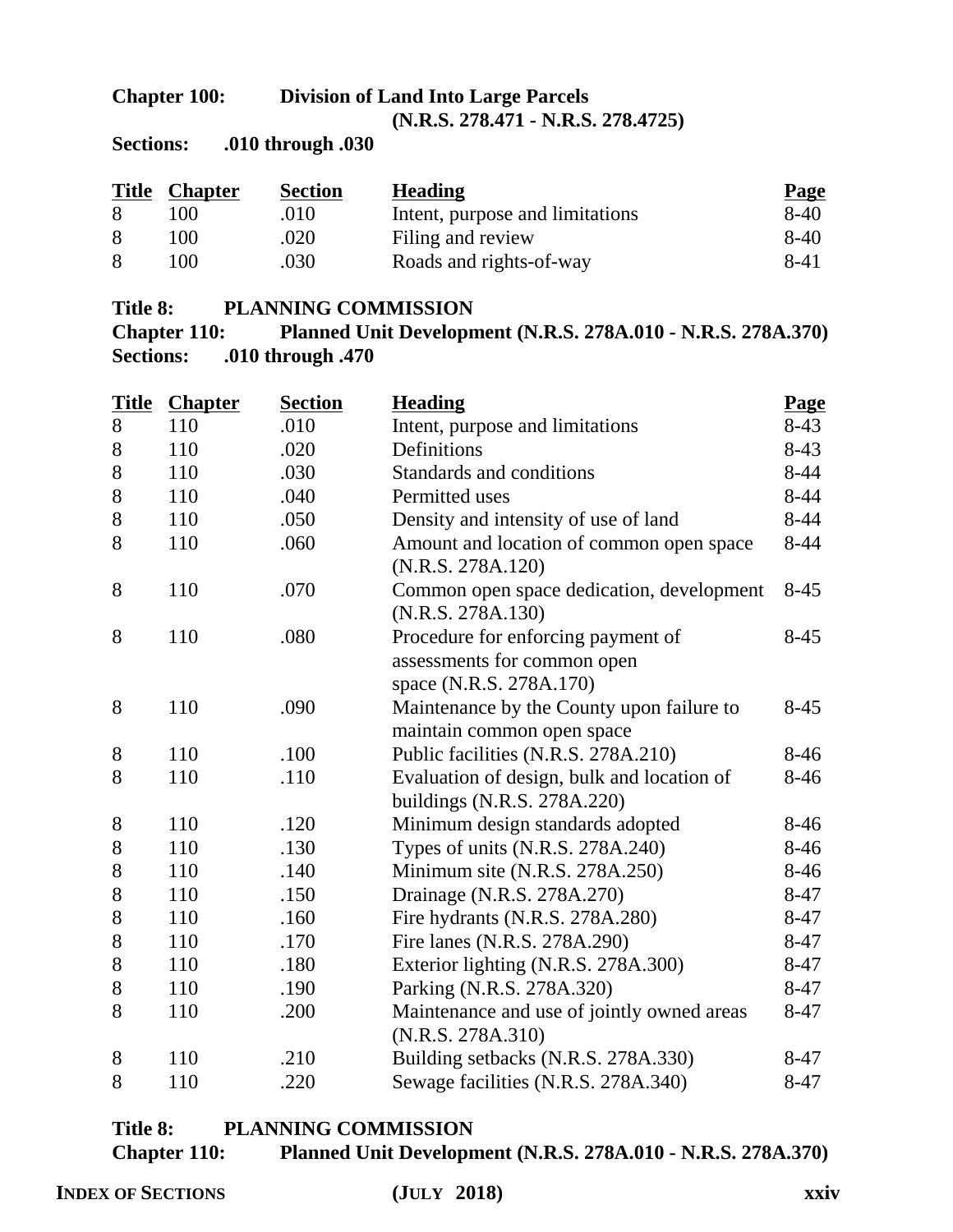| <b>Title</b> | <b>Chapter</b> | <b>Section</b> | <b>Heading</b>                                                                                                                                           | Page     |
|--------------|----------------|----------------|----------------------------------------------------------------------------------------------------------------------------------------------------------|----------|
| 8            | 110            | .230           | Utilities (N.R.S. 278A.370)                                                                                                                              | 8-48     |
| 8            | 110            | .240           | Street construction, design and signage                                                                                                                  | 8-48     |
| 8            | 110            | .250           | Enforcement and modification procedures<br>(N.R.S. 278A.380)                                                                                             | 8-48     |
| 8            | 110            | .260           | Intent of enforcement and modification                                                                                                                   | 8-48     |
|              |                |                | procedures                                                                                                                                               |          |
| 8            | 110            | .270           | Enforcement by County (N.R.S. 278A.390)                                                                                                                  | 8-48     |
| $8\,$        | 110            | .280           | Enforcement by residents (N.R.S. 278A.400)                                                                                                               | 8-49     |
| 8            | 110            | .290           | Modification of plan by the County<br>(N.R.S. 278A.410)                                                                                                  | 8-49     |
| 8            | 110            | .300           | Modification by residents (N.R.S. 278A.420)                                                                                                              | 8-49     |
| $8\,$        | 110            | .310           | General applicability and purpose                                                                                                                        | $8 - 50$ |
| 8            | 110            | .320           | Application to be filed by landowner<br>(N.R.S. 278A.440)                                                                                                | $8 - 50$ |
| 8            | 110            | .330           | Application: Form, filing fees, place of filing,<br>tentative map (N.R.S. 278A.450)                                                                      | $8 - 50$ |
| 8            | 110            | .340           | Planning and subdivisions determined by the<br>County (N.R.S. 278A.460)                                                                                  | $8 - 50$ |
| 8            | 110            | .350           | Application: Contents (N.R.S. 278A.470)                                                                                                                  | $8 - 50$ |
| 8            | 110            | .360           | Public hearing: Notice; time limited for<br>concluding hearing, extension of time<br>(N.R.S. 278A.480)                                                   | $8 - 51$ |
| 8            | 110            | .370           | Grant, denial or conditioning of tentative<br>approval by minute order; specifications<br>for final approval (N.R.S. 278A.490)                           | $8 - 52$ |
| 8            | 110            | .380           | Minute order: Findings of fact required<br>(N.R.S. 278A.500)                                                                                             | $8 - 52$ |
| 8            | 110            | .390           | Minute order: Specification of time for filing<br>application for final approval<br>(N.R.S. 278A.510)                                                    | $8 - 53$ |
| 8            | 110            | .400           | Status of plan after tentative approval;<br>revocation of tentative approval<br>(N.R.S. 278A.520)                                                        | $8 - 53$ |
| 8            | 110            | .410           | Application for final approval; public hearing<br>not required if final plan substantially<br>complies with approved tentative plan<br>(N.R.S. 278A.530) | $8 - 54$ |
| 8            | 110            | .420           | Substantial compliance (N.R.S. 278A.540)                                                                                                                 | $8 - 54$ |

## **Title 8: PLANNING COMMISSION Chapter 110: Planned Unit Development (N.R.S. 278A.010 - N.R.S. 278A.370) Sections: .010 through .470**

**INDEX OF SECTIONS (JULY 2018) xxv**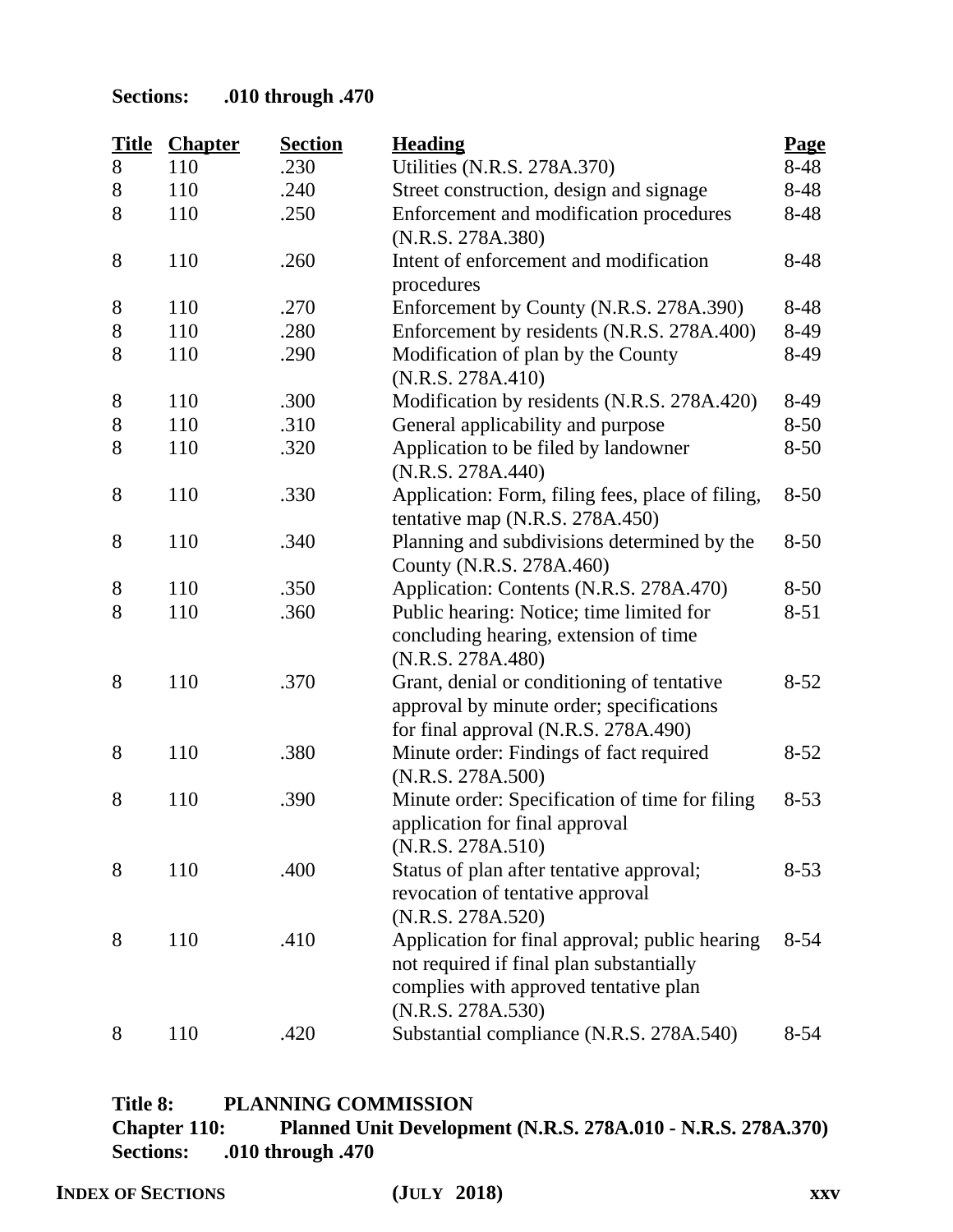| <b>Title</b> | <b>Chapter</b> | <b>Section</b> | <b>Heading</b>                                                                                                                                  | <u>Page</u> |
|--------------|----------------|----------------|-------------------------------------------------------------------------------------------------------------------------------------------------|-------------|
| 8            | 110            | .430           | Plan not in substantial compliance: Alternative<br>procedures; public hearing; final action<br>(N.R.S. 278A.550)                                | $8 - 55$    |
| 8            | 110            | .440           | Action upon failure of the County to grant or<br>deny final approval (N.R.S. 278A.560)                                                          | $8 - 55$    |
| 8            | 110            | .450           | Certification and recordation of plan; effect<br>of recordation; modification of<br>approved plan; fees of County<br>Recorder (N.R.S. 278A.570) | $8 - 56$    |
| 8            | 110            | .460           | After abandonment of or failure to carry out<br>approved plan (N.R.S. 278A.580)                                                                 | $8 - 56$    |
| 8            | 110            | .470           | Decisions subject to judicial review; time<br>limitations (N.R.S. 278A.590)                                                                     | $8 - 57$    |

## **Title 8: PLANNING COMMISSION**

# **Chapter 120:** Enforcement Procedures and Penalties<br>Sections: .010 through .070

| <b>Title</b> | <b>Chapter</b> | <b>Section</b> | <b>Heading</b>                             | <b>Page</b> |
|--------------|----------------|----------------|--------------------------------------------|-------------|
| 8            | 120            | .010           | Enforcement procedures                     | $8 - 58$    |
| 8            | 120            | .020           | Remedies cumulative and nonexclusive       | $8 - 58$    |
| 8            | 120            | .030           | Permit revocation                          | $8 - 58$    |
| 8            | 120            | .040           | Obligation to comply with other ordinances | $8-59$      |
| 8            | 120            | .050           | Higher standards to prevail                | $8-59$      |
| 8            | 120            | .060           | Violation penalty                          | $8-59$      |
| 8            | 120            | .070           | Protection of existing uses                | $8-59$      |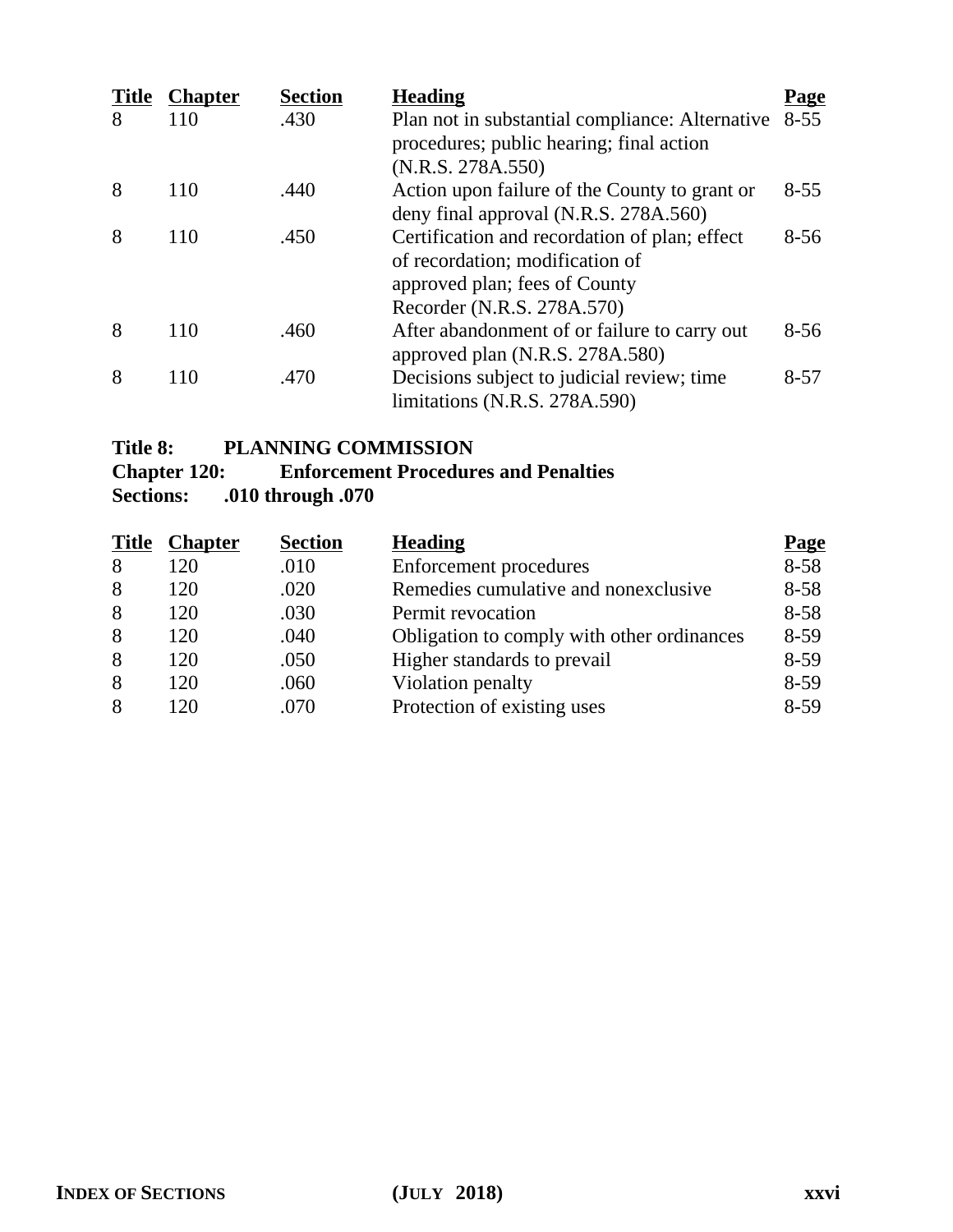## **Title 8: PLANNING COMMISSION Chapter 130:** Flood Damage Prevention<br>Sections: .010 through .300 **Sections: .010 through .300**

| <b>Title</b> | <b>Chapter</b> | <b>Section</b> | <b>Heading</b>                                 | <b>Page</b> |
|--------------|----------------|----------------|------------------------------------------------|-------------|
| 8            | 130            | .010           | Purpose                                        | 8-61        |
| 8            | 130            | .020           | Statutory authorization                        | 8-61        |
| 8            | 130            | .030           | Findings                                       | 8-61        |
| 8            | 130            | .040           | Statement of purpose                           | 8-61        |
| 8            | 130            | .050           | Flood loss reduction - Methods                 | $8 - 62$    |
| 8            | 130            | .060           | Definitions                                    | $8 - 62$    |
| 8            | 130            | .070           | Applicability                                  | 8-69        |
| 8            | 130            | .080           | Establishment of areas of special flood hazard | 8-69        |
| 8            | 130            | .090           | Compliance                                     | 8-69        |
| 8            | 130            | .100           | Abrogation and greater restrictions            | 8-69        |
| 8            | 130            | .110           | Interpretation                                 | $8-69$      |
| 8            | 130            | .120           | Liability                                      | 8-69        |
| 8            | 130            | .130           | <b>Statutory exemptions</b>                    | 8-70        |
| 8            | 130            | .140           | Declaration of public nuisance                 | 8-71        |
| 8            | 130            | .150           | Abatement of violations                        | $8 - 71$    |
| 8            | 130            | .160           | Unlawful acts                                  | $8 - 71$    |
| 8            | 130            | .170           | Development permit                             | $8 - 72$    |
| 8            | 130            | .180           | Designation of the flood plain administrator   | $8-72$      |
| 8            | 130            | .190           | Flood plain administrator - Duties and         | 8-72        |
|              |                |                | responsibilities                               |             |
| 8            | 130            | .200           | Appeals                                        | $8 - 74$    |
| 8            | 130            | .210           | <b>Standards - Generally</b>                   | $8 - 74$    |
| 8            | 130            | .220           | Storage of materials and equipment             | $8-76$      |
| 8            | 130            | .230           | <b>Utilities</b>                               | $8-76$      |
| 8            | 130            | .240           | Subdivisions                                   | $8-76$      |
| 8            | 130            | .250           | <b>Manufactured</b> homes                      | $8 - 77$    |
| 8            | 130            | .260           | Recreational vehicles                          | $8 - 77$    |
| 8            | 130            | .270           | Floodways                                      | $8 - 77$    |
| 8            | 130            | .280           | Requests for variance                          | 8-78        |
| 8            | 130            | .290           | Conditions for variance                        | 8-80        |
| 8            | 130            | .300           | Severability                                   | 8-81        |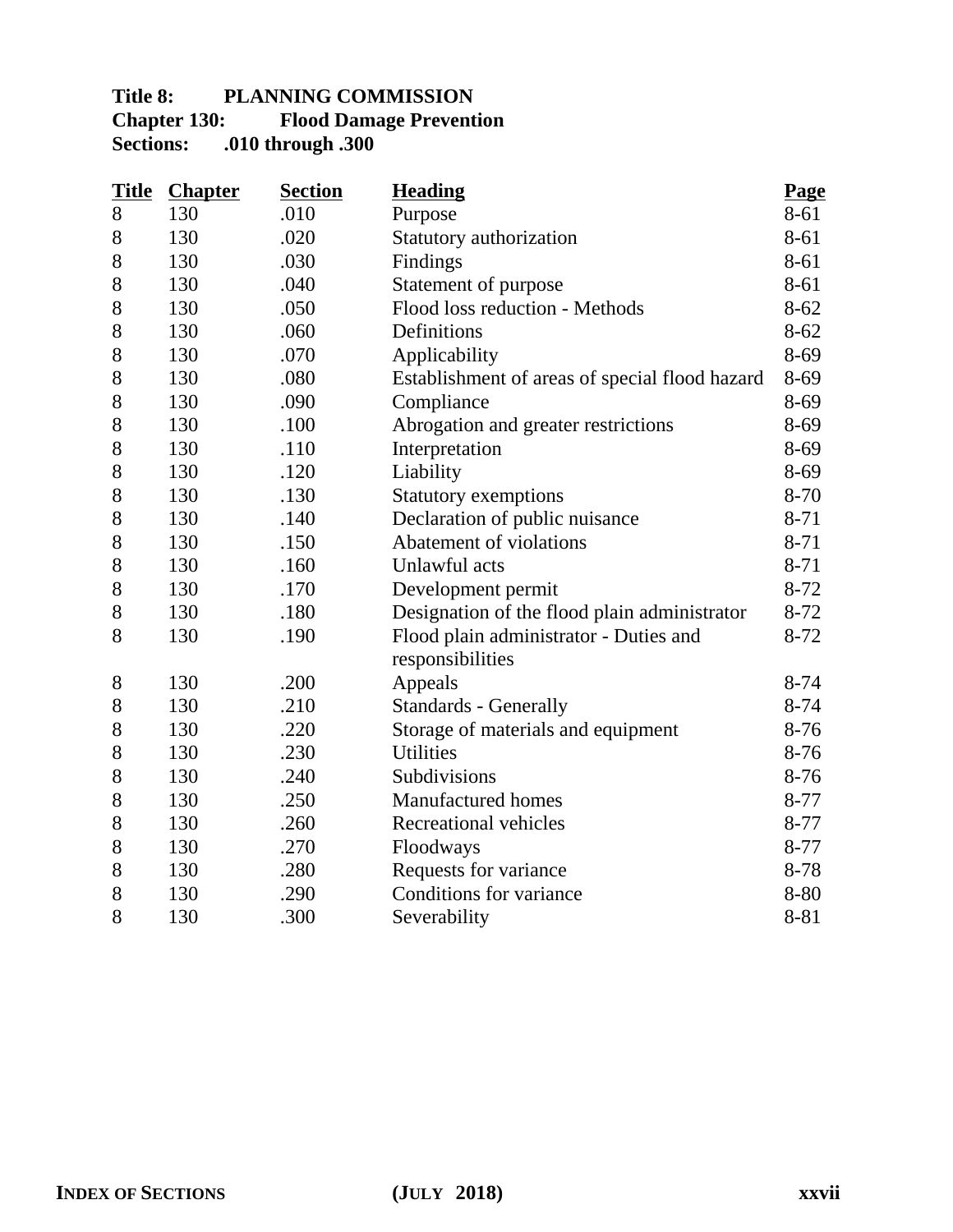## **Title 8: PLANNING COMMISSION Chapter 140:** Mobile Homes<br>Sections: .010 through .150 **Sections: .010 through .150**

| <b>Title</b> | <b>Chapter</b> | <b>Section</b> | <b>Heading</b>                                                       | <b>Page</b> |
|--------------|----------------|----------------|----------------------------------------------------------------------|-------------|
| 8            | 140            | .010           | Applicability                                                        | $8 - 82$    |
| 8            | 140            | .020           | Density                                                              | $8 - 82$    |
| 8            | 140            | .030           | Minimum setback                                                      | $8 - 82$    |
| 8            | 140            | .040           | Recreational vehicles as dwelling units                              | $8 - 82$    |
| 8            | 140            | .050           | Recreational vehicle storage                                         | $8 - 82$    |
| 8            | 140            | .060           | <b>Installation permit - Generally</b>                               | $8 - 82$    |
| 8            | 140            | .070           | Permanent installation permit                                        | $8 - 82$    |
| 8            | 140            | .080           | Temporary installation permit                                        | $8 - 82$    |
| 8            | 140            | .090           | Permit required for utility connection                               | $8 - 83$    |
| 8            | 140            | .100           | Permit fee                                                           | $8 - 83$    |
| 8            | 140            | .110           | Grievance and variances                                              | $8 - 83$    |
| 8            | 140            | .120           | Existing structures                                                  | $8 - 83$    |
| 8            | 140            | .130           | Violation - Penalty                                                  | $8 - 83$    |
| 8            | 140            | .140           | Conversion of a mobile home to real property                         | $8 - 83$    |
| 8            | 140            | .150           | Conversion of mobile home from real property<br>to personal property | 8-86        |

# Title 8: PLANNING COMMISSION<br>Chapter 150: Water Rights Dedication

**Water Rights Dedication** 

| <b>Title Chapter</b> | <b>Section</b> | <b>Heading</b>            | <b>Page</b> |
|----------------------|----------------|---------------------------|-------------|
| 150                  | .010           | Required water dedication | 8-88        |
| 150                  | .020           | Water right retention     | 8-88        |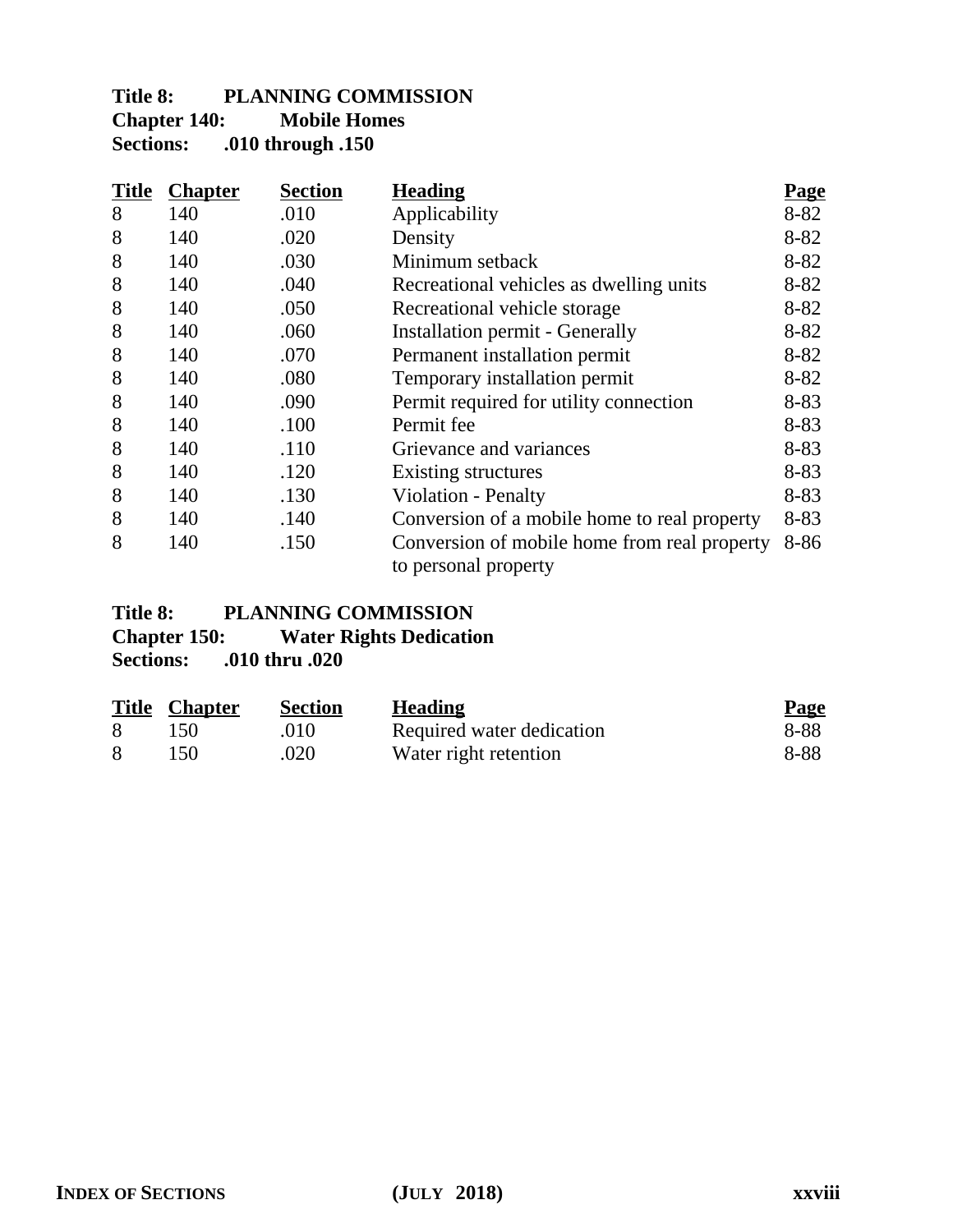## NATURAL RESOURCES AND LAND USE

#### **Title 9: Natural Resources and Land Use Chapter 10: Natural Resources Advisory Commission Sections: .010 through .080**

| <b>Title</b> | <b>Chapter</b> | <b>Section</b> | <b>Heading</b>                        | <b>Page</b> |
|--------------|----------------|----------------|---------------------------------------|-------------|
| 9            | 10             | .010           | Created                               | $9 - 3$     |
| 9            | 10             | .020           | Duties                                | $9 - 3$     |
| 9            | 10             | .030           | Funding                               | $9 - 3$     |
| 9            | 10             | .040           | Standing committees                   | $9 - 3$     |
| 9            | 10             | .050           | Temporary committees                  | $9 - 3$     |
| 9            | 10             | .060           | Recommendation of ordinances          | $9 - 3$     |
| 9            | 10             | .070           | Oversight of the Public Land Use Plan | $9 - 3$     |
| 9            |                | .080           | Term of office                        | $9 - 4$     |

| Title 9:         | <b>Natural Resources and Land Use</b>              |
|------------------|----------------------------------------------------|
|                  | <b>Chapter 20: Department of Natural Resources</b> |
| <b>Sections:</b> | .010 through .020                                  |

|             | <b>Title Chapter</b> | Section | <b>Heading</b>                          | <b>Page</b> |
|-------------|----------------------|---------|-----------------------------------------|-------------|
| Q.          |                      | .010    | <b>Definitions</b>                      | $9-5$       |
| $\mathbf Q$ |                      | .020    | Department of natural resources created | $9-5$       |

#### **Title 9: Natural Resources and Land Use Chapter 30: Natural Resources and Land Use Plan Sections: .010 to .060**

| <b>Chapter</b> | <b>Section</b> | <b>Heading</b>                        | <u>Page</u> |
|----------------|----------------|---------------------------------------|-------------|
| 30             | .010           | Definitions                           | $9 - 6$     |
| 30             | .020           | Purpose                               | $9 - 7$     |
| 30             | .030           | Adoption of the Eureka County Natural | $9 - 7$     |
|                |                | Resources and Land Use Plan           |             |
| 30             | .040           | Custom and culture                    | $9 - 7$     |
| 30             | .050           | Community stability                   | $9-10$      |
| 30             | .060           | Primary planning guidance             | $9 - 11$    |
|                |                |                                       |             |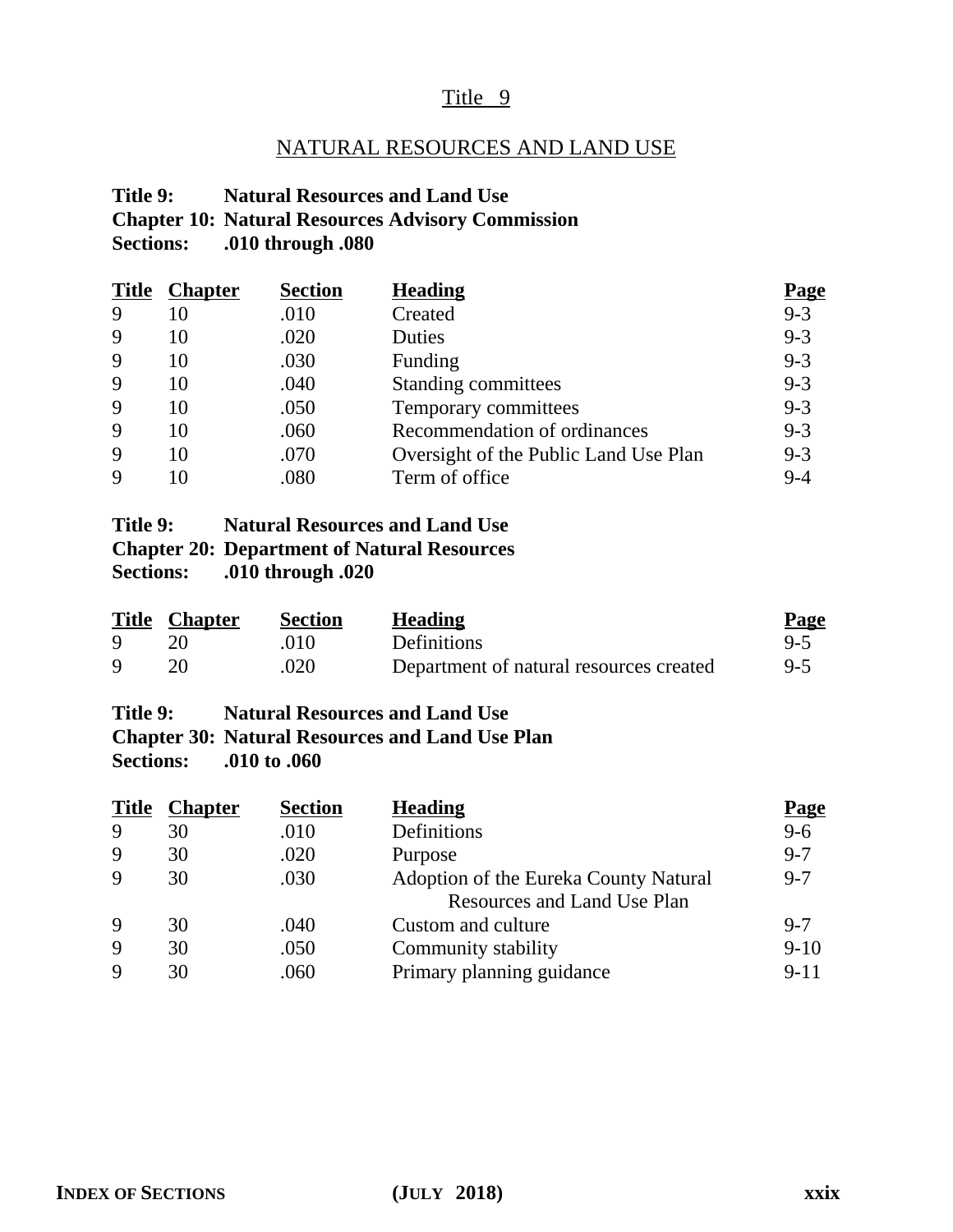## **Title 9: Natural Resources and Land Use Chapter 40: Cooperative Lands Management**<br>Sections: .010 through .060 **Sections: .010 through .060**

| <b>Title</b> | <b>Chapter</b> | <b>Section</b> | <b>Heading</b>                 | <b>Page</b> |
|--------------|----------------|----------------|--------------------------------|-------------|
| 9            | 40             | .010           | Findings of fact               | $9 - 20$    |
| 9            | 40             | .020           | Procedures adopted             | $9 - 21$    |
| 9            | 40             | .030           | Specific procedures            | $9 - 21$    |
| 9            | 40             | .040           | Presumption of negative impact | $9 - 22$    |
| 9            | 40             | .050           | Quarterly reports required     | $9 - 22$    |
| $\mathbf Q$  | 40             | .060           | Savings clause                 | $9 - 22$    |

## **Title 9: Natural Resources and Land Use**

**Chapter 50: Public Roads**

**Sections: .010 through .060**

| <b>Title</b> | <b>Chapter</b> | <b>Section</b> | <b>Heading</b>                             | <b>Page</b> |
|--------------|----------------|----------------|--------------------------------------------|-------------|
| 9            | 50             | .010           | Declaration of policy and intent           | $9 - 23$    |
| 9            | 50             | .020           | Definitions as used in this section        | $9 - 23$    |
| 9            | 50             | .030           | Map of County roads                        | $9 - 24$    |
| 9            | 50             | .040           | Interference with travel                   | $9 - 24$    |
| 9            | 50             | .050           | Public authorized to maintain roads        | $9 - 25$    |
| $\mathbf Q$  | 50             | .060           | County authorized to accept roads as gifts | $9 - 25$    |

## **Title 9: Natural Resources and Land Use**

# **Chapter 60: Reversion of Public Lands<br>Sections:** .010 through .020

|              | <b>Title Chapter</b> | <b>Section</b> | <b>Heading</b>     | <b>Page</b> |
|--------------|----------------------|----------------|--------------------|-------------|
| <sup>Q</sup> | 60                   | .010           | Findings of fact   | $9 - 26$    |
| Q            | 60                   | .020           | Procedures adopted | $9 - 26$    |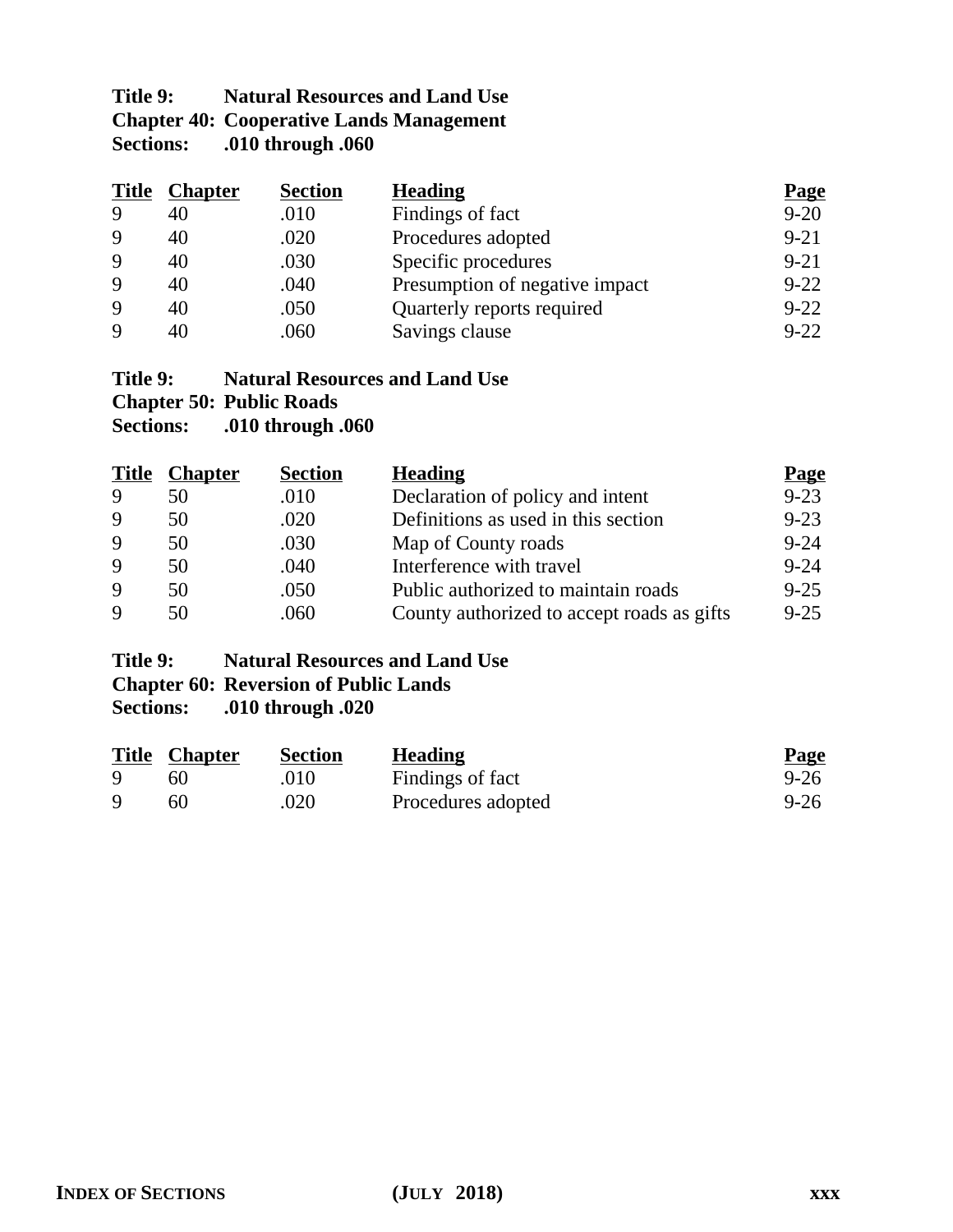## TELEVISION DISTRICT

## **Title 10: Television District Chapter 10: Television District**

| <b>Title</b> | <b>Chapter</b> | <b>Section</b> | <b>Heading</b>                        | <b>Page</b> |
|--------------|----------------|----------------|---------------------------------------|-------------|
| 10           |                | .010           | Establishment                         | $10-2$      |
| 10           | 10             | .020           | Title                                 | $10-2$      |
| 10           | 10             | .030           | Service plan                          | $10-2$      |
| 10           | 10             | .040           | <b>Boundaries</b>                     | $10-2$      |
| 10           | 10             | .050           | Appointment and election of directors | $10-2$      |
| 10           | 10             | .060           | Powers                                | $10-2$      |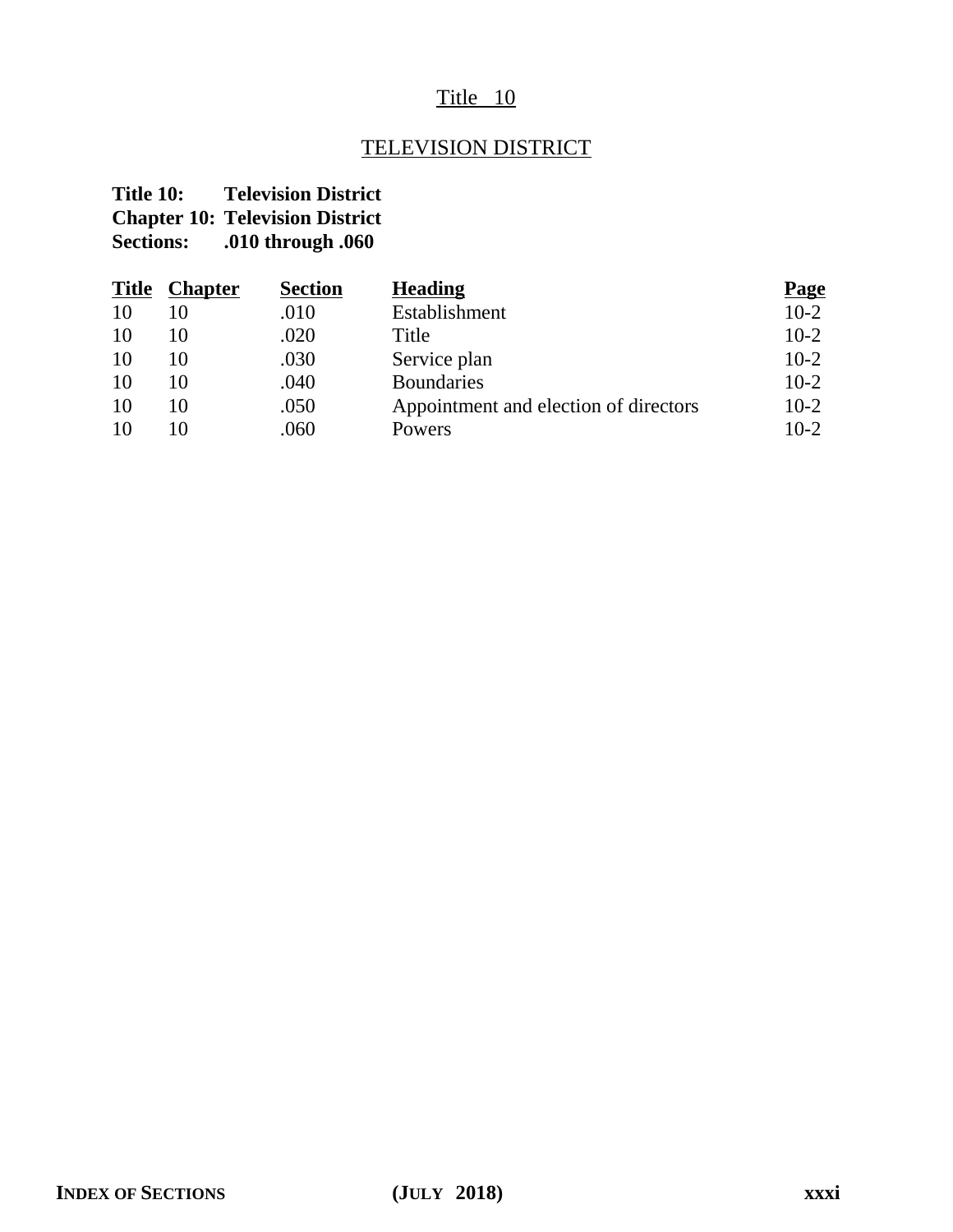## WELFARE AND INDIGENT SERVICES

#### **Title 11: Welfare and Indigent Services Chapter 10: Human Services Department**

**Sections: .010 through .020**

|    | <b>Title Chapter</b> | Section | <b>Heading</b>            | <b>Page</b> |
|----|----------------------|---------|---------------------------|-------------|
| 11 |                      | -010    | Definition                | $11 - 4$    |
| 11 |                      | .020    | Human services department | $11 - 4$    |

#### **Title 11: Welfare and Indigent Services Chapter 20: Welfare and Indigent Services Sections: .010 through .100**

|    | <b>Title Chapter</b> | <b>Section</b> | <b>Heading</b>                                        | <b>Page</b> |
|----|----------------------|----------------|-------------------------------------------------------|-------------|
| 11 | 20                   | .010           | Purpose                                               | $11-5$      |
| 11 | 20                   | .020           | Administration                                        | $11-5$      |
| 11 | 20                   | .030           | Eligibility                                           | $11-5$      |
| 11 | 20                   | .040           | Medical assistance                                    | $11 - 8$    |
| 11 | 20                   | .050           | Reimbursement                                         | $11-9$      |
| 11 | 20                   | .060           | Direct assistance service and transient<br>assistance | $11-10$     |
| 11 | 20                   | .070           | Burials and cremations                                | $11 - 11$   |
| 11 | 20                   | .080           | Appeal                                                | $11 - 12$   |
| 11 | 20                   | .090           | Approval                                              | $11 - 12$   |
| 11 | 20                   | .100           | Fraud                                                 | $11 - 12$   |

#### **Title 11: Welfare and Indigent Services**

#### **Chapter 30: Counseling of Victims of Sexual Abuse and Assault Sections: .010 through .080**

| <b>Title</b> | <b>Chapter</b> | <b>Section</b> | <b>Heading</b>                                                                                                                             | <u>Page</u> |
|--------------|----------------|----------------|--------------------------------------------------------------------------------------------------------------------------------------------|-------------|
| 11           | 30             | .010           | Statutory authorization                                                                                                                    | $11 - 13$   |
| 11           | 30             | .020           | Payment of cost of initial medical care<br>of victim                                                                                       | $11 - 13$   |
| 11           | 30             | .030           | Application for medical and psychological<br>treatment of victim and spouse; companionship<br>during counseling; prerequisites to approval | 11-13       |
| 11           | 30             | .040           | Availability of medical and psychological<br>treatment; limitation of cost                                                                 | $11 - 13$   |
| 11           | 30             | .050           | Certification by person providing counseling<br>or psychological treatment required                                                        | $11 - 14$   |
|              | 30             | .060           | Limitation on time for treatment                                                                                                           | 11-14       |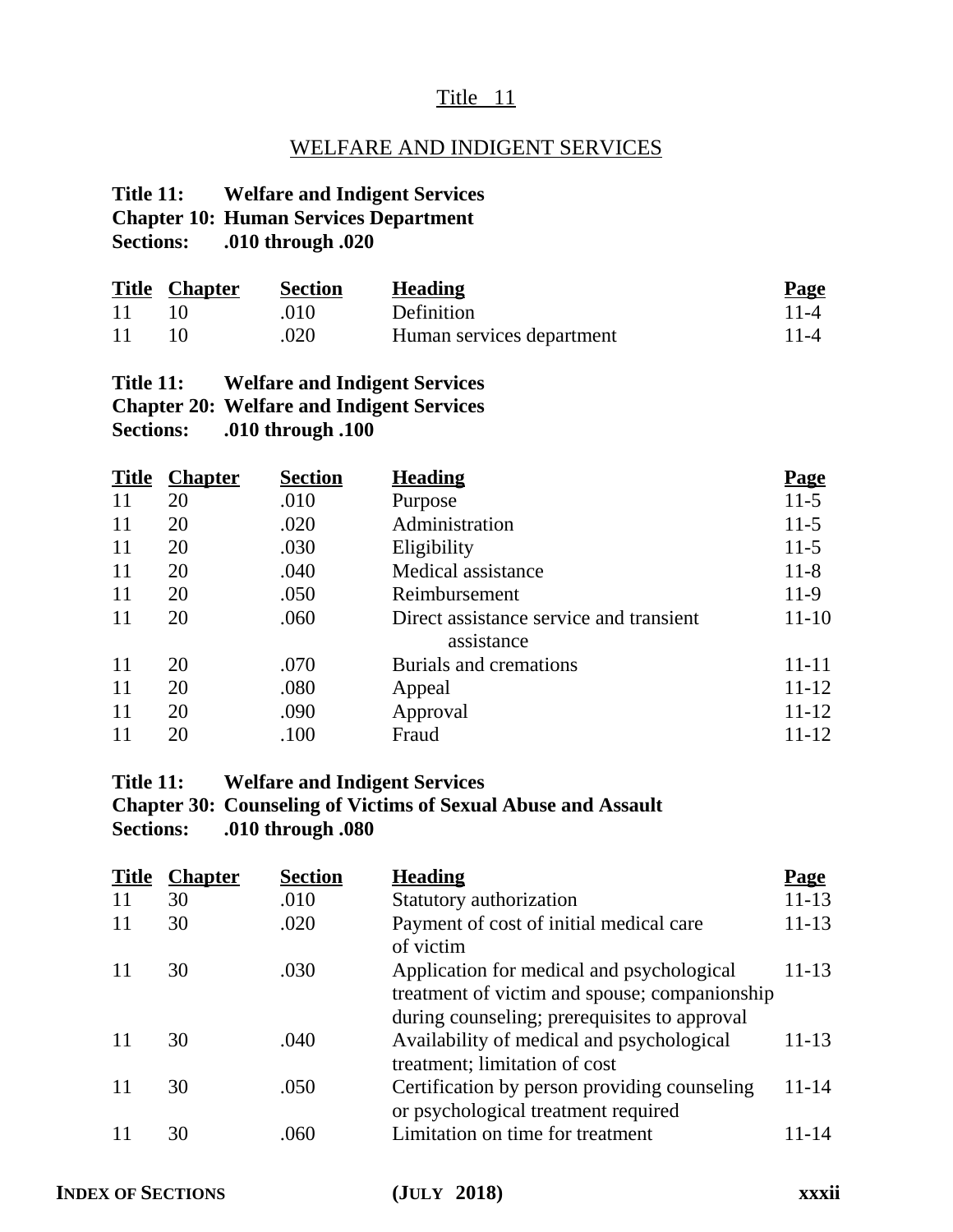## **Title 11: Welfare and Indigent Services Chapter 30: Counseling of Victims of Sexual Abuse and Assault Sections:** .010 through .080 (continued)

|     | <b>Title Chapter</b> | <b>Section</b> | <b>Heading</b>                                | <b>Page</b> |
|-----|----------------------|----------------|-----------------------------------------------|-------------|
| -11 |                      | .070           | Applicability of this chapter to sexual abuse | $11 - 14$   |
| -11 |                      | .080           | Payment for Jane Doe sexual assault kits      | $11 - 14$   |

| Title 11: | <b>Welfare and Indigent Services</b> |
|-----------|--------------------------------------|
|-----------|--------------------------------------|

#### **Chapter 40: Emergency Management**

**Sections: .010 through .080**

| <b>Title</b> | <b>Chapter</b> | <b>Section</b> | <b>Heading</b>                                | <b>Page</b> |
|--------------|----------------|----------------|-----------------------------------------------|-------------|
| 11           | 40             | .010           | Definition                                    | $11 - 15$   |
| 11           | 40             | .020           | Council membership                            | $11 - 15$   |
| 11           | 40             | .030           | Council powers and duties                     | $11 - 15$   |
| 11           | 40             | .040           | <b>Council Director</b>                       | $11 - 16$   |
| 11           | 40             | .050           | <b>Emergency Management Corps - Purpose</b>   | $11 - 16$   |
| 11           | 40             | .060           | <b>Emergency Management Corps - Divisions</b> | $11 - 16$   |
| 11           | 40             | .070           | Volunteers                                    | $11 - 17$   |
| 11           | 40             | .080           | <b>Violation - Penalty</b>                    | $11 - 17$   |

#### **Title 11: Welfare and Indigent Services**

**Chapter 50: Emergency Medical Services**

| <b>Title</b> | <b>Chapter</b> | <b>Section</b> | <b>Heading</b>                   | <b>Page</b> |
|--------------|----------------|----------------|----------------------------------|-------------|
| 11           | 50             | .010           | <b>EMS</b> Director              | $11 - 18$   |
| 11           | 50             | .020           | Volunteers                       | $11 - 18$   |
| 11           | 50             | .030           | Membership service plan          | $11 - 18$   |
| 11           | 50             | .040           | <b>EMS</b> franchise             | $11 - 18$   |
| 11           | 50             | .050           | Requirements for other providers | $11 - 18$   |
| 11           | 50             | .060           | Other laws unaffected            | 11-19       |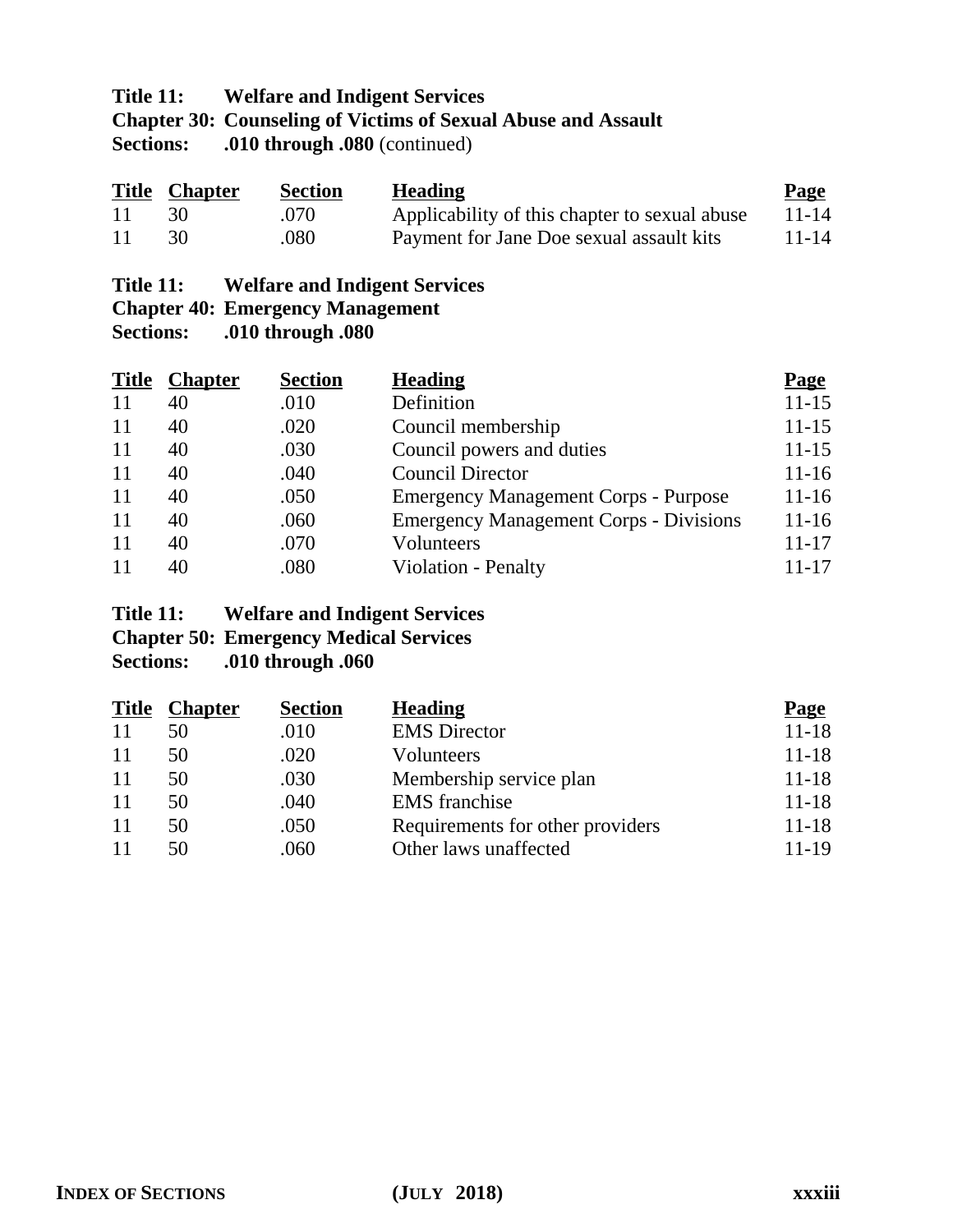#### **Title 11: Welfare and Indigent Services Chapter 60: Public Guardian and Public Administrator Office Sections: .010 through .140**

| <b>Title</b> | <b>Chapter</b> | <b>Section</b> | <b>Heading</b>                                  | <b>Page</b> |
|--------------|----------------|----------------|-------------------------------------------------|-------------|
| 11           | 60             | .010           | Office of public guardian/administrator         | $11 - 20$   |
|              |                |                | established                                     |             |
| 11           | 60             | .020           | Vacancy                                         | $11-20$     |
| 11           | 60             | .030           | Subordinates, consultants and assistants        | $11 - 20$   |
| 11           | 60             | .040           | Records and account                             | $11 - 20$   |
| 11           | 60             | .050           | Caseload                                        | $11-20$     |
| 11           | 60             | .060           | Qualifications of person for whom public        | $11 - 21$   |
|              |                |                | guardian may be appointed; petition for         |             |
|              |                |                | appointment                                     |             |
| 11           | 60             | .070           | Retention of attorney                           | $11 - 21$   |
| 11           | 60             | .080           | Investigation of financial status of person     | $11-22$     |
|              |                |                | for whom public guardian/administrator          |             |
|              |                |                | is requested                                    |             |
| 11           | 60             | .090           | Allocation of costs incurred in appointment     | $11-22$     |
|              |                |                | proceedings and administrative costs            |             |
| 11           | 60             | .100           | Value of guardian/administrator's services      | $11-22$     |
|              |                |                | allowable as claim against ward's estate;       |             |
|              |                |                | deposit of money received by public guardian    |             |
| 11           | 60             | .110           | Circumstances under which public                | $11-22$     |
|              |                |                | administrator may secure property of deceased   |             |
| 11           | 60             | .120           | Termination of appointment                      | $11-22$     |
| 11           | 60             | .130           | <b>Conflict between Nevada Revised Statutes</b> | $11-23$     |
|              |                |                | and Eureka County Code                          |             |
| 11           | 60             | .140           | Revocation of previous appointments and         | $11-23$     |
|              |                |                | designations for public guardian/administrator  |             |

# **Title 11: Welfare and Indigent Services**

**Chapter 70: Legal Aid<br>Sections: 010 throughtlengle** 

|     | <b>Title Chapter</b> | <b>Section</b> | <b>Heading</b>                          | <b>Page</b> |
|-----|----------------------|----------------|-----------------------------------------|-------------|
| -11 |                      | .010           | Revenue funds for legal aid established | $11 - 24$   |
| -11 |                      | .020           | Authority to expend funds               | $11 - 24$   |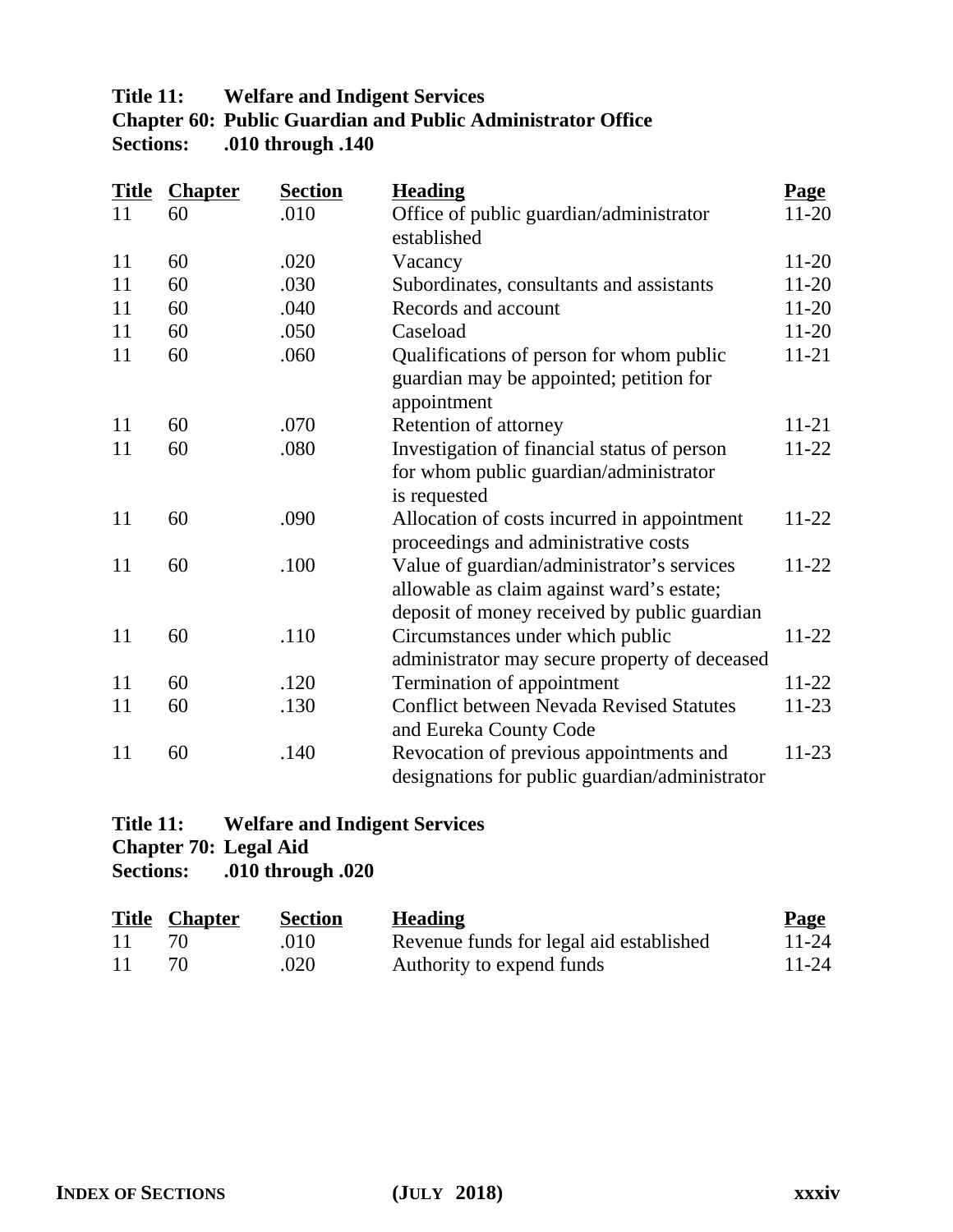## TOWN OF EUREKA

## **Title 12: Town of Eureka Chapter 10: Eureka Town Boundaries Sections: .010 through .040**

| <b>Chapter</b> | <b>Section</b> | <b>Heading</b>                            | <b>Page</b> |
|----------------|----------------|-------------------------------------------|-------------|
| 10             | .010           | Existence of unincorporated town ratified | $12 - 4$    |
| 10             | .020           | Boundaries of unincorporated town of      | $12 - 4$    |
|                |                | Eureka enlarged by annexation             |             |
| 10             | .030           | Plat of enlarged townsite approved        | $12 - 4$    |
|                |                | and recordation thereof ordered           |             |
| 10             | .040           | Platting of further enlarged township     | $12 - 4$    |
|                |                | ordered and recordation thereof ordered   |             |
|                |                |                                           |             |

## **Chapter 20: Eureka Town Water System**

| <b>Title</b> | <b>Chapter</b> | <b>Section</b> | <b>Heading</b>                   | <b>Page</b> |
|--------------|----------------|----------------|----------------------------------|-------------|
| 12           | 20             | .010           | Authority                        | $12 - 5$    |
| 12           | 20             | .020           | Definitions                      | $12-5$      |
| 12           | 20             | .030           | <b>Classification of service</b> | $12 - 5$    |
| 12           | 20             | .040           | Service application - Contents   | $12-6$      |
| 12           | 20             | .050           | Service application - Purpose    | $12-6$      |
| 12           | 20             | .060           | Responsibility for charges       | $12-6$      |
| 12           | 20             | .070           | Charges for service taps         | $12 - 7$    |
| 12           | 20             | .080           | Service laterals                 | $12 - 8$    |
| 12           | 20             | .090           | Fees and charges                 | $12-9$      |
| 12           | 20             | .100           | Turn-on fee                      | $12 - 11$   |
| 12           | 20             | .110           | Annual review                    | $12 - 11$   |
| 12           | 20             | .120           | Service termination              | $12 - 12$   |
| 12           | 20             | .130           | Service refusal                  | $12 - 13$   |
| 12           | 20             | .140           | Liability                        | $12 - 14$   |
| 12           | 20             | .150           | Customer responsibility          | $12 - 14$   |
| 12           | 20             | .160           | Prohibited water uses            | $12 - 15$   |
| 12           | 20             | .170           | Water main extensions            | $12 - 15$   |
| 12           | 20             | .180           | Subdivisions                     | $12 - 16$   |
| 12           | 20             | .190           | Fire flow                        | $12 - 16$   |
| 12           | 20             | .200           | Reimbursement for main extension | $12 - 16$   |
| 12           | 20             | .210           | Complaints - Adjustments         | $12 - 17$   |
| 12           | 20             | .220           | Appeals                          | $12 - 18$   |
| 12           | 20             | .230           | Violation - Penalty              | $12 - 18$   |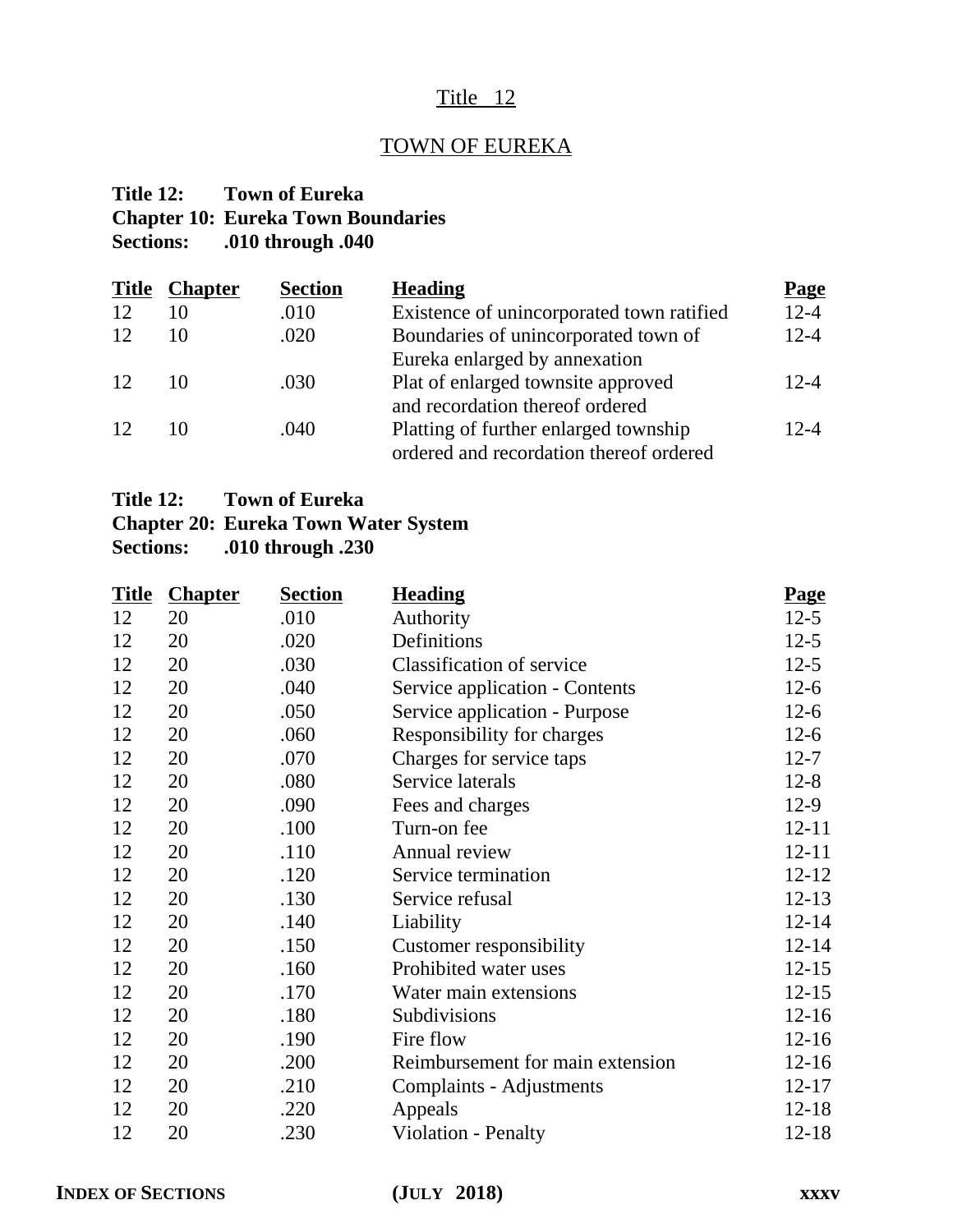## **Title 12: Town of Eureka Chapter 30: Eureka Town Sewer System<br>Sections: .010 through .390 Sections: .010 through .390**

| <b>Title</b> | <b>Chapter</b> | <b>Section</b> | <b>Heading</b>                            | <b>Page</b> |
|--------------|----------------|----------------|-------------------------------------------|-------------|
| 12           | 30             | .010           | Definitions                               | 12-19       |
| 12           | 30             | .020           | Prohibited discharge                      | $12 - 20$   |
| 12           | 30             | .030           | Prohibited storm sewer discharge          | $12 - 21$   |
| 12           | 30             | .040           | Prohibited sanitary sewer discharge       | $12 - 21$   |
| 12           | 30             | .050           | Sewer and attachment inspection           | $12 - 22$   |
| 12           | 30             | .060           | Testing of sewage waste                   | $12 - 22$   |
| 12           | 30             | .070           | Septic tank contents                      | $12 - 22$   |
| 12           | 30             | .080           | Septic tank discharge                     | $12 - 22$   |
| 12           | 30             | .090           | Waste character determination             | $12 - 22$   |
| 12           | 30             | .100           | Sewage pretreatment                       | $12 - 23$   |
| 12           | 30             | .110           | Sewer use charges                         | $12 - 23$   |
| 12           | 30             | .120           | Sewer connection charges                  | $12 - 26$   |
| 12           | 30             | .130           | Unlawful installation                     | $12 - 26$   |
| 12           | 30             | .140           | Mandatory connection                      | $12 - 26$   |
| 12           | 30             | .150           | Public sewer extension                    | $12 - 27$   |
| 12           | 30             | .160           | Reimbursement for main extension          | $12 - 28$   |
| 12           | 30             | .170           | Subdivisions                              | 12-29       |
| 12           | 30             | .180           | Design and construction of new connection | 12-30       |
| 12           | 30             | .190           | Adoption of rules and regulations         | 12-30       |
| 12           | 30             | .200           | Service application - Contents            | $12 - 30$   |
| 12           | 30             | .210           | Service application - Purpose             | 12-31       |
| 12           | 30             | .220           | Responsibility for charges                | $12 - 31$   |
| 12           | 30             | .230           | Change in equipment or operations         | 12-32       |
| 12           | 30             | .240           | Charges for service taps                  | 12-32       |
| 12           | 30             | .250           | Service laterals                          | 12-33       |
| 12           | 30             | .260           | Service discontinuance                    | 12-33       |
| 12           | 30             | .270           | Termination for noncompliance             | 12-33       |
| 12           | 30             | .280           | Termination for unsafe apparatus          | 12-34       |
| 12           | 30             | .290           | Termination for fraudulent use            | 12-34       |
| 12           | 30             | .300           | Service restoration                       | $12 - 35$   |
| 12           | 30             | .310           | Service refusal - Conditions              | $12 - 35$   |
| 12           | 30             | .320           | Service refusal - Notification            | 12-36       |
| 12           | 30             | .330           | Service continuity                        | $12 - 36$   |
| 12           | 30             | .340           | Service to users outside town limits      | 12-36       |
| 12           | 30             | .350           | Credit (Optional*)                        | $12 - 36$   |
| 12           | 30             | .360           | <b>Billing</b>                            | $12 - 37$   |
| 12           | 30             | .370           | Appeals                                   | 12-38       |
| 12           | 30             | .380           | Annual review                             | 12-38       |
| 12           | 30             | .390           | Violation - Penalty                       | 12-39       |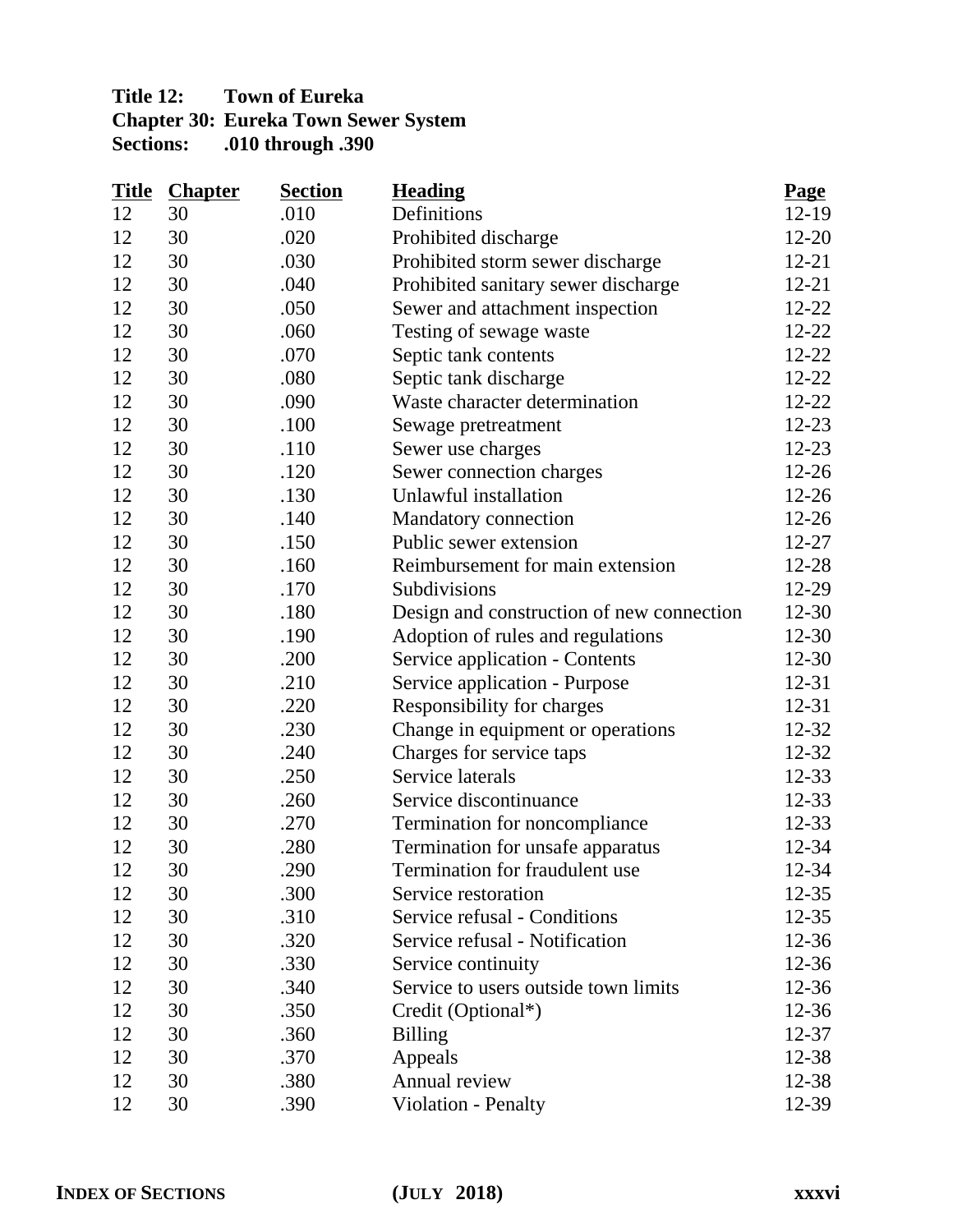## **Title 12: Town of Eureka**

**Chapter 40: Eureka Townsite Annexation Advisory Committee Sections: .010 through .060**

|    | <b>Title Chapter</b> | <b>Section</b> | <b>Heading</b>            | <b>Page</b> |
|----|----------------------|----------------|---------------------------|-------------|
| 12 | 40                   | .010           | <b>Advisory Committee</b> | $12 - 40$   |
| 12 | 40                   | .020           | Terms of office           | $12 - 40$   |
| 12 | 40                   | .030           | Duties                    | $12 - 40$   |
| 12 | 40                   | .040           | Meetings                  | $12 - 40$   |
| 12 | 40                   | .050           | Travel expenses           | $12 - 41$   |
| 12 | 40                   | .060           | Chair and vice chair      | $12 - 41$   |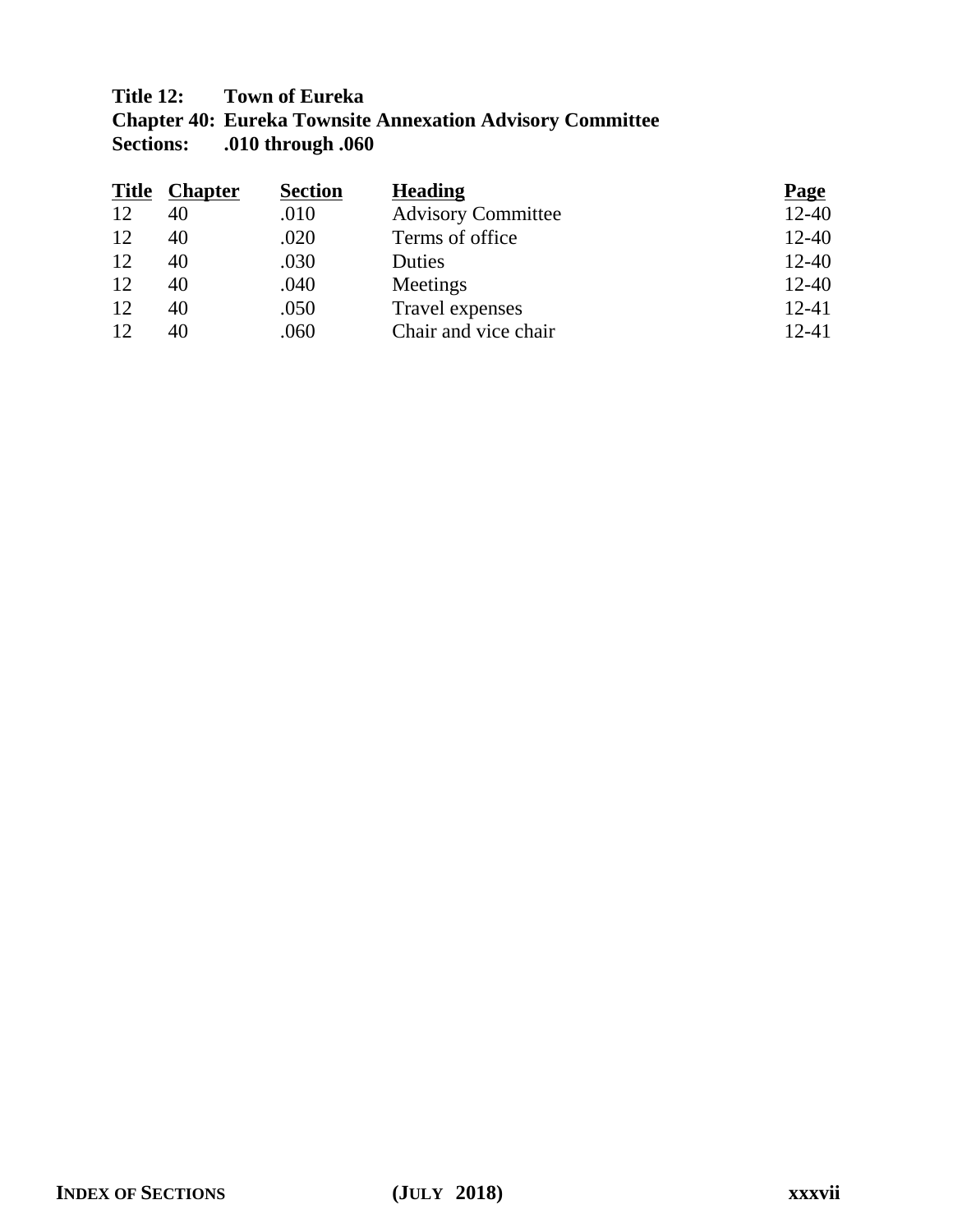## TOWN OF CRESCENT VALLEY

#### **Title 13: Town of Crescent Valley Chapter 10: Crescent Valley Town Boundaries Sections: .010 through .030**

| <b>Title</b> | <b>Chapter</b> | <b>Section</b> | <b>Heading</b>                            | <b>Page</b> |
|--------------|----------------|----------------|-------------------------------------------|-------------|
| 13           |                | .010           | Existence of unincorporated town ratified | $13 - 3$    |
| 13           |                | .020           | Boundaries of Crescent Valley enlarged    | $13-3$      |
|              |                |                | by annexation                             |             |
| 13           | 10             | .030           | Plat of enlarged townsite approved        | $13-3$      |
|              |                |                | and recordation thereof ordered           |             |

## **Title 13: Town of Crescent Valley**

## **Chapter 20: Crescent Valley Advisory Board**

**Sections: .010 through .060**

| <b>Title</b> | <b>Chapter</b> | <b>Section</b> | <b>Heading</b>                           | Page     |
|--------------|----------------|----------------|------------------------------------------|----------|
| 13           | 20             | .010           | Town Advisory Board                      | $13 - 4$ |
| 13           | 20             | .020           | Mandatory training and attendance        | $13-4$   |
| 13           | 20             | .030           | Advisory Board management responsibility | $13 - 5$ |
| 13           | 20             | .040           | Meetings                                 | $13 - 5$ |
| 13           | 20             | .050           | Elected and appointed terms of office.   | $13 - 5$ |
| 13           | 20             | .060           | Chairman of the Board                    | $13-5$   |

#### **Title 13: Town of Crescent Valley**

**Chapter 30: Crescent Valley Town Water System**

| <b>Title</b> | <b>Chapter</b> | <b>Section</b> | <b>Heading</b>                 | <b>Page</b> |
|--------------|----------------|----------------|--------------------------------|-------------|
| 13           | 30             | .010           | Authority                      | $13-6$      |
| 13           | 30             | .020           | Definitions                    | $13-6$      |
| 13           | 30             | .030           | Classification of service      | $13-6$      |
| 13           | 30             | .040           | Service application - Contents | $13 - 7$    |
| 13           | 30             | .050           | Service application - Purpose  | $13 - 7$    |
| 13           | 30             | .060           | Responsibility for charges     | $13 - 7$    |
| 13           | 30             | .070           | Charges for service taps       | $13 - 8$    |
| 13           | 30             | .080           | Service laterals               | $13-9$      |
| 13           | 30             | .090           | Fees and charges               | $13 - 10$   |
| 13           | 30             | .100           | Turn-on fee                    | $13 - 12$   |
| 13           | 30             | .110           | Annual review                  | $13 - 13$   |
| 13           | 30             | .120           | Service termination            | $13 - 13$   |
| 13           | 30             | .130           | Service refusal                | 13-14       |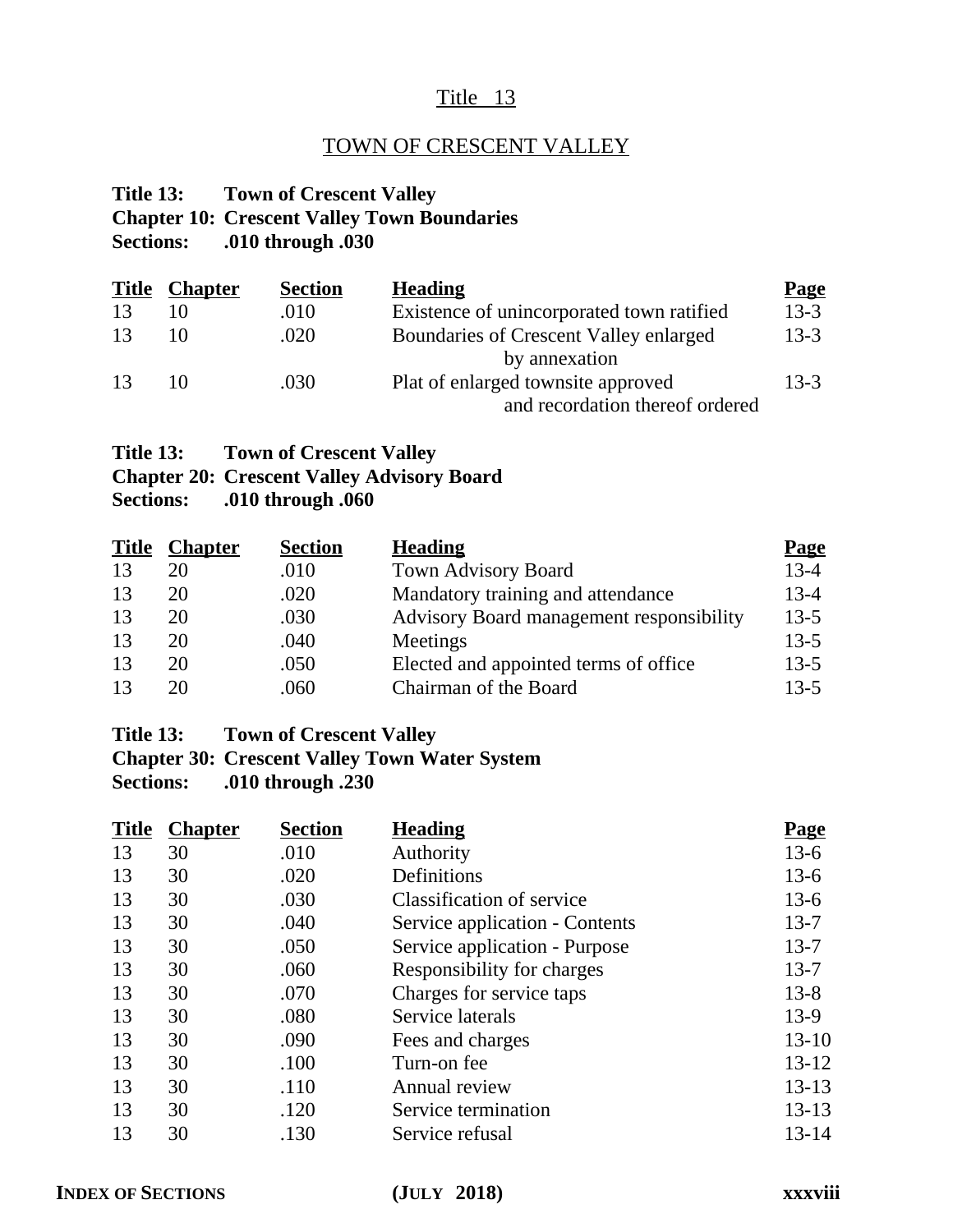## **Title 13: Town of Crescent Valley Chapter 30: Crescent Valley Town Water System Sections: .010 through .230** (continued)

| <b>Title</b> | <b>Chapter</b> | <b>Section</b> | <b>Heading</b>                   | <b>Page</b> |
|--------------|----------------|----------------|----------------------------------|-------------|
| 13           | 30             | .140           | Liability                        | $13 - 15$   |
| 13           | 30             | .150           | Customer responsibility          | $13 - 15$   |
| 13           | 30             | .160           | Prohibited water uses            | $13 - 16$   |
| 13           | 30             | .170           | Water main extensions            | $13 - 16$   |
| 13           | 30             | .180           | Subdivisions                     | $13 - 17$   |
| 13           | 30             | .190           | Fire flow                        | $13 - 17$   |
| 13           | 30             | .200           | Reimbursement for main extension | 13-17       |
| 13           | 30             | .210           | Complaints - Adjustments         | $13 - 18$   |
| 13           | 30             | .220           | Appeals                          | 13-19       |
| 13           | 30             | .230           | Violation - Penalty              | 13-19       |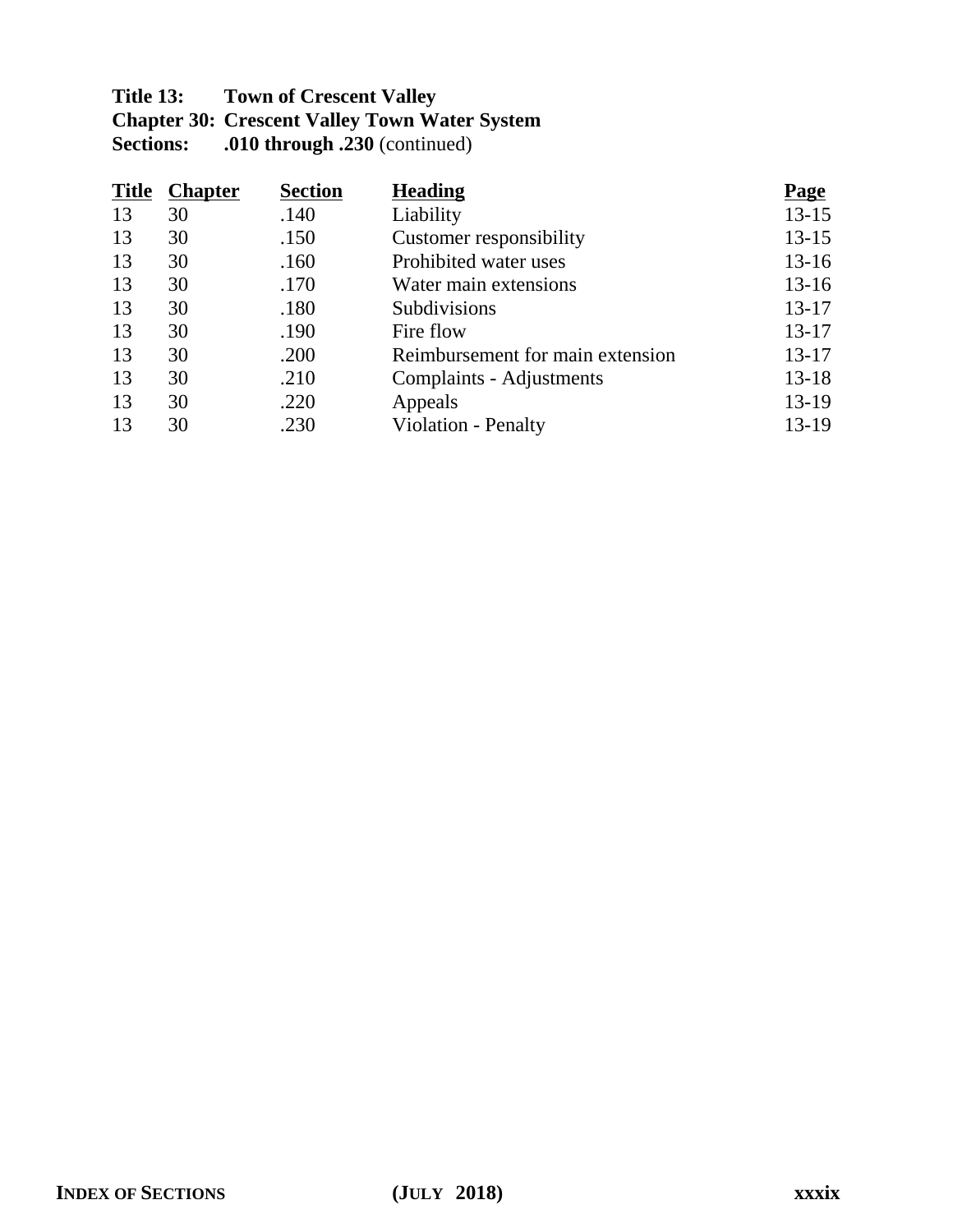## DEVIL'S GATE WATER GENERAL IMPROVEMENT DISTRICT

## **Title 14: Devil's Gate Water General Improvement District Chapter 10: Devil's Gate Water General Improvement District Creation Sections: .010 through .070**

|    | <b>Title Chapter</b> | <b>Section</b> | <b>Heading</b>                             | Page     |
|----|----------------------|----------------|--------------------------------------------|----------|
| 14 | 10                   | .010           | <b>Consent of Eureka Town Board</b>        | $14 - 2$ |
| 14 | 10                   | .020           | Name of District                           | $14 - 2$ |
| 14 | 10                   | .030           | Basic power of District                    | $14 - 2$ |
| 14 | 10                   | .040           | Determinations for creation of District    | $14 - 2$ |
| 14 | 10                   | .050           | General description of District boundaries | $14 - 2$ |
| 14 | 10                   | .060           | Recital of number of protests              | $14 - 2$ |
| 14 |                      | .070           | Creation hearing                           | $14 - 3$ |

| Title 14: |  |  | <b>Devil's Gate Water General Improvement District</b> |  |  |
|-----------|--|--|--------------------------------------------------------|--|--|
|           |  |  |                                                        |  |  |

**Chapter 20: Water System Rates and Conditions**

| <b>Title</b> | <b>Chapter</b> | <b>Section</b> | <b>Heading</b>                   | <b>Page</b> |
|--------------|----------------|----------------|----------------------------------|-------------|
| 14           | 20             | .010           | Authority                        | $14 - 4$    |
| 14           | 20             | .020           | Definitions                      | $14 - 4$    |
| 14           | 20             | .030           | <b>Classification of service</b> | $14-5$      |
| 14           | 20             | .040           | Service application - Contents   | $14-5$      |
| 14           | 20             | .050           | Service application - Purpose    | $14-6$      |
| 14           | 20             | .060           | Responsibility for charges       | $14-6$      |
| 14           | 20             | .070           | Charges for service taps         | $14 - 7$    |
| 14           | 20             | .080           | Services laterals                | $14 - 8$    |
| 14           | 20             | .090           | Fees and charges                 | $14 - 8$    |
| 14           | 20             | .100           | Turn-on fee                      | $14 - 11$   |
| 14           | 20             | .110           | Annual review                    | $14 - 11$   |
| 14           | 20             | .120           | Service termination              | $14 - 11$   |
| 14           | 20             | .130           | Service refusal                  | $14 - 13$   |
| 14           | 20             | .140           | Liability                        | $14 - 13$   |
| 14           | 20             | .150           | Customer responsibility          | $14 - 14$   |
| 14           | 20             | .160           | Prohibited water uses            | $14 - 15$   |
| 14           | 20             | .170           | Water main extensions            | $14 - 15$   |
| 14           | 20             | .180           | Subdivisions                     | $14 - 16$   |
| 14           | 20             | .190           | Fire flow                        | $14 - 16$   |
| 14           | 20             | .200           | Reimbursement for main extension | $14 - 16$   |
| 14           | 20             | .210           | <b>Complaints - Adjustments</b>  | $14 - 17$   |
| 14           | 20             | .220           | Appeals                          | $14 - 17$   |
| 14           | 20             | .230           | Violation - Penalty              | 14-17       |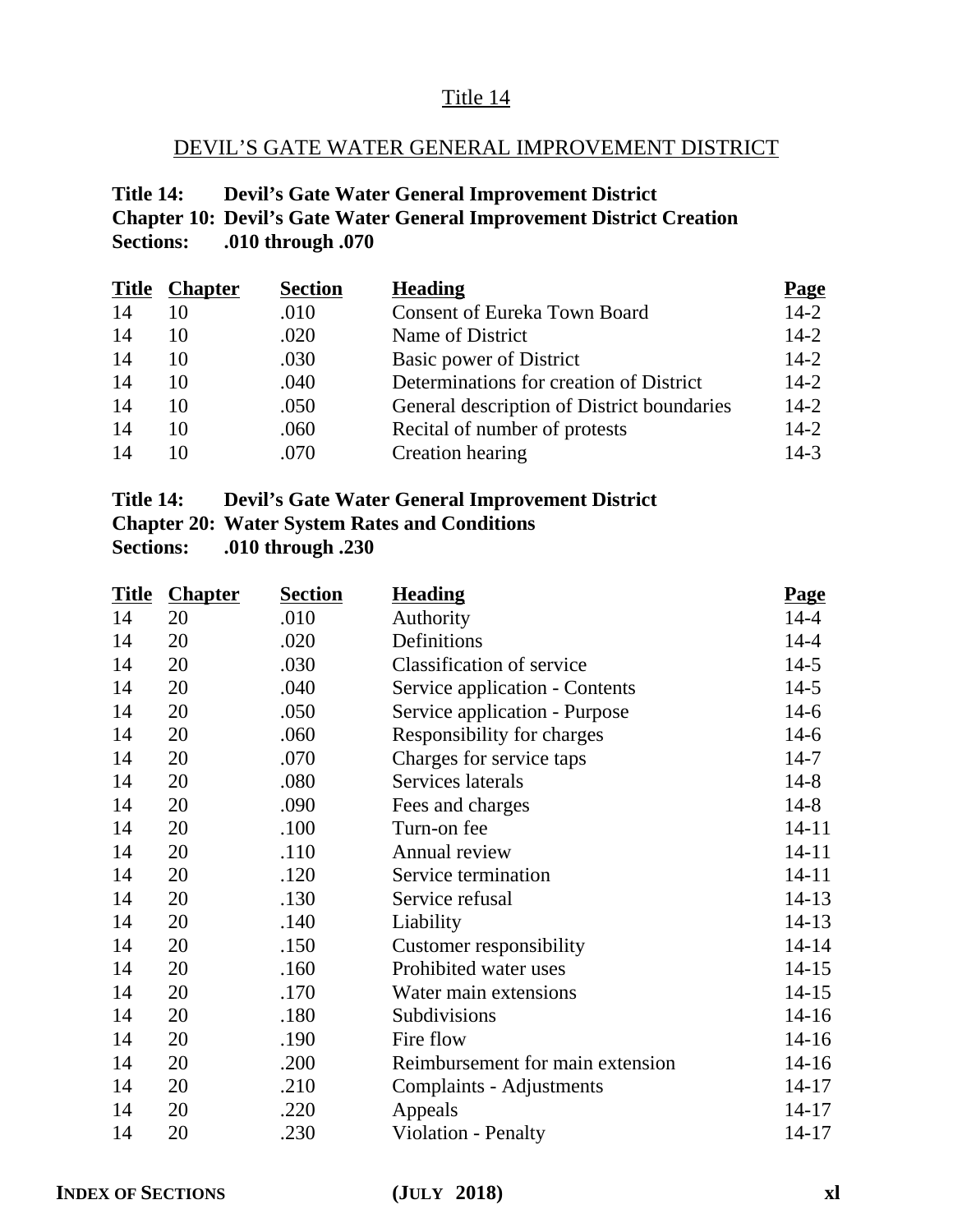## DIAMOND VALLEY DISTRICTS

#### **Title 15: Diamond Valley Districts**

## **Chapter 10: Diamond Valley Weed Control District**

## **Sections: .010 through .040**

| <b>Title</b> | <b>Chapter</b> | <b>Section</b> | <b>Heading</b>            | <b>Page</b> |
|--------------|----------------|----------------|---------------------------|-------------|
| 15           |                | .010           | Establishment             | $15 - 2$    |
| 15           |                | .020           | Description               | $15 - 2$    |
| 15           |                | .030           | Authority                 | $15 - 2$    |
| 15           |                | .040           | <b>Board of Directors</b> | $15 - 3$    |

## **Title 15: Diamond Valley Districts**

# **Chapter 20: Diamond Valley Rodent Control District**

| <b>Title</b> | <u>Chapter</u> | <b>Section</b> | <b>Heading</b>            | <b>Page</b> |
|--------------|----------------|----------------|---------------------------|-------------|
| 15           |                | .010           | Establishment             | $15 - 4$    |
| 15           | 20             | .020           | Description               | 15-4        |
| 15           | 20             | .030           | Authority                 | 15-4        |
| 15           | 20             | .040           | <b>Board of Directors</b> | $15 - 5$    |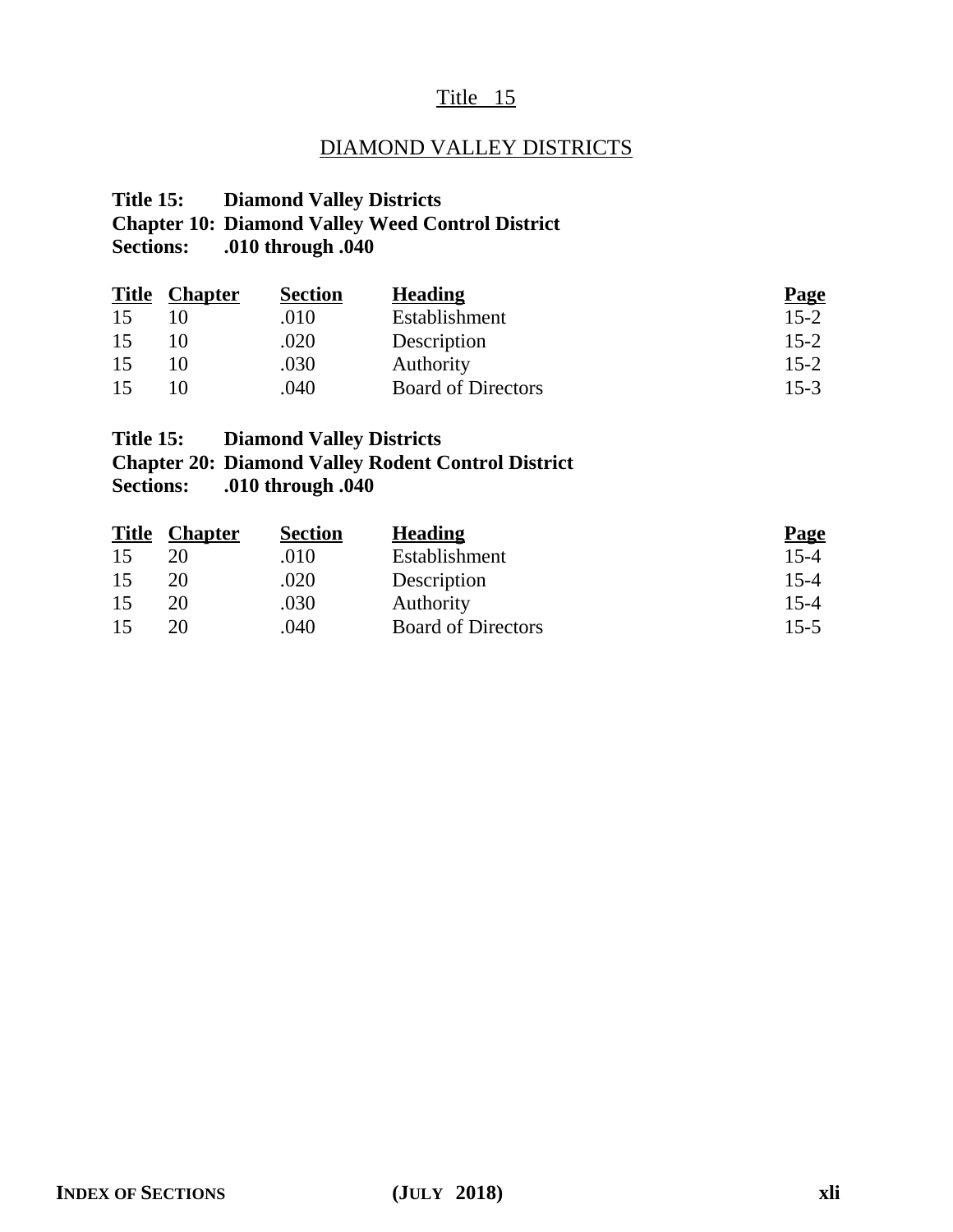## EUREKA COUNTY JUSTICE COURT

**Title 16: Eureka County Justice Court**

**Chapter 10: Establishment, Departments, Township boundaries, and Justice of the Peace**

| <b>Title</b> | <b>Chapter</b> | <b>Section</b> | <b>Heading</b>                              | <b>Page</b> |
|--------------|----------------|----------------|---------------------------------------------|-------------|
| 16           |                | .010           | <b>Establishment and Departments</b>        | $16-2$      |
| 16           |                | .020           | Township boundaries                         | $16-2$      |
| 16           |                | .030           | Number of Justices of the Peace             | $16-2$      |
| 16           |                | .040           | Effective date for consolidated and unified | $16-2$      |
|              |                |                | township                                    |             |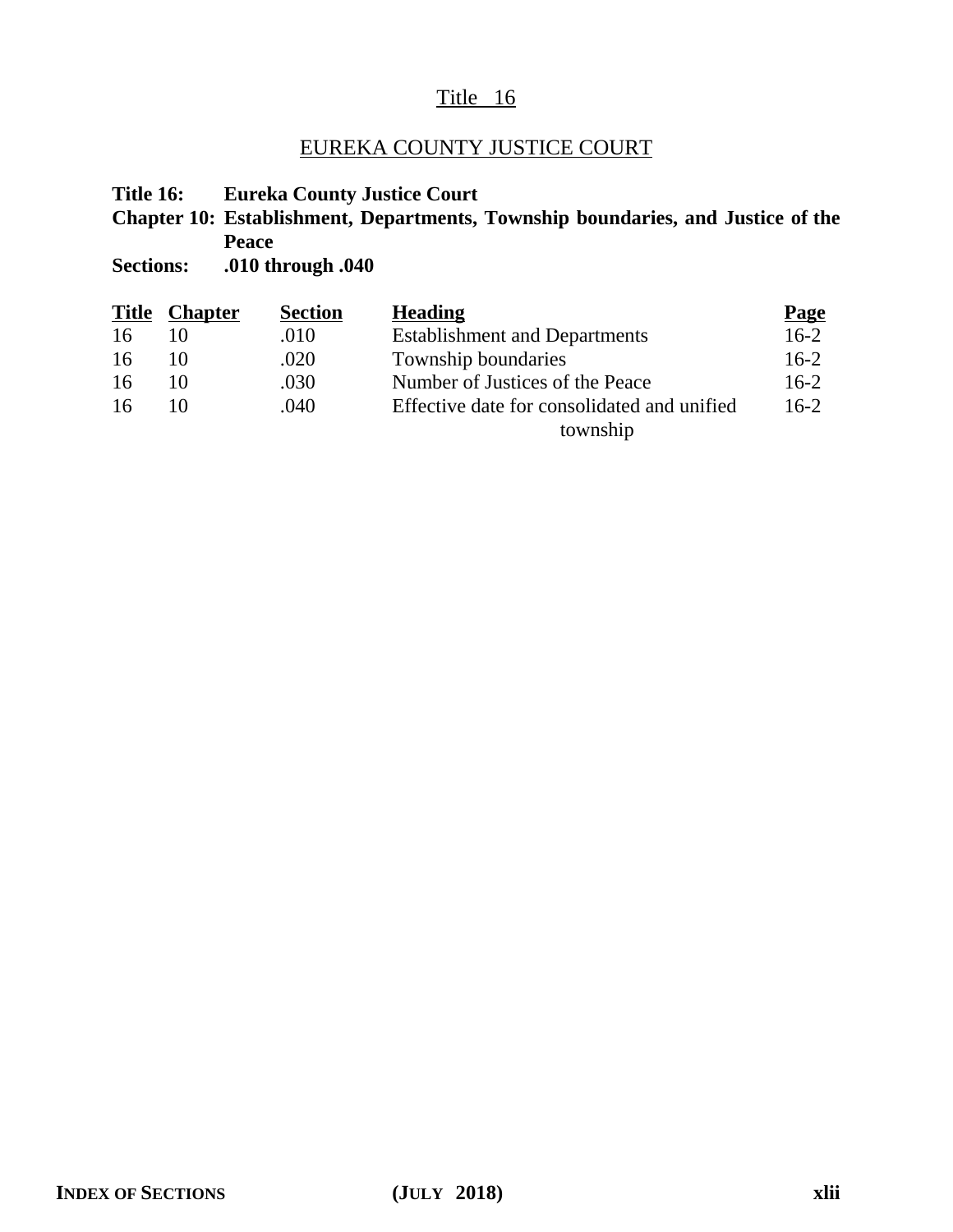## EUREKA COUNTY COMPTROLLER

## **Title 17: Eureka County Comptroller Chapter 10: Comptroller; appointment; duties; salary Sections: .010 through .030**

|    | <b>Title Chapter</b> | <b>Section</b> | <b>Heading</b> | <b>Page</b> |
|----|----------------------|----------------|----------------|-------------|
| 17 |                      | .010           | Appointment    | $17 - 2$    |
| 17 |                      | .020           | Duties         | $17-2$      |
| 17 |                      | .030           | Salary         | $17 - 2$    |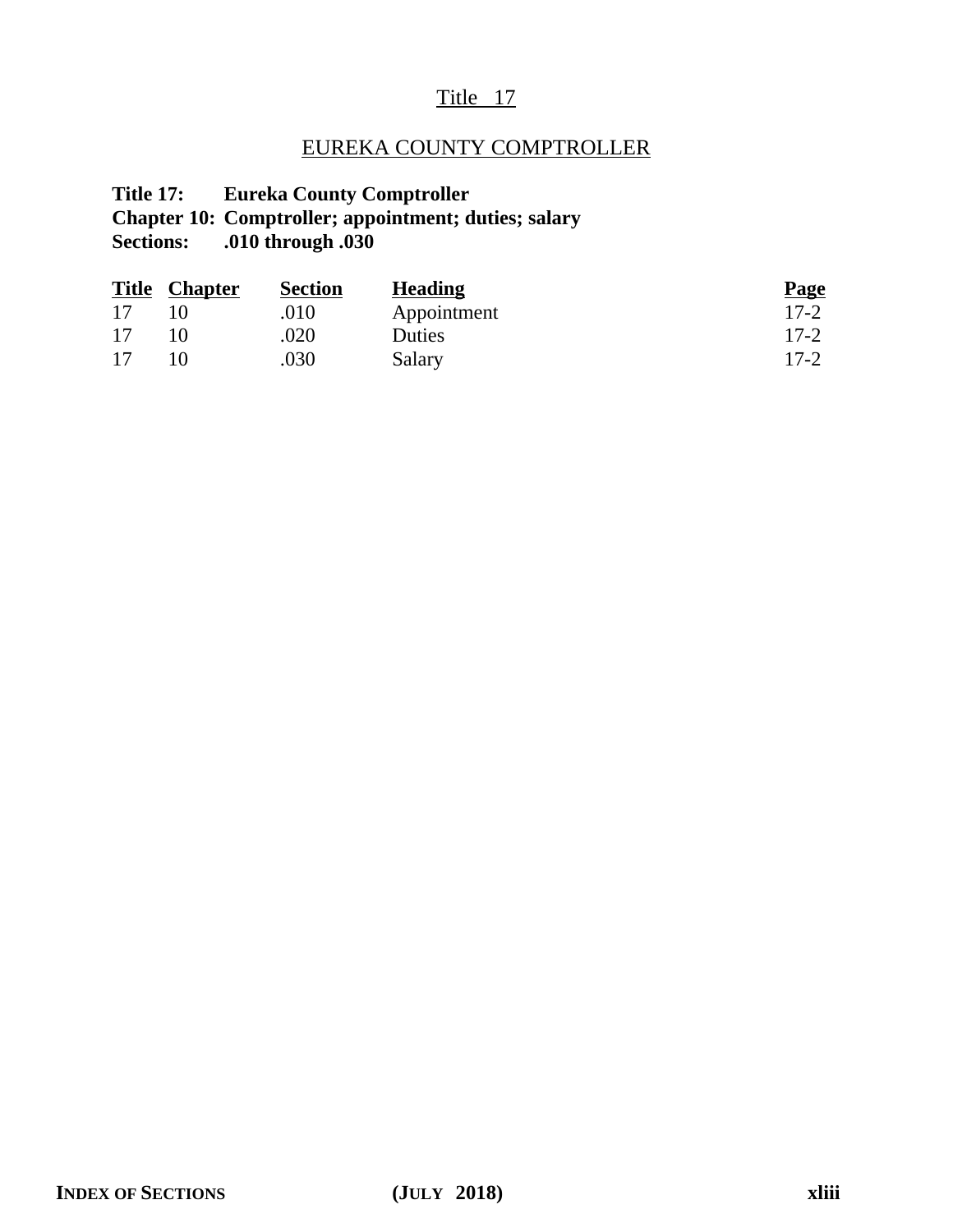## CLERK RECORDER

## **Title 18: Clerk Recorder Chapter 10: Establishment, Responsibilities and Duties Sections: .010 through .040**

|    | <b>Title Chapter</b> | <b>Section</b> | <b>Heading</b>         | <b>Page</b> |
|----|----------------------|----------------|------------------------|-------------|
| 18 |                      | .010           | Establishment          | $18-2$      |
| 18 |                      | .020           | Responsibilities       | $18-2$      |
| 18 |                      | .030           | Compensation           | $18-2$      |
| 18 |                      | .040           | Effective date; sunset | 18-3        |